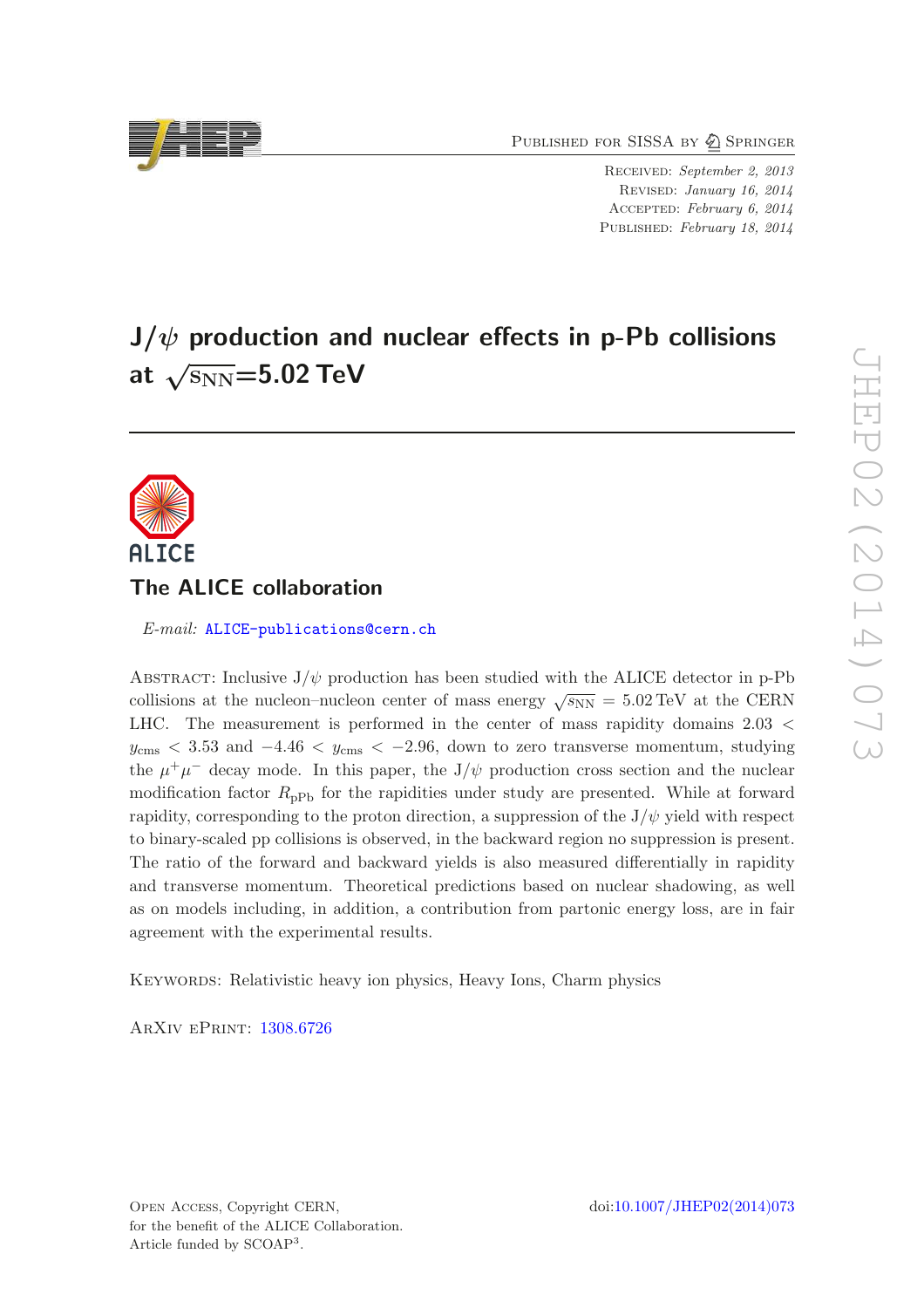The production of charmonia, bound states of c and  $\bar{c}$  quarks, is the object of intense theoretical and experimental investigations [\[1](#page-14-0)]. As of today, their production mechanism in pp collisions is described by models based on Quantum Chromodynamics (QCD). In particular, in the NRQCD (non-relativistic QCD) approach [\[2\]](#page-14-1), charmonium production is seen as a two-step process which includes the creation of the  $c\bar{c}$  pair in a hard scattering, described perturbatively, and the subsequent evolution of the pair towards a bound state with specific quantum numbers, which is modeled in a non-perturbative way. In this model, the evolving  $c\bar{c}$  pair can be in a color-singlet (CS) as well as in a color-octet (CO) state, with the strength of the CO amplitude contributions being controlled by non-perturbative factors, extracted by fits to experimental data (see [\[3](#page-14-2)] for a recent implementation based on HERA, RHIC and LHC results).

Several initial/final-state effects related to the presence of cold nuclear matter can influence the observed charmonium yields in proton-nucleus collisions. Concerning the initial state, the kinematical distributions of partons in nuclei are different from those in free protons and neutrons (nuclear shadowing  $[4-8]$ ), affecting the production cross section of the  $c\bar{c}$  pair. Therefore, charmonium production measurements help in constraining the nuclear parton distribution functions for gluons, which at hadron collider energies dominate the production process. Alternatively, when the production process is dominated by lowmomentum gluons, i.e. carrying a small fraction  $x_{\text{Bj}}$  (Bjorken-x) of the momentum of the hadron, the Color-Glass Condensate (CGC) effective theory [\[9](#page-15-2), [10](#page-15-3)] describes the nucleus as a dense (saturated) partonic system, and gives, once it is combined with a specific pp production model, predictions for the charmonium yields. In addition, the initial parton inside the proton may suffer energy loss before the hard collision producing the  $c\bar{c}$  pair takes place, shifting in this way the center-of-mass energy  $\sqrt{s}$  of the partonic collision [\[11](#page-15-4)[–13\]](#page-15-5). This effect can result in a suppression of charmonia at large longitudinal momentum.

Once created, the evolving  $c\bar{c}$  pair needs a finite amount of time (up to several fm/c in the nucleus rest frame) to form the final-state charmonium. It may, therefore, interact with the nuclear matter and possibly break-up, with the break-up cross section being sensitive to the nature (color-octet or singlet) of the intermediate state  $[14–16]$  $[14–16]$  $[14–16]$ . In addition, the final state may also experience energy loss, leading to a reduction of the pair momentum [\[17\]](#page-15-8). It is also worth noting that recent approaches to the parton energy loss effect led to the hypothesis of a coherent energy loss which cannot be factorized into initial and final-state contributions [\[13\]](#page-15-5).

Experimental studies have been carried out at various collision energies, for nuclei of different sizes, and differentially in rapidity  $(y)$  and transverse momentum  $(p_T)$ . These studies allow the amount of nuclear matter crossed by the  $c\bar{c}$  pair to be varied, modifying the environment of its evolution, as well as the initial parton kinematics. In this way, further constraints to theoretical models can be provided.

Finally, the small size  $(< 1 \text{ fm})$  and large binding energy (several hundred MeV) of some of the charmonium states make them ideal probes of the strongly interacting matter created in ultrarelativistic heavy-ion collisions, which at sufficiently high energy density may become a Quark-Gluon Plasma (QGP). A suppression of charmonium production was predicted as a signature of the phase transition to a QGP [\[18\]](#page-15-9) and observed at SPS [\[19](#page-15-10)[–21\]](#page-15-11)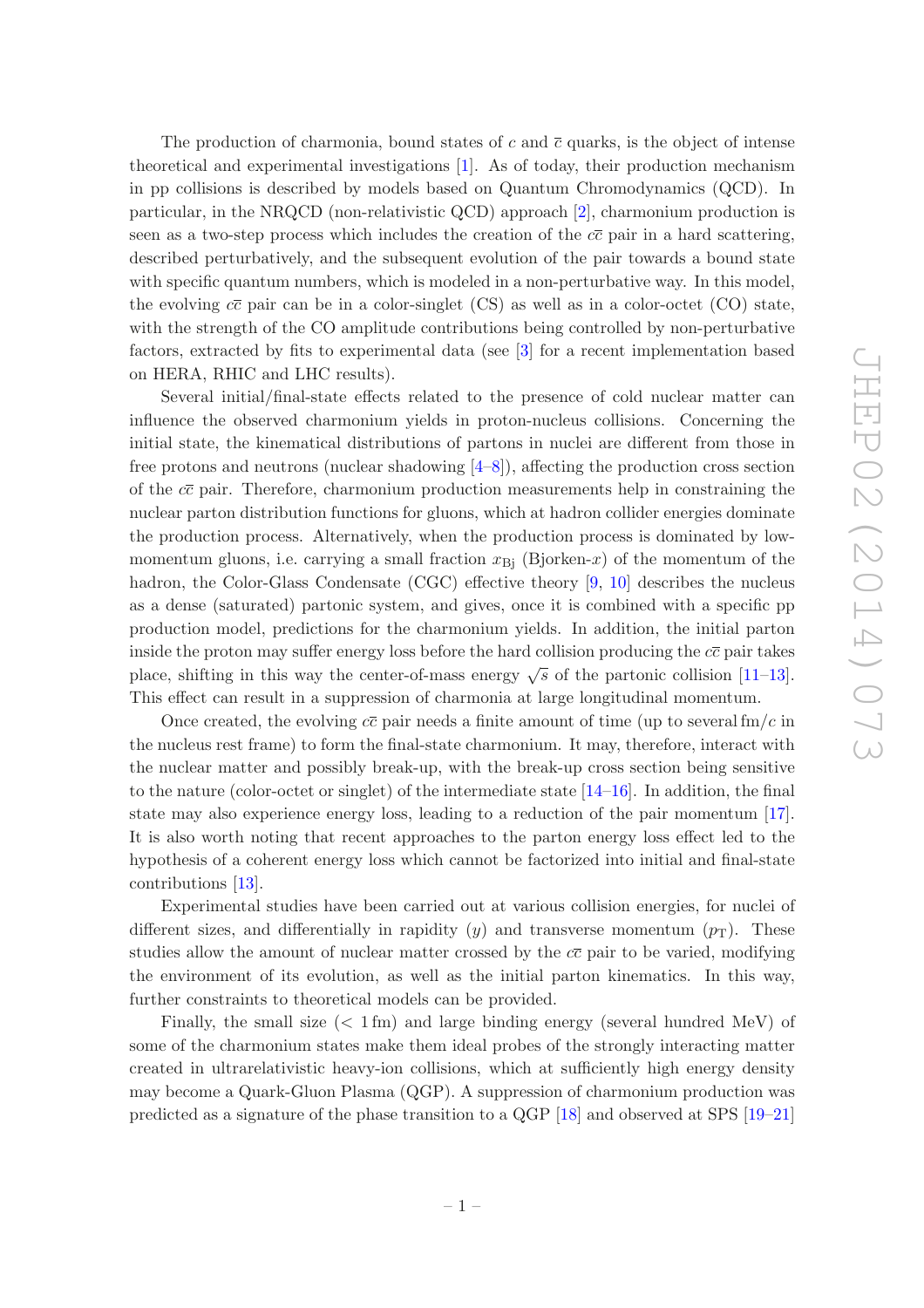$(\sqrt{s_{NN}} \sim 20\,\rm GeV)$  and RHIC [\[22](#page-15-12), [23\]](#page-16-0)  $(\sqrt{s_{NN}} = 200\,\rm GeV)$ , and more recently at the LHC [\[24](#page-16-1)–  $27\frac{\text{C}}{\text{C}}\left(\sqrt{s_{NN}}\right) = 2.76 \text{ TeV}$  $27\frac{\text{C}}{\text{C}}\left(\sqrt{s_{NN}}\right) = 2.76 \text{ TeV}$ . However, in such collisions, suppression mechanisms related to initial-state effects and/or interaction of charmonia with cold nuclear matter have been verified to play a role [\[28,](#page-16-3) [29\]](#page-16-4). Results on proton-nucleus collisions are therefore essential to calibrate and disentangle these effects in order to allow a quantitative determination of the QGP-related suppression in nucleus-nucleus collisions.

A large amount of experimental results is available today for the production of  $J/\psi$ , the most strongly bound charmonium state decaying into dileptons, in proton-nucleus collisions. Fixed-target experiments at SPS [\[30,](#page-16-5) [31\]](#page-16-6), Tevatron [\[32](#page-16-7)] and HERA [\[33\]](#page-16-8), as well as collider experiments at RHIC [\[34](#page-16-9)] have investigated  $J/\psi$  production in large kinematic ranges in the Feynman-x  $(x_F = 2p_L/\sqrt{s}$ , where  $p_L$  is the longitudinal momentum) and  $p_T$ variables. Among the main features of the results, a suppression of the  $J/\psi$  yield, relative to the one in proton-proton collisions, has been observed, which increases at high  $x_F$  (corresponding to forward y). In addition, at fixed  $x_F$  the suppression decreases with increasing  $\sqrt{s_{NN}}$  [\[31\]](#page-16-6). Finally, the suppression is found to steadily decrease [\[32](#page-16-7), [33\]](#page-16-8) as a function of  $p<sub>T</sub>$ . Several attempts have been made to describe these observations theoretically, based on the different physics mechanisms described above [\[17](#page-15-8)]. Although some features of the data are correctly reproduced, a quantitative understanding has not yet been reached.

In this context, data from the LHC can bring new information and help to clarify the situation. On the production side, very small  $x_{\text{Bj}}$  values, down to ~ 10<sup>-5</sup>, can be accessed, allowing the gluon distributions to be studied in a previously unexplored kinematic range. On the other hand, the large Lorentz  $\gamma$ -factor of the  $c\bar{c}$  pair, in particular at forward y, makes its crossing time through nuclear matter very short. In this kinematic range one may therefore expect a negligible  $c\bar{c}$  break-up probability and the yield to be dominated by initial-state effects and possibly energy loss. In addition, proton-nucleus results are essen-tial, as it was the case at lower energies [\[19\]](#page-15-10), in the interpretation of the  $J/\psi$  suppression effects seen in Pb-Pb collisions at the LHC.

In this paper, we present the first results from ALICE on inclusive  $J/\psi$  production at the LHC in p-Pb collisions at  $\sqrt{s_{NN}} = 5.02 \,\text{TeV}$ . These results have been obtained with measurements in the  $\mu^+\mu^-$  decay channel in the muon spectrometer, which covers the pseudorapidity range  $-4 < \eta_{\text{lab}} < -2.5$ . The muon spectrometer [\[35](#page-16-10)] consists of a 3 T·m dipole magnet, five tracking stations, each one based on two Cathode Pad Chambers, and two triggering stations, each one equipped with two planes of Resistive Plate Chambers. Two absorbers efficiently filter out hadrons. The front absorber, which is placed between the interaction region and the muon spectrometer, has a thickness of 10 interaction lengths  $(\lambda_I)$ , while a second absorber, placed between the tracking and the triggering stations, has a thickness of 7.2  $\lambda$ <sub>I</sub>. The other detectors used in this analysis are the two Si pixel layers corresponding to the innermost sections of the Inner Tracking System (ITS) ( $|\eta_{\rm lab}|$  < 0.9)[\[36](#page-16-11)], for the determination of the interaction vertex, and the two VZERO scintillator hodoscopes (2.8 <  $\eta_{\text{lab}}$  < 5.1 and  $-3.7 < \eta_{\text{lab}} < -1.7$ ) [\[37\]](#page-16-12), mainly for triggering purposes and for removing beam-induced background. The Zero Degree Calorimeters (ZDC) [\[38\]](#page-16-13), positioned symmetrically at 112.5 m from the interaction point, are used to clean the event sample by removing de-bunched proton-lead collisions. More details on the ALICE experimental setup can be found elsewhere [\[39\]](#page-16-14).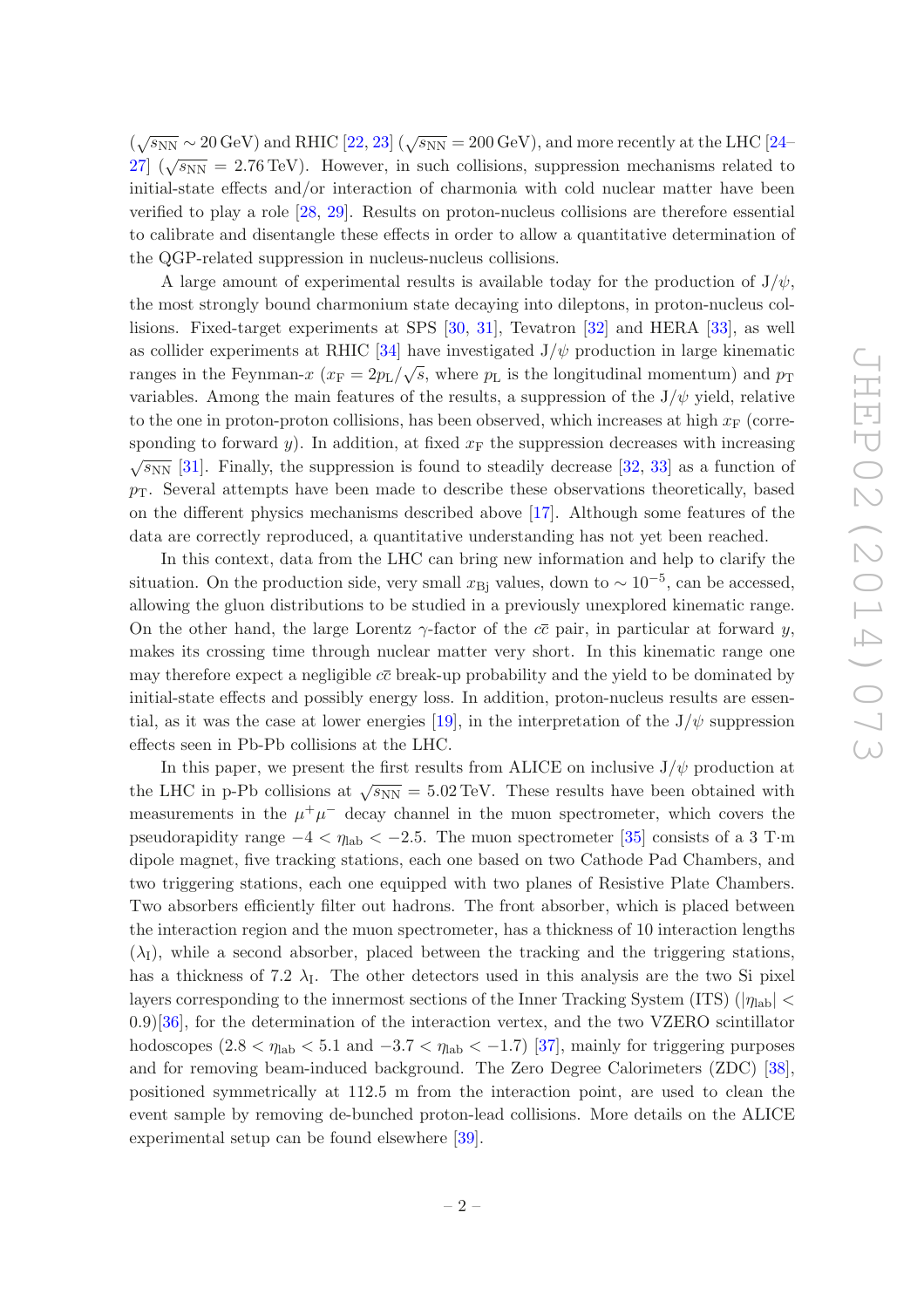Minimum-bias (MB) events are triggered requiring the coincidence of a signal in the two VZERO detectors. The efficiency of such a trigger for selecting non single-diffractive collisions is  $> 99\%$  [\[40\]](#page-17-0). A simulation based on Monte-Carlo (MC) event generators has shown that the contamination from single-diffractive and electromagnetic interactions is negligible [\[40\]](#page-17-0). Opposite-sign muon pairs are selected by means of a dimuon trigger given by the coincidence of a MB trigger with the detection of two muon candidate tracks in the trigger system of the muon spectrometer. The dimuon trigger is configured in order to select muons having a transverse momentum  $p_{T,\mu} > 0.5 \,\text{GeV}/c$ . The effect of this threshold is not sharp and the single-muon trigger efficiency reaches its plateau value (∼ 96%) for  $p_{\text{T},\mu} \sim 1.5 \,\text{GeV}/c$ . Events with more than a single interaction per bunch crossing (pile-up events) represent ∼2% of MB triggered events, while the probability of having two dimuon triggers in the same bunch crossing is negligible.

Due to the energy asymmetry of the LHC beams  $(E_{\rm p} = 4 \,\text{TeV}, E_{\rm Pb} = 1.58 \cdot A_{\rm Pb} \,\text{TeV},$ where  $A_{\text{Pb}}$ =208 is the Pb-nucleus mass number) the nucleon-nucleon center-of-mass system of the collisions does not coincide with the laboratory system, but is shifted by  $\Delta y = 0.465$ in the direction of the proton beam. Data have been taken with two beam configurations, by inverting the sense of the orbits of the two particle species. In this way the regions  $2.03 < y_{\rm cms} < 3.53$  and  $-4.46 < y_{\rm cms} < -2.96$  have been studied, where positive rapidities refer to the situation where the proton beam is travelling towards the muon spectrometer (in the following these configurations are referred to as p-Pb and Pb-p, respectively). The integrated luminosities used in this analysis for the two configurations are  $5.01 \pm 0.17$  nb<sup>-1</sup> (p-Pb) and  $5.81 \pm 0.18$  nb<sup>-1</sup> (Pb-p). These values are determined using  $\sigma_{\text{pPb}}^{\text{MB}} = 2.09 \pm 0.06$ b and  $\sigma_{\text{Pbp}}^{\text{MB}} = 2.12 \pm 0.06$  b, estimated by means of van-der-Meer scans of the MB trigger signal [\[41](#page-17-1)].

An offline selection is performed in order to reject beam-induced background by requiring the signal timing in the VZERO and ZDC to be compatible with that of a nominal p-Pb interaction. Candidate muon tracks are reconstructed in the muon tracking chambers using the standard reconstruction algorithm [\[35](#page-16-10)]. It is then required that the two reconstructed tracks match a track segment in the trigger chambers (trigger tracklet). A further selection cut is applied by requiring the muon tracks to exit the front absorber at a radial distance from the beam axis  $17.6 < R<sub>abs</sub> < 89.5$  cm, in order to reject tracks crossing its high-density section, where multiple scattering and energy loss effects are large. The condition  $-4 < \eta_{\text{lab},\mu} < -2.5$  for single muons is required, in order to reject muons at the edge of the spectrometer's acceptance. No cut on the z-position of the interaction vertex is carried out, since it was verified that the dimuon invariant mass resolution does not depend on it.

The extraction of the number of  $J/\psi$  is performed starting from the invariant mass distributions of opposite sign muon pairs in the kinematic domain 2.5  $\langle y_{\text{lab}} | \langle 4, p_{\text{T}} \rangle$  $15 \,\mathrm{GeV}/c$ , shown in figure [1.](#page-4-0) The distributions are fitted by means of a superposition of a continuum and a resonance shape. The continuum is parameterized either as a polynomial times an exponential function or as a Gaussian with a width linearly varying with mass, while for the resonance either a Crystal Ball function [\[42](#page-17-2)] with asymmetric tails at both high and low mass was chosen, or various pseudo-Gaussian functions (see, for example, [\[43\]](#page-17-3)).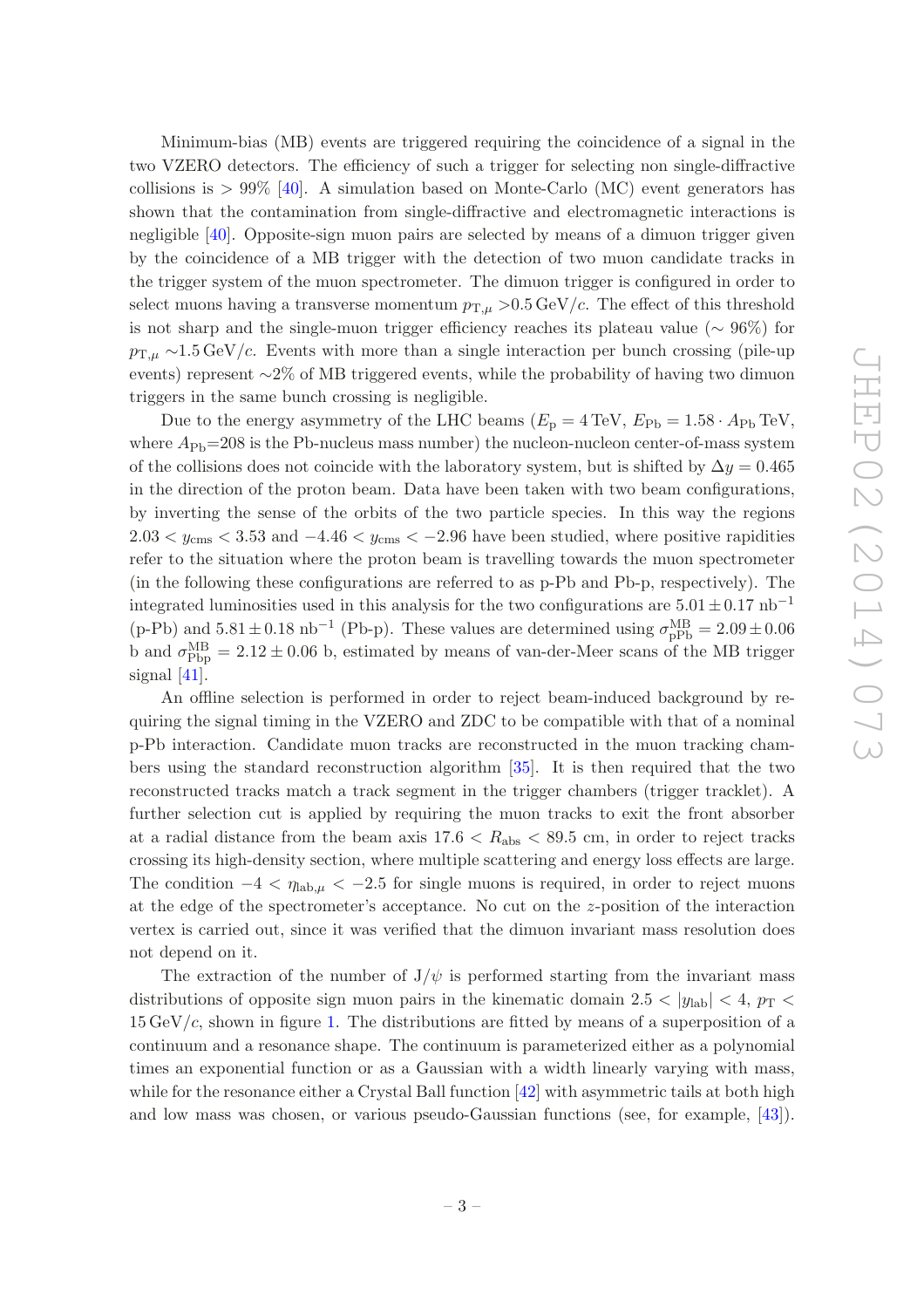

<span id="page-4-0"></span>Figure 1. The opposite-sign dimuon invariant mass spectra for the p-Pb (left) and Pb-p (right) data samples, together with the result of the fit. For the fits shown here a Crystal Ball function (shown as a dashed line) and a variable-width Gaussian have been used for the signal and the background, respectively.

The non-Gaussian tails of the resonance shapes are fixed in the fit to the values obtained in a MC simulation of the  $J/\psi$  signal, while the mean and the width of the Gaussian core are left as free parameters, since the large signal-over-background ratio ( $\sim 2$  at 3- $\sigma$  level) allows the data themselves to better constrain these parameters. The widths extracted from data (~ 70 MeV/ $c<sup>2</sup>$ ) are larger by ~ 10% than those from MC, and the mean value of the J/ $\psi$ mass coincides with the nominal PDG value [\[44](#page-17-4)] within ~ 0.1%. The  $\psi(2S) \to \mu^+ \mu^$ decay is taken into account in the fit function, but its effect on the determination of the number of  $J/\psi$  events is negligible. The latter number is obtained as an average of the integral of the signal function over the various fits, and the systematic uncertainty on this quantity is taken as the  $1-\sigma$  spread of the number of signal events. The result is  $N_{\text{pPb}}^{J/\psi} = (6.69 \pm 0.05 \pm 0.08) \cdot 10^4$  and  $N_{\text{Pbp}}^{J/\psi} = (5.67 \pm 0.05 \pm 0.07) \cdot 10^4$ , where the first uncertainty is statistical and the second is systematic.

The number of measured  $J/\psi$  is then divided by the product of acceptance times efficiency  $A \cdot \epsilon$ , which is obtained using a MC simulation of the J/ $\psi$  signal. An unpolarized distribution for the  $J/\psi$  is assumed, following the small degree of polarization measured in pp collisions at  $\sqrt{s} = 7 \,\text{TeV}$  [\[45](#page-17-5)[–47](#page-17-6)], while the  $p_T$  and y distributions used as an input for the generator are tuned to the measured data through an iterative procedure. The systematic uncertainty on the acceptance is obtained by defining  $y(p_T)$  distributions for selected phase space regions, corresponding to sub-ranges in  $p_T(y)$  and centrality of the collision. The hardest and softest spectra for each variable are then used as inputs to the MC calculation, and the variation with respect to the default acceptance values gives the systematic uncertainty, which amounts to 1.5% for both p-Pb and Pb-p.

The efficiency of the muon triggering detectors is calculated with a procedure based on data and involving the analysis of trigger tracklets constructed from hits in the four planes of the two trigger stations. For the tracking chambers a map of dead channels is obtained from the online detector information and updated on a run-per-run basis. Both information are injected in the MC and their time evolution is taken into account by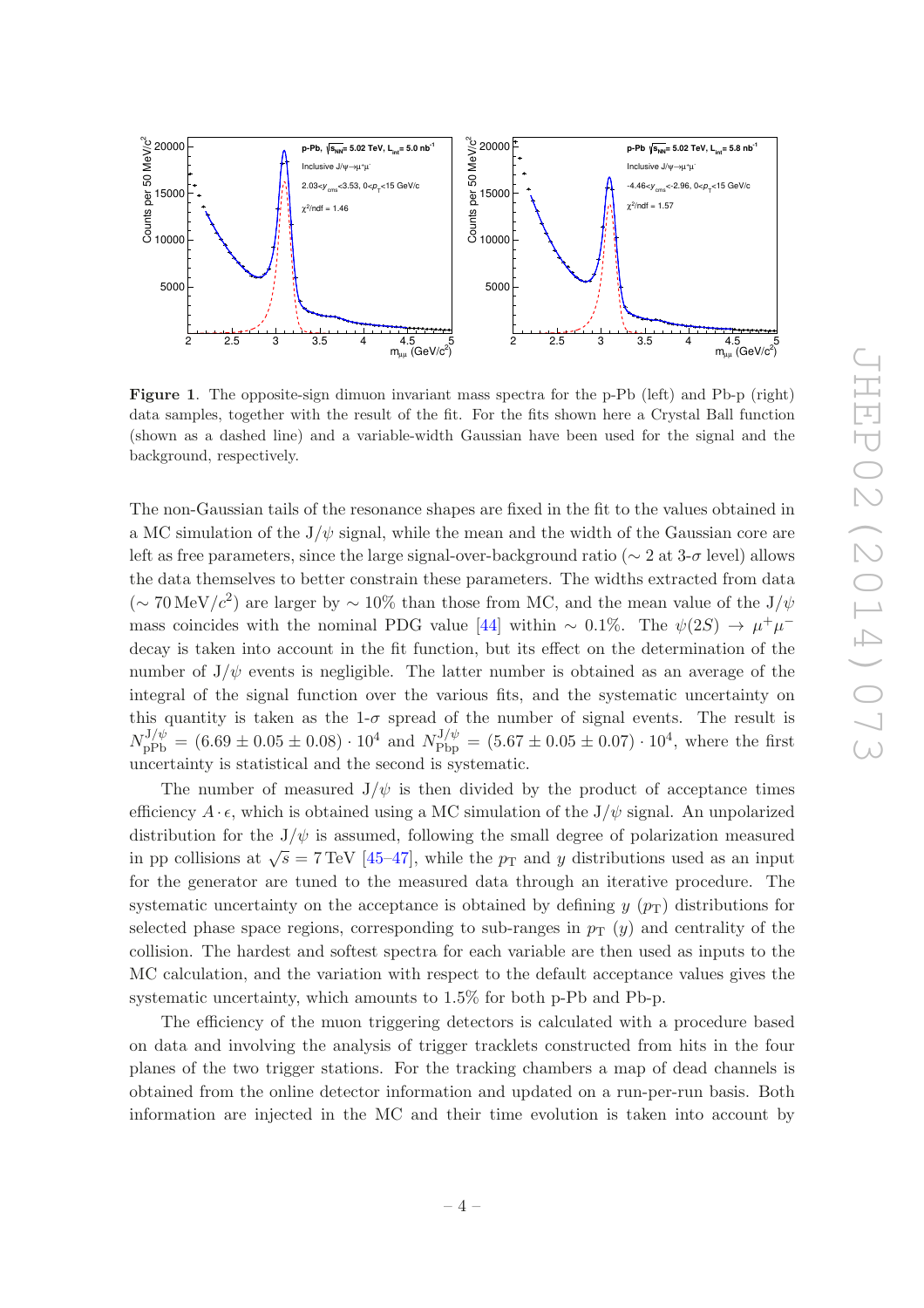performing a simulation for each run, with a number of  $J/\psi$  signal events proportional to the number of offline-selected triggered events.

The systematic uncertainty on the  $J/\psi$  trigger efficiency  $(\epsilon_{\text{trig}}^{J/\psi})$  is obtained as a convolution of various sources. First, effects related to the estimate of the efficiency of the trigger detectors are studied by varying their efficiency in the MC by an amount equal to the statistical uncertainty on their evaluation ( $\sim 2\%$ ). This results in a 2% change in  $\epsilon_{\text{trig}}^{J/\psi}$ . Second, systematic effects related to small discrepancies in the  $p_T$  dependence of the muon trigger threshold between data and MC give a  $\sim 2-2.5\%$  contribution to  $\epsilon_{\text{trig}}^{J/\psi}$ . Finally, there is a ~ 1% effect related to the choice of the goodness-of-fit  $\chi^2$  cut used in defining the matching between tracking and triggering information.

The single-muon tracking efficiencies are obtained using an algorithm based on reconstructed tracks [\[35\]](#page-16-10). The systematic uncertainty on this quantity is obtained by comparing the results obtained with MC and real data. This uncertainty is considered as fully uncorrelated between the two detected muons and, at the dimuon level, it amounts to 4% (6%) for p-Pb (Pb-p). In addition, it was checked that the tracking efficiency does not depend on the centrality of the collision, justifying the use of pure signal MC simulations to determine  $A \cdot \epsilon$ .

The average  $A \cdot \epsilon$  values for the two kinematic regions are  $(25.4 \pm 1.3)\%$  (p-Pb) and  $(17.1 \pm 1.2)\%$  (Pb-p). The quoted uncertainty is systematic, and the lower value for Pb-p is mainly due to a smaller detector efficiency in the corresponding data taking period.

The inclusive  $J/\psi$  production cross section is

$$
\sigma_{\text{pPb}}^{\text{J}/\psi} = \frac{N_{\text{J}/\psi \to \mu\mu}^{\text{cor}}}{N_{\text{MB}} \cdot \text{B.R.}(\text{J}/\psi \to \mu\mu)} \times \sigma_{\text{pPb}}^{\text{MB}} \tag{1}
$$

where  $N_{J/\psi \to \mu\mu}^{cor}$  is the number of  $J/\psi$  corrected for  $A \cdot \epsilon$ , B.R. $(J/\psi \to \mu\mu) = (5.93 \pm 0.06)\%$ is the branching ratio for the J/ $\psi$  decay to dimuons [\[44\]](#page-17-4),  $N_{\text{MB}}$  is the number of MB p-Pb collisions, and  $\sigma_{\text{pPb}}^{\text{MB}}$  the corresponding cross section.

Since the analysis is based on a dimuon trigger sample, the equivalent number of MB triggers is evaluated as  $F \cdot N_{\text{DIMU}}$ , where  $N_{\text{DIMU}}$  is the number of opposite sign dimuon triggered events, which amounts to  $9.27 \cdot 10^6$  for p-Pb and  $2.09 \cdot 10^7$  for Pb-p. The enhancement factor  $F$  is calculated in two different ways. In the first one it is obtained as the product  $F_{2\mu/1\mu} \cdot F_{1\mu/MB}$ , where  $F_{2\mu/1\mu}$  is the inverse of the probability of having a second muon triggered when one muon has triggered the event and, correspondingly,  $F_{1\mu/MB}$  is the inverse of the probability of having one triggered muon in events where the MB condition is required. The various quantities are obtained from the recorded trigger mask for the collected events after quality cuts. Obtaining  $F$  as the product of the two factors mentioned above allows the statistical uncertainty to be reduced. In the second approach, the information of the counters recording the number of level-0 triggers is used. In this case, statistics are much larger and  $F$  is obtained as the ratio between the numbers of MB and dimuon triggers at level-0, corrected for pile-up effects  $(2\%)$  and taking into account the slight difference in the fraction of events surviving the quality cuts for the two trigger samples  $(1\%)$ . One gets, averaging the results from the two approaches,  $F_{\text{pPb}} = 1129 \pm 2$  and  $F_{\text{Pbp}} = 589 \pm 2$ , where the quoted uncertainties are statistical. A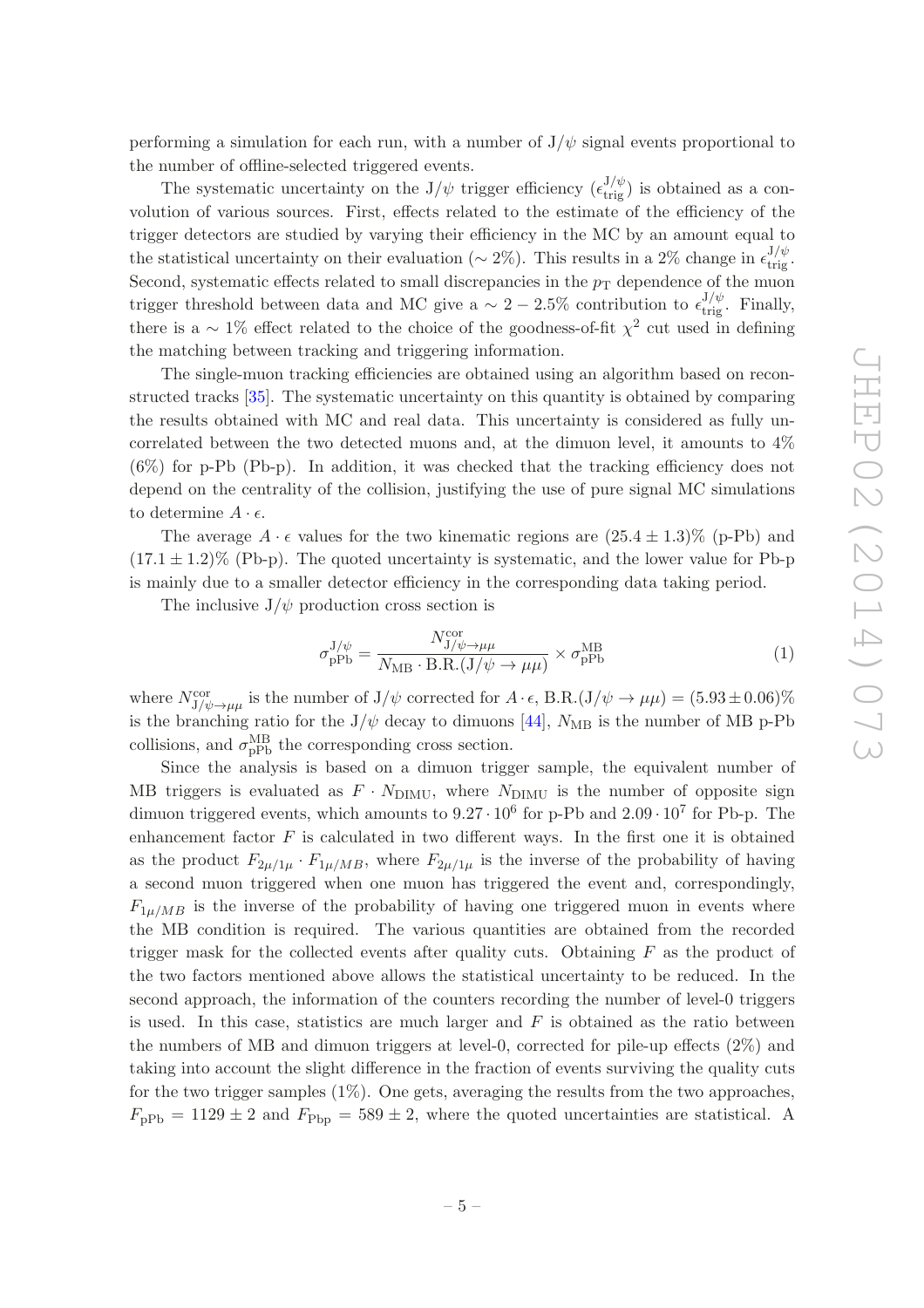| Source                             | $E_{\text{pPb}}^{\prime\,\prime},\,R_{\text{pPb}}$ | $R_{\rm Pbp}$       |
|------------------------------------|----------------------------------------------------|---------------------|
| <i>Uncorrelated</i>                |                                                    |                     |
| Tracking efficiency                | 4                                                  | 6                   |
| Trigger efficiency                 | 2.8                                                | 3.2                 |
| Signal extraction                  | $1.3(1.5 - 3.4)$                                   | $1.2$ $(1.6 - 3.8)$ |
| MC input                           | $1.5(1.1-3)$                                       | $1.5(0.9-4.2)$      |
| Matching efficiency                |                                                    |                     |
|                                    |                                                    |                     |
| $\sigma_{\rm nn}^{\rm J/\psi}$     | $4.3(3.1-6.0)$                                     | 4.6 $(3.1 - 13.4)$  |
| Partially correlated               |                                                    |                     |
|                                    | 3.2                                                | 3                   |
|                                    | 3.7 $(2.7 - 9.2)$                                  | 3.1 $(1.2 - 8.3)$   |
| Correlated                         |                                                    |                     |
| B.R.                               | 1                                                  |                     |
| $\langle T_{\mathrm{pPb}} \rangle$ | 3.6                                                |                     |
|                                    | 5.5                                                |                     |

<span id="page-6-0"></span>**Table 1.** Systematic uncertainties (in percent) contributing to the measurement of inclusive  $J/\psi$ cross sections and nuclear modification factors. When the uncertainty values depend on the rapidity bin under consideration, their maximum and minimum values are quoted. Uncertainties on  $\sigma_{\rm pPb}^{\rm MB}$ are relevant for inclusive  $J/\psi$  cross sections only, while those on  $\sigma_{\rm pp}^{J/\psi}$  and  $\langle T_{\rm pPb} \rangle$  contribute only to the uncertainty on the nuclear modification factors.

1% systematic uncertainty is estimated on both quantities, corresponding to the difference between the values obtained in the two calculations.

Finally, the quantity  $N_{\text{MB}}/\sigma_{\text{pPb}}^{\text{MB}}$  corresponds to the integrated luminosity. As a crosscheck, its value has been measured independently by using a second reference trigger, issued by a Cherenkov counter  $[39]$  $[39]$  $[39]$ , whose cross section was also measured in the van-der-Meer scans. The luminosities measured with the two luminometers differ by at most 1% throughout the whole data-taking period. This small difference (identical for p-Pb and Pb-p) has been included in the systematic uncertainty on  $\sigma_{\text{pPb}}^{\text{MB}}$ .

The resulting cross sections are

$$
\sigma_{\text{pPb}}^{J/\psi}(2.03 < y_{\text{cms}} < 3.53) = 886 \pm 6(\text{stat.}) \pm 48(\text{syst.uncorr.}) \pm 30(\text{syst.part.corr.}) \,\,\mu b
$$
\n
$$
\sigma_{\text{Pbp}}^{J/\psi}(-4.46 < y_{\text{cms}} < -2.96) = 966 \pm 8(\text{stat.}) \pm 70(\text{syst.uncorr.}) \pm 31(\text{syst.part.corr.}) \,\,\mu b
$$

The uncertainties connected with tracking, matching and triggering efficiency, with signal extraction, with the choice of the MC input distributions and with the evaluation of  $N_{\text{MB}}$  are taken as uncorrelated between p-Pb and Pb-p, while those on  $\sigma^{\text{MB}}$  are partially correlated. In the latter uncertainty a 1% contribution due to the uncertainty on  $B.R.(J/\psi \rightarrow \mu\mu)$  was also included. A summary of the sources of sytematic uncertainties and their numerical values are given in table [1.](#page-6-0)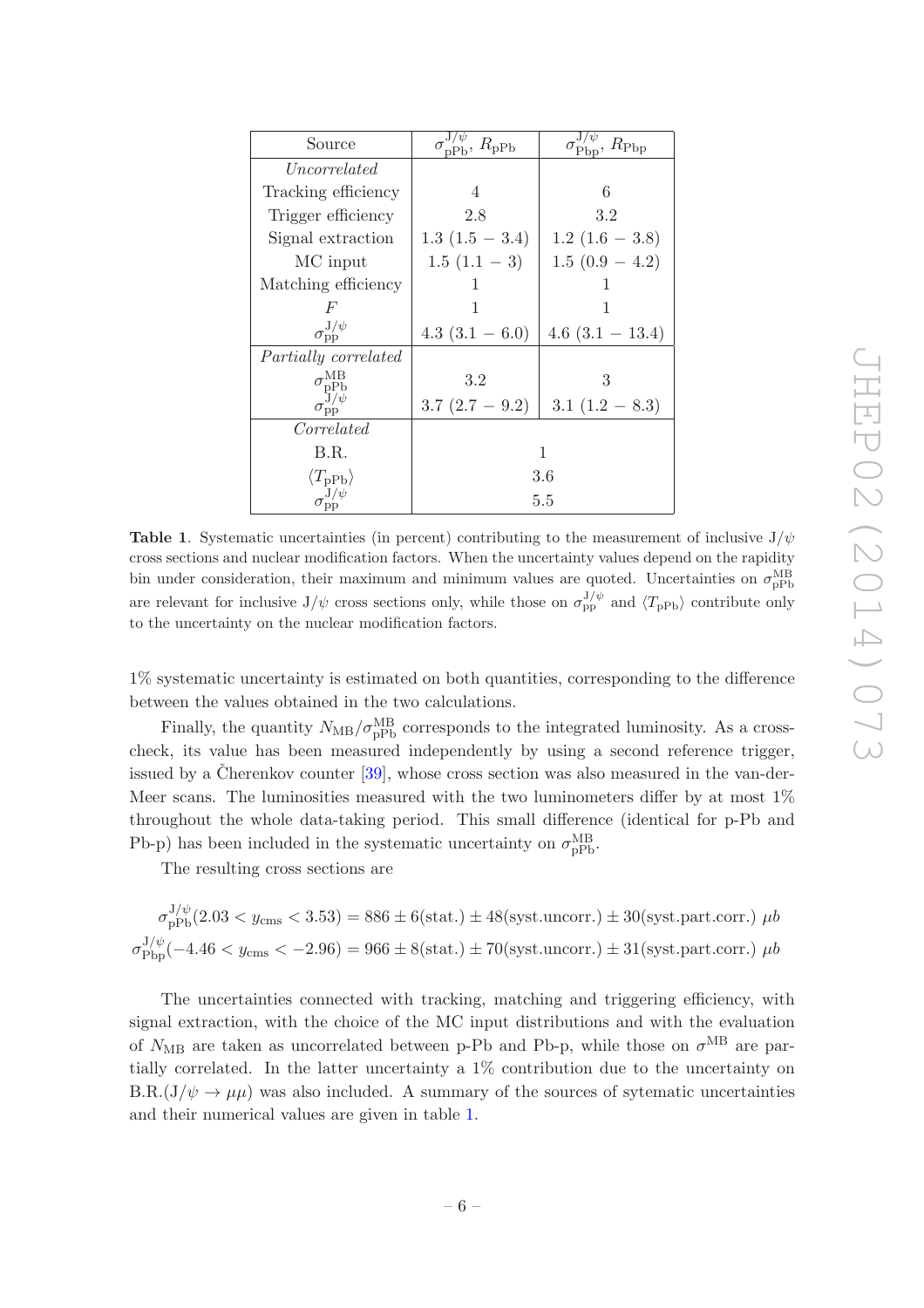The nuclear effects on  $J/\psi$  production are quantified using the nuclear modification factor  $R_{\text{pPb}}$ , obtained as

$$
R_{\rm pPb} = \frac{N_{\rm J/\psi \to \mu\mu}^{\rm cor}}{\langle T_{\rm pPb} \rangle \cdot N_{\rm MB} \cdot B.R.(J/\psi \to \mu\mu) \cdot \sigma_{\rm pp}^{\rm J/\psi}}
$$
(2)

where  $\sigma_{\rm pp}^{{\rm J}/\psi}$  is the production cross section in pp collisions in the same kinematical domain and at the same  $\sqrt{s}$  (the same formula applies to Pb-p), and  $\langle T_{\rm pPb} \rangle$  is the nuclear thickness function estimated through the Glauber model, which gives  $\langle T_{\text{pPb}} \rangle = 0.0983 \pm 0.0035$ mb<sup>-1</sup> [\[48\]](#page-17-7). The uncertainty on  $\langle T_{\rm pPb} \rangle$  was obtained by varying the parameters of the Glauber model.

Since pp data at  $\sqrt{s} = 5.02 \text{ TeV}$  are not available, the reference cross section  $\sigma_{\text{pp}}^{\text{J}/\psi}$ has been obtained by means of an interpolation procedure [\[49](#page-17-8)], based on forward rapidity  $(2.5 < y_{\rm cms} < 4)$  pp results at  $\sqrt{s} = 2.76$  and 7 TeV from ALICE [\[50](#page-17-9), [51](#page-17-10)]. The  $\sqrt{s}$ interpolation is based on three empirical shapes (linear, power law, exponential) and is independently performed for each of the six rapidity bins corresponding to the  $d\sigma/dy$ values measured at the two energies. The central values of the interpolation are given, for each rapidity bin, by the average of the three values obtained with the adopted shapes. Their uncertainties are the quadratic sum of a dominant term, related to the uncertainties on the points used for the interpolation, and of a term corresponding to the maximum spread between the results obtained with the various shapes. A small additional systematic uncertainty is obtained comparing the empirical shapes with those calculated with the leading order (LO) CEM [\[52\]](#page-17-11) and FONLL [\[53\]](#page-17-12) models. We recall that the CEM (Color Evaporation Model) assumes that a fixed fraction of  $c\bar{c}$  pairs produced with an invariant mass  $m < 2m<sub>D</sub>$  ends up in producing charmonium states. Although it does not contain a dynamical description of the production process, it was shown to be phenomenologically successful over a large  $\sqrt{s}$  range. FONLL gives predictions for the total  $c\bar{c}$  production rather than for the  $J/\psi$  cross section, but we assume, similarly to the CEM approach, that the fraction of  $c\bar{c}$  pairs going to charmonium is  $\sqrt{s}$ -independent.

Due to the  $\Delta y = 0.465$  rapidity shift induced by the asymmetry in the energy per nucleon of the proton and lead beams, the rapidity regions covered by the present analysis do not correspond to the ones available for pp. Therefore, the  $d\sigma/dy$  values obtained at  $\sqrt{s} = 5.02 \text{ TeV}$  with the procedure described above have been fitted to various shapes (Gaussian, second and fourth order polynomials [\[54](#page-17-13)]). The values for  $\sigma_{\rm pp}^{\rm J/\psi}$  at  $\sqrt{s} = 5.02 \,\rm TeV$ for the p-Pb and Pb-p rapidity intervals were finally obtained as the average of the integral of the various fitting functions in the corresponding y-ranges, and are B.R.  $\cdot \sigma_{\rm pp}^{\rm J/\psi}$  (2.03 <  $y_{\text{cms}} < 3.53$ ) = 367 ± 29 nb and B.R. ·  $\sigma_{\text{pp}}^{J/\psi}$ (-4.46 <  $y_{\text{cms}} < -2.96$ ) = 255 ± 20 nb [\[49\]](#page-17-8). The quoted total uncertainties include again a contribution from the maximum spread of the results obtained with the various functions.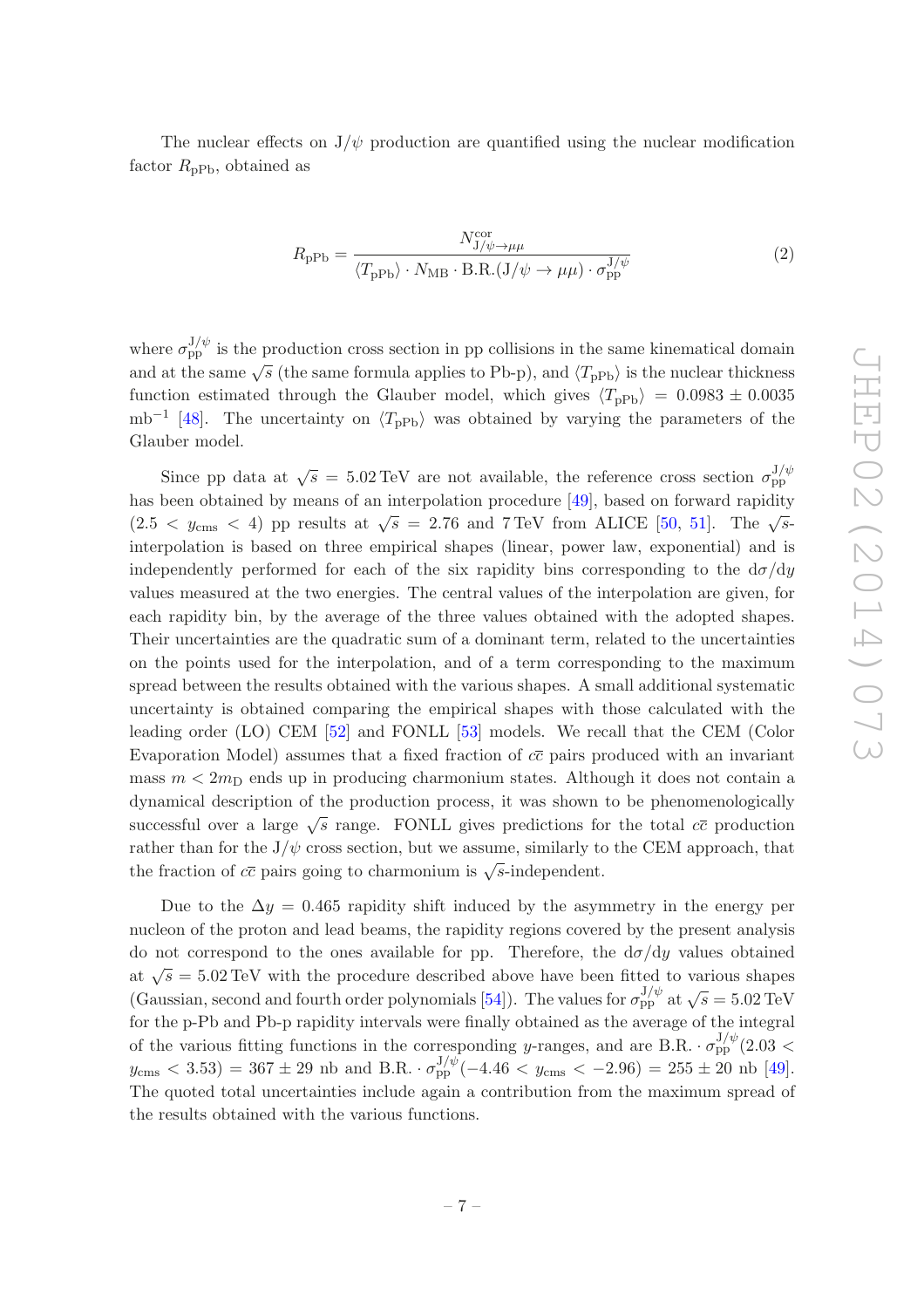

<span id="page-8-0"></span>**Figure 2.** The nuclear modification factors for inclusive  $J/\psi$  production at  $\sqrt{s_{NN}} = 5.02 \text{ TeV}$ . The error bars correspond to the statistical uncertainties, the open boxes to the uncorrelated systematic uncertainties, the shaded boxes around the points represent the partially correlated systematic uncertainties. The box around  $R_{\text{pPb}} = 1$  shows the size of the correlated uncertainties. Results from various models are also shown. The theoretical uncertainties for the EPS09 NLO calculation [\[55,](#page-17-14) [56](#page-17-15)] are due to the uncertainty on the EPS09 shadowing parameterization and to the mass and scale uncertainties on the cross section calculation. For the CGC model [\[58\]](#page-17-16), the band is related to the choice of the parton saturation scale and of the charm quark mass. Finally, the  $q_0$  value in the energy loss model [\[57](#page-17-17)] represents the value of the transport coefficient in the target nucleons for  $x_{\text{Bj}}$ =10<sup>-2</sup> gluons.

The measured nuclear modification factors, shown in figure [2,](#page-8-0) are

 $R_{\rm pPb}(2.03 < y_{\rm cms} < 3.53)$  $= 0.70 \pm 0.01({\rm stat.}) \pm 0.05({\rm syst.}$ uncorr.)  $\pm 0.03({\rm syst.}$ part.corr.)  $\pm 0.05({\rm syst.}$ corr.)  $R_{\text{Pbo}}(-4.46 < y_{\text{cms}} < -2.96)$  $= 1.08 \pm 0.01({\rm stat.}) \pm 0.09({\rm syst.}$  uncorr.)  $\pm 0.03({\rm syst.}$  part.corr.)  $\pm 0.07({\rm syst.}$  corr.)

At forward rapidity the inclusive  $J/\psi$  production is suppressed with respect to the one in binary-scaled pp collisions, whereas it is unchanged at backward rapidity. The uncertainties related to  $\langle T_{\text{pPb}} \rangle$  and B.R. $(J/\psi \to \mu\mu)$  are considered as correlated. The uncertainties connected with tracking, matching and triggering efficiencies, with signal extraction, with the choice of the MC input distributions, and with the evaluation of  $N_{\text{MB}}$  are taken as uncorrelated. Finally, the uncertainty on the pp cross section interpolation is splitted (see [\[49\]](#page-17-8) for details) among the three uncertainties quoted for the nuclear modification factors. The numerical details on systematic uncertainties are given in table [1.](#page-6-0) Our measurements are compared with a next to leading order (NLO) CEM calculation which uses the EPS09 shadowing parameterization [\[55,](#page-17-14) [56](#page-17-15)], and with the result of a theoretical prediction which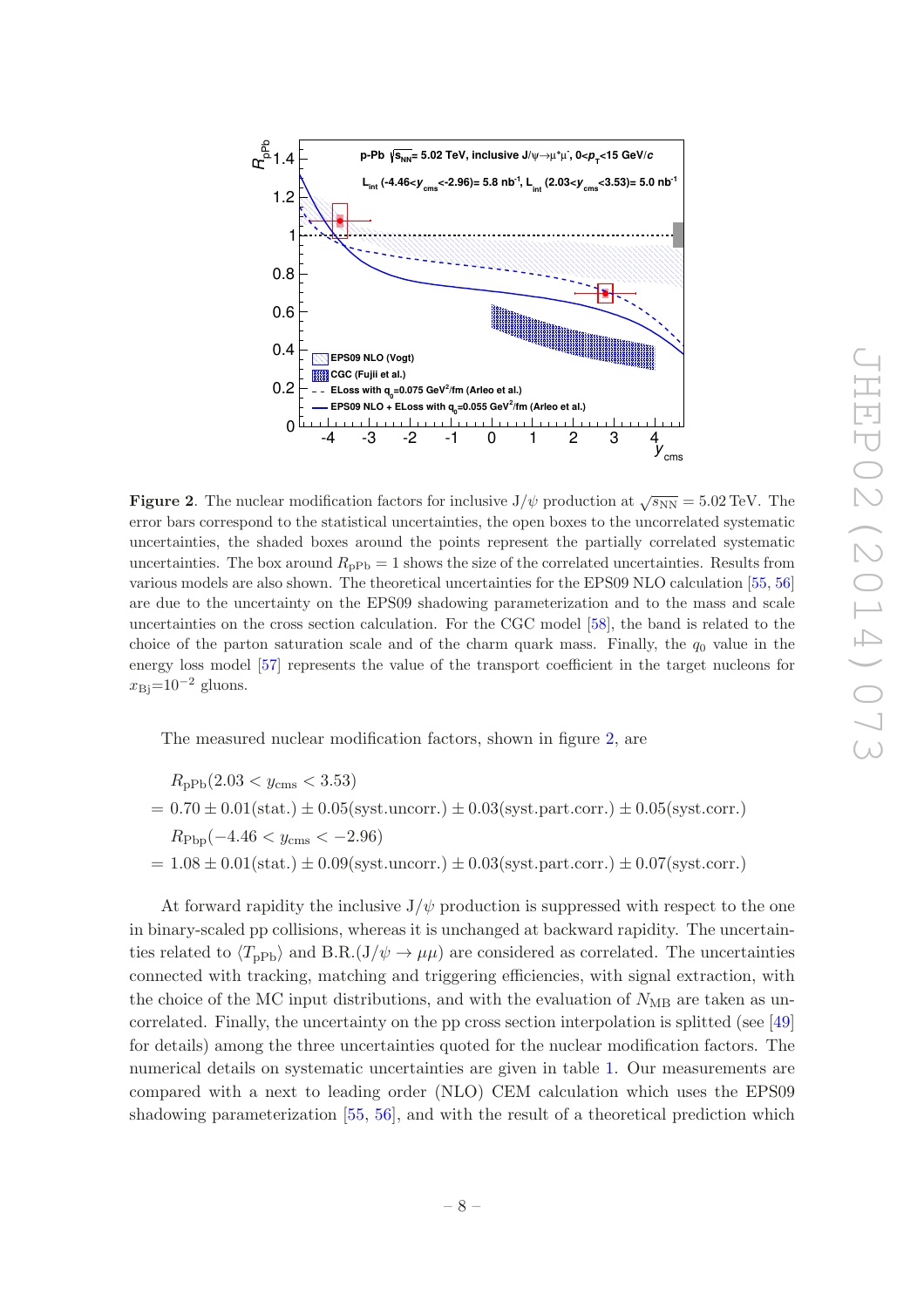includes a contribution from coherent parton energy loss processes [\[57\]](#page-17-17), either in addition to EPS09 shadowing or as the only nuclear effect. Finally, results from a calculation in the CGC framework [\[58](#page-17-16)], combined with a CEM production model, are also shown. Within our uncertainties, both the model based on shadowing only and the coherent energy loss approach are able to describe the data, while the CGC-based prediction overestimates the observed suppression. None of these models include a suppression related to the break-up of the  $c\bar{c}$  pair.

It is worth noting that calculations refer to prompt production (i.e., direct  $J/\psi$  plus the contribution from  $\psi(2S)$  and  $\chi_c$  decays), while the experimental results are for inclusive  $J/\psi$  production, which contains a non-prompt contribution from B-decays. However, the p<sub>T</sub>-integrated non-prompt J/ $\psi$  fraction is small (LHCb measured 7.1% at  $\sqrt{s} = 2.76 \text{ TeV}$ in the kinematic region 2 <  $y_{\text{cms}}$  < 4.5,  $p_{\text{T}}$  < 12 GeV/c [\[59\]](#page-18-0) and 9.8% at  $\sqrt{s}$  = 7 TeV for  $2 < y_{\text{cms}} < 4.5$ ,  $p_T < 14 \,\text{GeV}/c$  [\[60\]](#page-18-1)). The difference between  $R_{\text{pPb}}^{\text{incl}}$  and  $R_{\text{pPb}}^{\text{prompt}}$  is well within the uncertainties of our measurement for a very large range of  $R_{\text{pPb}}^{\text{non-prompt}}$ , from almost complete suppression  $(R_{\text{pPb}}^{\text{non-prompt}} = 0.2)$  to a rather strong enhancement  $(R_{\text{pPb}}^{\text{non-prompt}} = 1.3)$ . A similar conclusion holds at backward rapidity.

Both cross sections and nuclear modification factors for inclusive  $J/\psi$  have also been studied differentially in rapidity, with six bins for each of the two y domains. The results are shown in figure [3](#page-10-0) and figure [4,](#page-10-1) respectively. The analysis procedure is identical to the one detailed above for the study of the integrated quantities. In particular, a differential estimate of the systematic uncertainties for the various ingredients has been carried out. The larger uncertainties visible at the lower edges of the rapidity ranges covered in p-Pb and Pb-p are related to a larger uncertainty on the pp reference cross section, due to the fact that these regions are not directly covered by the pp measurements and therefore an extrapolation has to be performed [\[49\]](#page-17-8). No strong variation of the nuclear modification factors is observed, in particular at backward rapidity, where models including coherent energy loss suggest a steeper behaviour.

Both  $\sigma_{\rm pp}^{\rm J/\psi}$  and  $\langle T_{\rm pPb} \rangle$  cancel out when forming the ratio  $R_{\rm FB}$  of the nuclear modification factors for a rapidity range symmetric with respect to  $y_{\rm cms}=0$ . In this way one is left with the ratio of the forward and backward  $J/\psi$  yields. The drawback of this approach is that, due to the beam energy asymmetry, the common y interval covered at both forward and backward rapidity is smaller than the acceptance of the muon spectrometer, and limited to 2.96 <  $|y_{\rm cms}|$  < 3.53. The reduction in statistics by a factor  $\sim$ 3 is compensated by the cancellation of the reference-related uncertainties. The obtained value is  $R_{\text{FB}}(2.96 < |y_{\text{cms}}| < 3.53) = 0.60 \pm 0.01(\text{stat.}) \pm 0.06(\text{syst.})$ . The systematic uncertainties which are uncorrelated between backward and forward rapidity (tracking, matching and triggering efficiency, normalization, MC input) have been quadratically combined in the ratio, while for signal extraction the uncertainty has directly been calculated on the ratio of the number of  $J/\psi$ . The main contribution to the  $R_{\text{FB}}$  uncertainty comes from the tracking efficiency.

In figure [5](#page-11-0) we show a comparison of  $R_{\text{FB}}$  with the results of the theoretical calculations discussed above, except for the CGC-inspired model, which gives predictions only at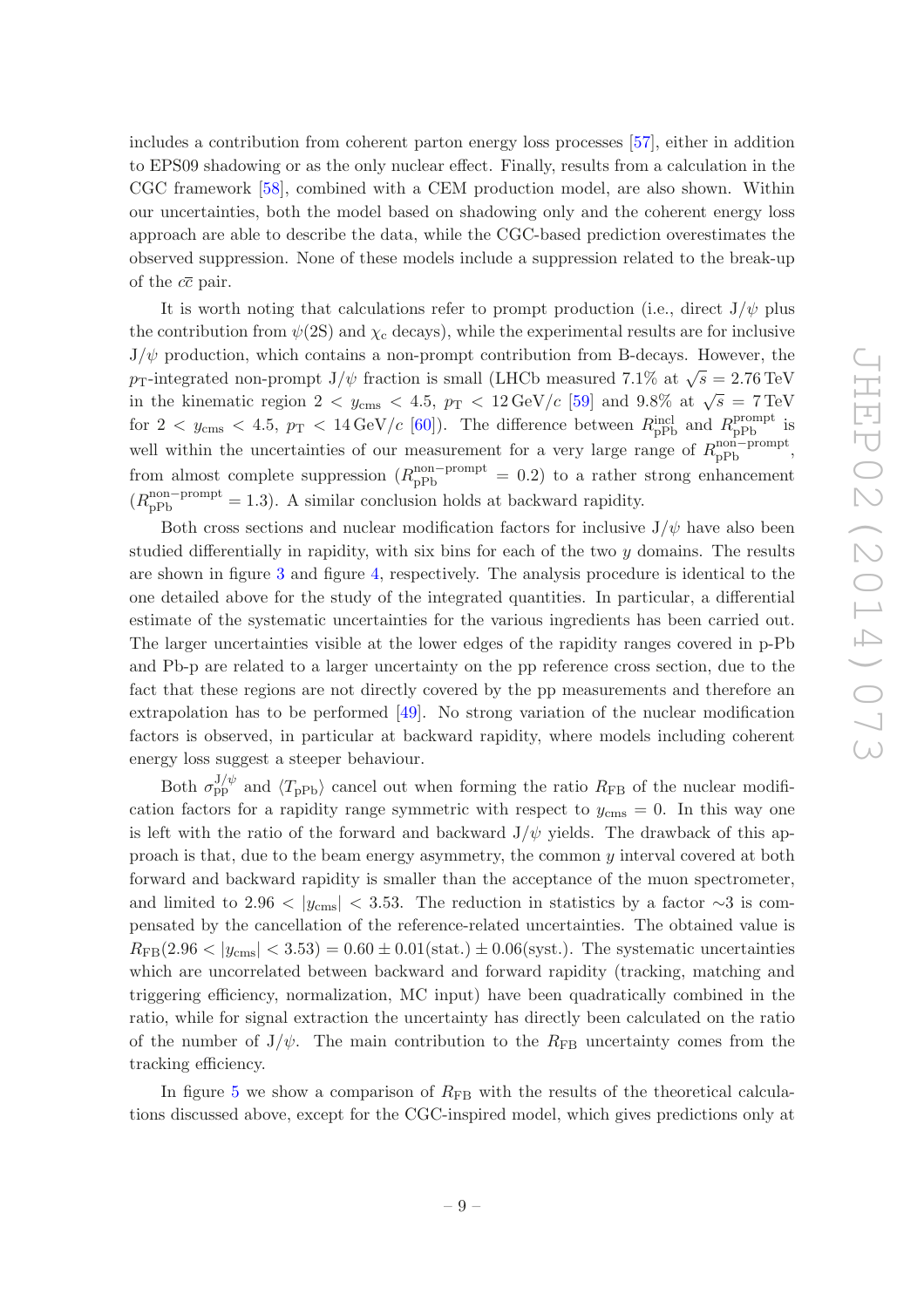

<span id="page-10-0"></span>**Figure 3.** The inclusive  $J/\psi$  production cross section, as a function of rapidity. The error bars correspond to the statistical uncertainties, the open boxes to the uncorrelated systematic uncertainties, the shaded boxes around the points represent the partially correlated systematic uncertainties. The bands correspond to the inclusive  $J/\psi$  pp cross section, obtained with the interpolation procedure described in the text and scaled by the Pb-nucleus mass number  $A_{\text{Pb}}$ .



<span id="page-10-1"></span>**Figure 4.** The nuclear modification factors for inclusive  $J/\psi$  production at  $\sqrt{s_{NN}} = 5.02 \,\text{TeV}$ , in bins of rapidity. The meaning of symbols and curves is the same as in figure [2.](#page-8-0)

forward rapidity. In addition, a prediction based on a LO approach, implementing a  $2 \rightarrow 2$ kinematics  $(gg \to J/\psi g)$  and using either the EPS09 or the nDSG shadowing parameterization, is also shown [\[61](#page-18-2)]. The agreement between data and the model including both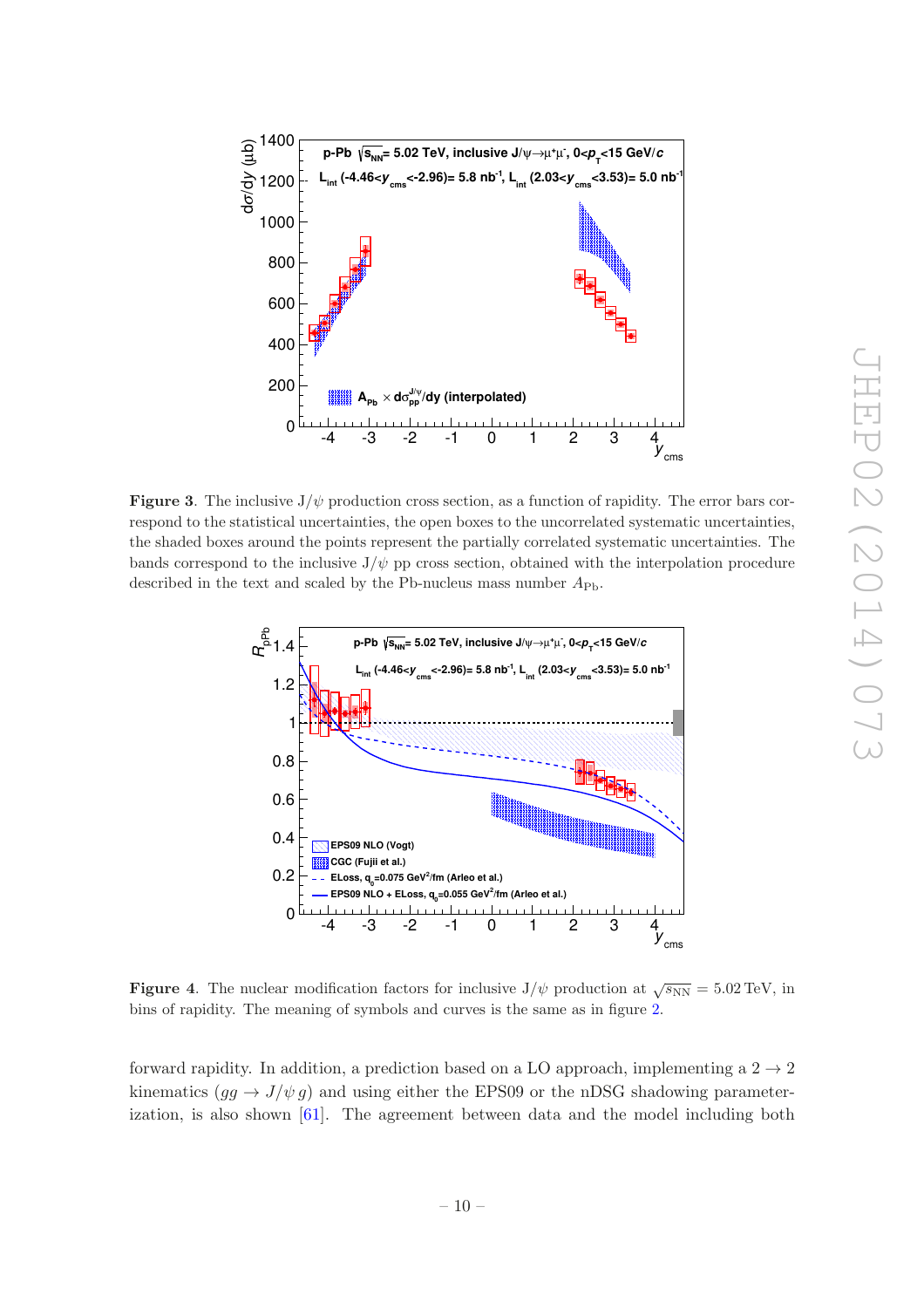

<span id="page-11-0"></span>**Figure 5.** The forward to backward ratio  $R_{FB}$  of the nuclear modification factors for inclusive  $J/\psi$  production, compared to theoretical models. The statistical and systematic uncertainties for the experimental value are added in quadrature. For the shadowing calculations, uncertainties are quoted when available, and are obtained in the same way as in figure [2.](#page-8-0)

shadowing and coherent energy loss is very good, while pure shadowing scenarios seem to overestimate  $R_{\text{FB}}$ . However, it has to be noted that, although the experimental measurement of  $R_{\text{FB}}$  has a smaller uncertainty than  $R_{\text{pPb}}$  and  $R_{\text{Pbp}}$ , its comparison with theoretical calculations is less stringent, since models which globally overestimate/underestimate the nuclear modification factors may still provide a very good agreement with the measured  $R_{\text{FB}}$ .

The R<sub>FB</sub> ratio has also been studied differentially in y (3 bins) and  $p_T$  (10 bins, covering the region  $p_T < 15 \,\text{GeV/c}$ . In figure [6](#page-12-0) we show the results, again compared with the predictions of the models. The treatment of the uncertainties is the same described above for the integrated value of  $R_{FB}$ . As a function of rapidity, no variation is observed in the relatively narrow region covered by the  $R_{FB}$  measurement, while a trend towards higher  $R_{FB}$  values is seen as  $p_T$  increases. Models including coherent energy loss seem to qualitatively reproduce the data, in particular when shadowing effects are taken into account, although they predict a steeper behaviour at low  $p_T$  [\[62](#page-18-3)].

Finally, the results presented in this paper provide information on the magnitude of cold nuclear matter effects in Pb-Pb collisions. ALICE has published results for  $R_{\text{PbPb}}$ in the region 2.5 <  $y_{\rm cms}$  < 4 at  $\sqrt{s_{\rm NN}}$  = 2.76 TeV [\[24,](#page-16-1) [25\]](#page-16-15). Although the p-Pb data discussed above refer to slightly different  $y_{\text{cms}}$  regions and to a larger center of mass energy, the Bjorken-x regions probed by the  $J/\psi$  production process in the Pb nuclei for p-Pb and Pb-Pb are shifted by  $\sim 10\%$  only. Indeed, in the so-called 2→1 approach, where the production kinematics is  $gg \to J/\psi$  [\[63](#page-18-4)], the x-values selected in Pb-Pb collisions are  $2 \cdot 10^{-5} < x < 9 \cdot 10^{-5}$ ,  $1 \cdot 10^{-2} < x < 6 \cdot 10^{-2}$ , the two ranges being relative to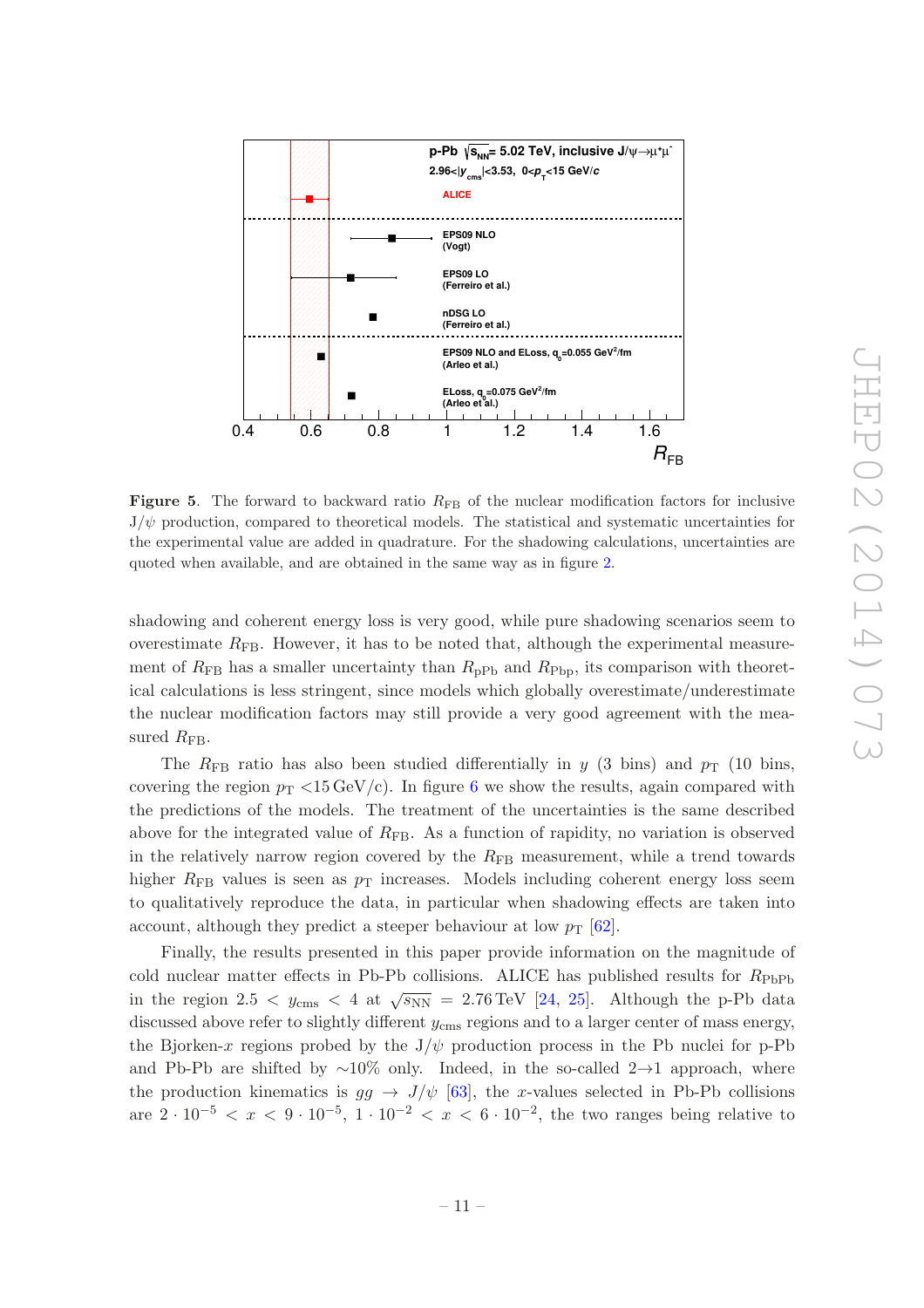

<span id="page-12-0"></span>**Figure 6.** The forward to backward ratio  $R_{FB}$  of the nuclear modification factors for inclusive  $J/\psi$  production, as a function of y and  $p_T$ , compared to theoretical models. The bars represent the statistical uncertainty, while the open boxes correspond to uncorrelated systematic uncertainties.

nucleons moving away from or toward the muon spectrometer, respectively. In protonnucleus collisions, the probed x values for nucleons inside the Pb nucleus are  $2 \cdot 10^{-5}$  <  $x < 8 \cdot 10^{-5}$  for p-Pb and  $1 \cdot 10^{-2} < x < 5 \cdot 10^{-2}$  for Pb-p. If shadowing is the main nuclear effect, a hypothesis in fair agreement with the results shown in this paper, as a first approximation cold nuclear matter effects on  $R_{\text{PbPb}}$  would be given by the product  $R_{\text{pPb}} \times R_{\text{Pbp}}$ . This product is  $0.75 \pm 0.10 \pm 0.12$  (the first uncertainty being related to the quadratical combination of statistical and uncorrelated systematic uncertainties, the second one coming from the linear combination of correlated uncertainties), which is larger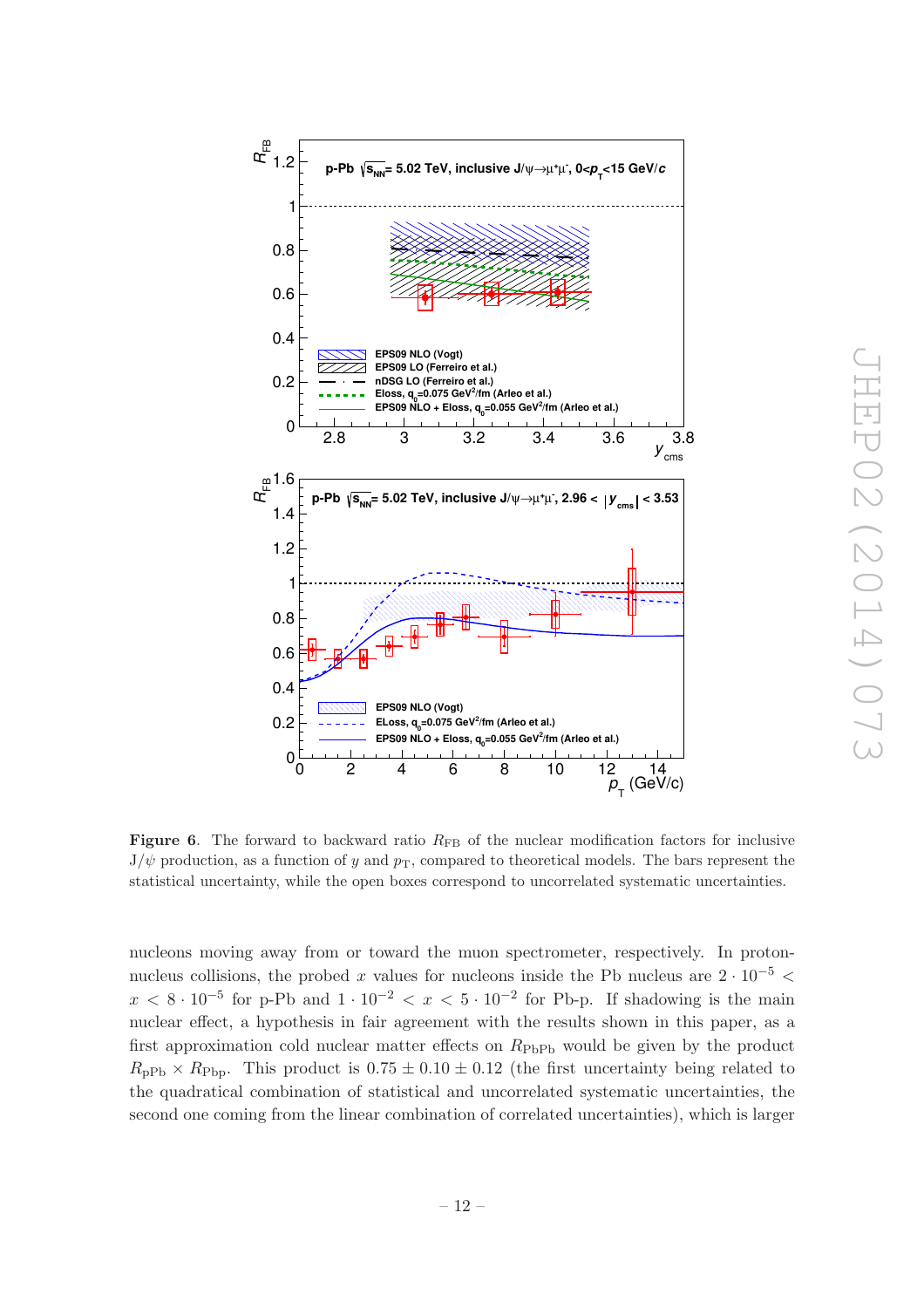than  $R_{\text{PbPb}} = 0.57 \pm 0.01 \pm 0.09$  [\[25\]](#page-16-15). This could be an indication that the J/ $\psi$  suppression effect observed in Pb-Pb collisions cannot be ascribed to cold nuclear matter effects alone. However, the size of the uncertainties prevents a strong conclusion on this point.

In summary, inclusive  $J/\psi$  production has been measured with the ALICE detector in p-Pb collisions at the CERN LHC. In this paper we have presented the production cross sections and the nuclear modification factors in the regions  $2.03 < y_{\rm cms} < 3.53$  and  $-4.46 < y_{\rm cms} < -2.96$ , as well as their ratio  $R_{\rm FB}$  in the region  $2.96 < |y_{\rm cms}| < 3.53$ . While at forward rapidity  $(R_{\text{pPb}})$  a suppression with respect to pp collisions is observed, in the backward region  $(R_{\text{Pbp}})$  no suppression is present. A fair agreement is seen with predictions based on a pure nuclear shadowing scenario [\[55](#page-17-14), [56,](#page-17-15) [61](#page-18-2)], parameterized using the EPS09 approach, as well as with models including a contribution from coherent partonic energy loss [\[13](#page-15-5)]. None of these models include a final state break-up of the  $J/\psi$  in cold nuclear matter. The study of  $R_{\text{FB}}$ , carried out as a function of y and  $p_{\text{T}}$ , confirms these indications. Finally, the results presented in this paper provide an important baseline for the interpretation of heavy-ion collision results and are in agreement with those presented by the LHCb Collaboration [\[64\]](#page-18-5).

#### Acknowledgments

The ALICE collaboration is grateful for useful discussions with the LHCb collaboration.

The ALICE collaboration would like to thank all its engineers and technicians for their invaluable contributions to the construction of the experiment and the CERN accelerator teams for the outstanding performance of the LHC complex.

The ALICE collaboration acknowledges the following funding agencies for their support in building and running the ALICE detector:

State Committee of Science, World Federation of Scientists (WFS) and Swiss Fonds Kidagan, Armenia,

Conselho Nacional de Desenvolvimento Científico e Tecnológico (CNPq), Financiadora de Estudos e Projetos (FINEP), Fundação de Amparo à Pesquisa do Estado de São Paulo (FAPESP);

National Natural Science Foundation of China (NSFC), the Chinese Ministry of Education (CMOE) and the Ministry of Science and Technology of China (MSTC);

Ministry of Education and Youth of the Czech Republic;

Danish Natural Science Research Council, the Carlsberg Foundation and the Danish National Research Foundation;

The European Research Council under the European Community's Seventh Framework Programme;

Helsinki Institute of Physics and the Academy of Finland;

French CNRS-IN2P3, the 'Region Pays de Loire', 'Region Alsace', 'Region Auvergne' and CEA, France;

German BMBF and the Helmholtz Association;

General Secretariat for Research and Technology, Ministry of Development, Greece;

Hungarian OTKA and National Office for Research and Technology (NKTH);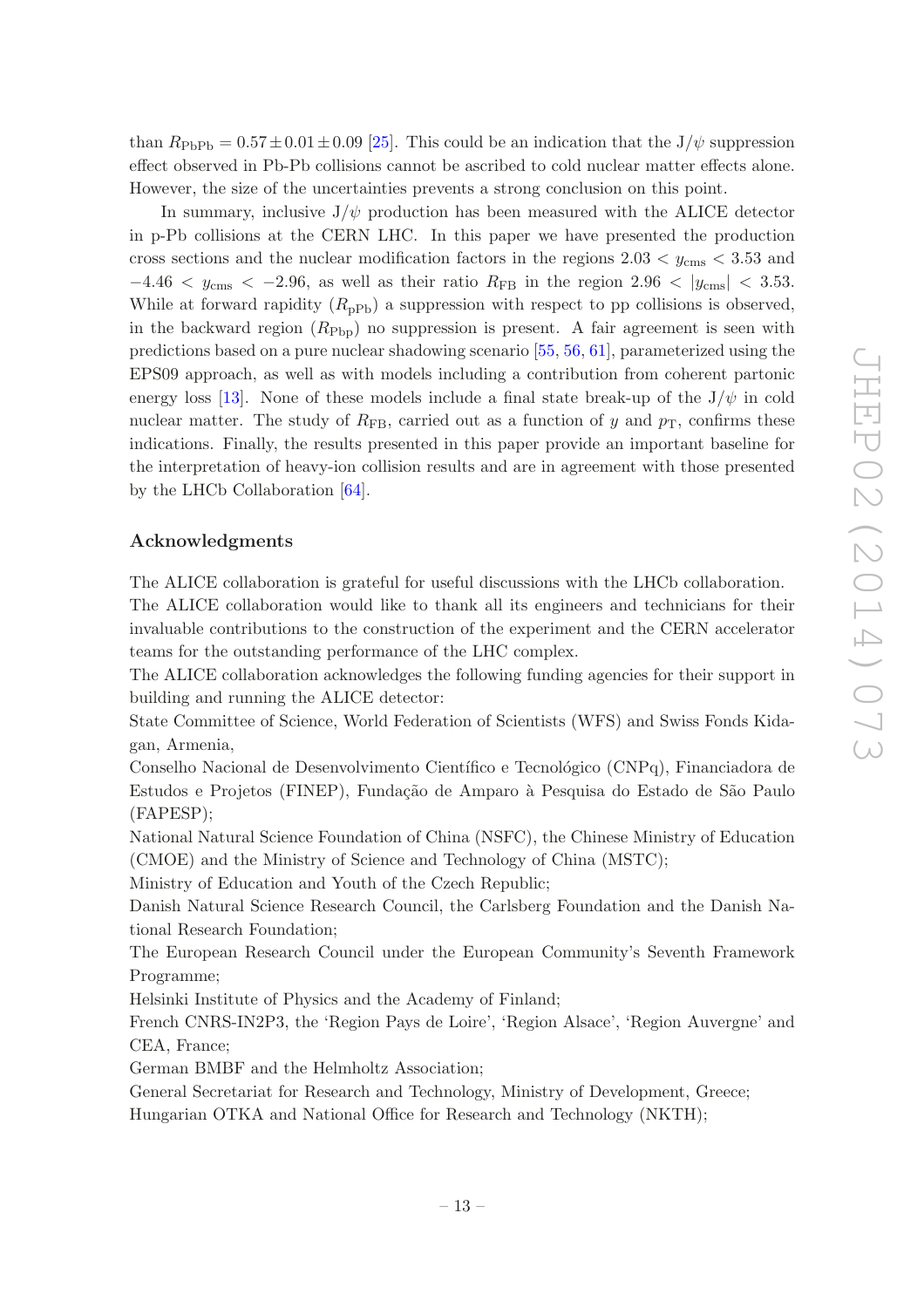Department of Atomic Energy and Department of Science and Technology of the Government of India;

Istituto Nazionale di Fisica Nucleare (INFN) and Centro Fermi - Museo Storico della Fisica e Centro Studi e Ricerche "Enrico Fermi", Italy;

MEXT Grant-in-Aid for Specially Promoted Research, Japan;

Joint Institute for Nuclear Research, Dubna;

National Research Foundation of Korea (NRF);

CONACYT, DGAPA, México, ALFA-EC and the EPLANET Program (European Particle Physics Latin American Network)

Stichting voor Fundamenteel Onderzoek der Materie (FOM) and the Nederlandse Organisatie voor Wetenschappelijk Onderzoek (NWO), Netherlands;

Research Council of Norway (NFR);

Polish Ministry of Science and Higher Education;

National Authority for Scientific Research - NASR (Autoritatea Natională pentru Cercetare Stiințifică - ANCS);

Ministry of Education and Science of Russian Federation, Russian Academy of Sciences, Russian Federal Agency of Atomic Energy, Russian Federal Agency for Science and Innovations and The Russian Foundation for Basic Research;

Ministry of Education of Slovakia;

Department of Science and Technology, South Africa;

CIEMAT, EELA, Ministerio de Economía y Competitividad (MINECO) of Spain, Xunta de Galicia (Consellería de Educación), CEADEN, Cubaenergía, Cuba, and IAEA (International Atomic Energy Agency);

Swedish Research Council (VR) and Knut & Alice Wallenberg Foundation (KAW); Ukraine Ministry of Education and Science;

United Kingdom Science and Technology Facilities Council (STFC);

The United States Department of Energy, the United States National Science Foundation, the State of Texas, and the State of Ohio.

Open Access. This article is distributed under the terms of the Creative Commons Attribution License [\(CC-BY 4.0\)](http://creativecommons.org/licenses/by/4.0/), which permits any use, distribution and reproduction in any medium, provided the original author(s) and source are credited.

## References

- <span id="page-14-0"></span>[1] N. Brambilla et al., Heavy quarkonium: progress, puzzles and opportunities, [Eur. Phys. J.](http://dx.doi.org/10.1140/epjc/s10052-010-1534-9) C 71 (2011) 1534 [[arXiv:1010.5827](http://arxiv.org/abs/1010.5827)] [IN[SPIRE](http://inspirehep.net/search?p=find+J+Eur.Phys.J.,C71,1534)].
- <span id="page-14-1"></span>[2] G.T. Bodwin, E. Braaten and G.P. Lepage, Rigorous QCD analysis of inclusive annihilation and production of heavy quarkonium, Phys. Rev.  $\bf{D} 51$  [\(1995\) 1125](http://dx.doi.org/10.1103/PhysRevD.55.5853) [Erratum ibid.  $\bf{D} 55$ (1997) 5853] [[hep-ph/9407339](http://arxiv.org/abs/hep-ph/9407339)] [IN[SPIRE](http://inspirehep.net/search?p=find+J+Phys.Rev.,D51,1125)].
- <span id="page-14-2"></span>[3] M. Butenschoen and B.A. Kniehl, Reconciling  $J/\psi$  production at HERA, RHIC, Tevatron and LHC with NRQCD factorization at next-to-leading order, [Phys. Rev. Lett.](http://dx.doi.org/10.1103/PhysRevLett.106.022003) 106 (2011) 022003 [[arXiv:1009.5662](http://arxiv.org/abs/1009.5662)] [IN[SPIRE](http://inspirehep.net/search?p=find+J+Phys.Rev.Lett.,106,022003)].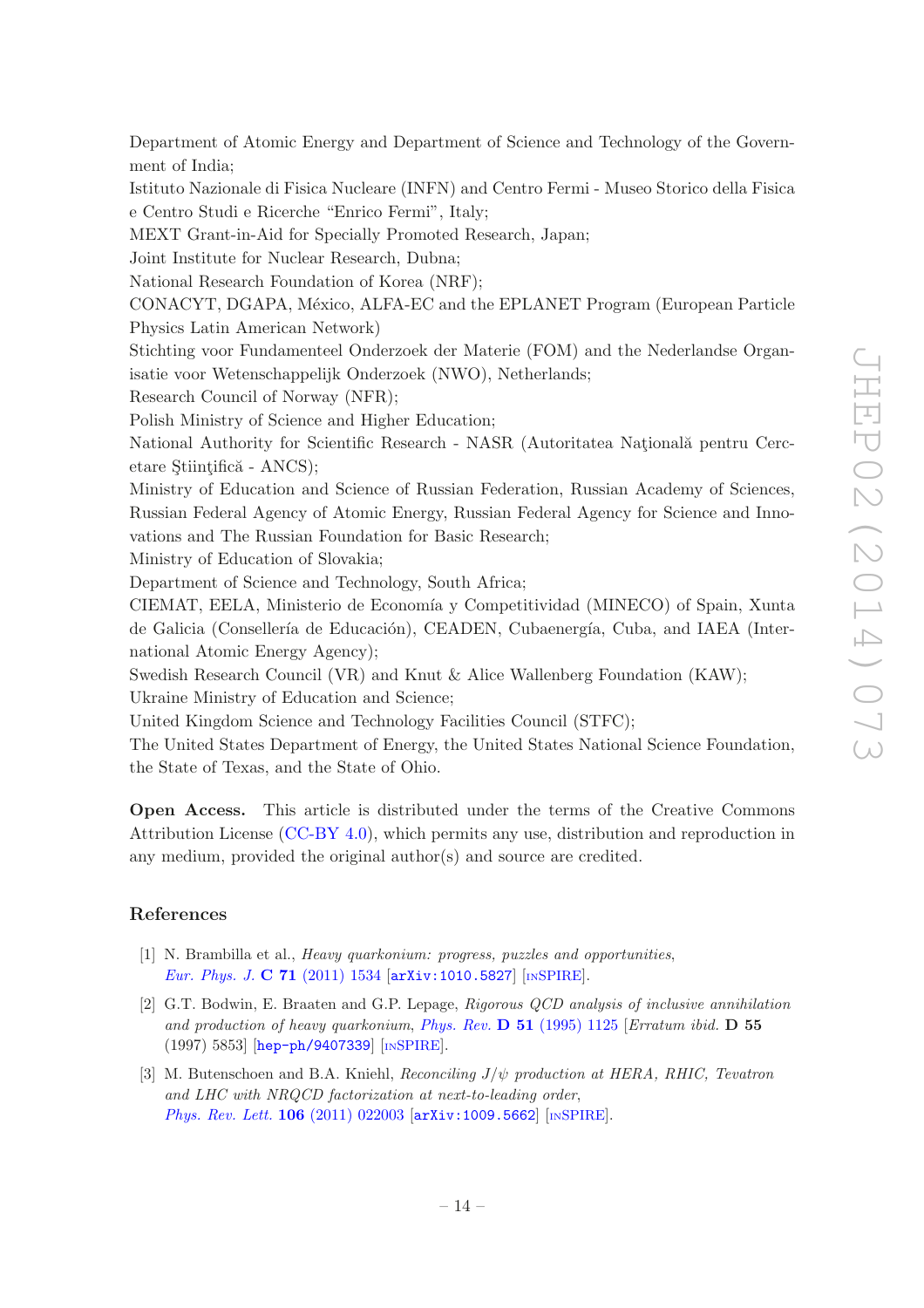- <span id="page-15-0"></span>[4] European Muon collaboration, J. Aubert et al., The ratio of the nucleon structure functions  $F2_n$  for iron and deuterium, *[Phys. Lett.](http://dx.doi.org/10.1016/0370-2693(83)90437-9)* **B 123** (1983) 275 [IN[SPIRE](http://inspirehep.net/search?p=find+J+Phys.Lett.,B123,275)].
- [5] K. Eskola, H. Paukkunen and C. Salgado, EPS09: A New Generation of NLO and LO Nuclear Parton Distribution Functions, JHEP 04 [\(2009\) 065](http://dx.doi.org/10.1088/1126-6708/2009/04/065) [[arXiv:0902.4154](http://arxiv.org/abs/0902.4154)] [IN[SPIRE](http://inspirehep.net/search?p=find+J+JHEP,0904,065)].
- [6] D. de Florian, R. Sassot, P. Zurita and M. Stratmann, Global Analysis of Nuclear Parton Distributions, Phys. Rev. D 85 [\(2012\) 074028](http://dx.doi.org/10.1103/PhysRevD.85.074028) [[arXiv:1112.6324](http://arxiv.org/abs/1112.6324)] [IN[SPIRE](http://inspirehep.net/search?p=find+J+Phys.Rev.,D85,074028)].
- [7] D. de Florian and R. Sassot, Nuclear parton distributions at next-to-leading order, *Phys. Rev.* **D** 69 [\(2004\) 074028](http://dx.doi.org/10.1103/PhysRevD.69.074028) [[hep-ph/0311227](http://arxiv.org/abs/hep-ph/0311227)] [IN[SPIRE](http://inspirehep.net/search?p=find+J+Phys.Rev.,D69,074028)].
- <span id="page-15-1"></span>[8] M. Hirai, S. Kumano and T.-H. Nagai, Determination of nuclear parton distribution functions and their uncertainties in next-to-leading order, Phys. Rev. C 76 [\(2007\) 065207](http://dx.doi.org/10.1103/PhysRevC.76.065207) [[arXiv:0709.3038](http://arxiv.org/abs/0709.3038)] [IN[SPIRE](http://inspirehep.net/search?p=find+J+Phys.Rev.,C76,065207)].
- <span id="page-15-2"></span>[9] D. Kharzeev and K. Tuchin, Signatures of the color glass condensate in  $J/\psi$  production off nuclear targets, [Nucl. Phys.](http://dx.doi.org/10.1016/j.nuclphysa.2006.01.017)  $\bf{A}$  770 (2006) 40 [[hep-ph/0510358](http://arxiv.org/abs/hep-ph/0510358)] [IN[SPIRE](http://inspirehep.net/search?p=find+J+Nucl.Phys.,A770,40)].
- <span id="page-15-3"></span>[10] H. Fujii, F. Gelis and R. Venugopalan, Quark pair production in high energy pA collisions: General features, [Nucl. Phys.](http://dx.doi.org/10.1016/j.nuclphysa.2006.09.012) **A 780** (2006) 146 [[hep-ph/0603099](http://arxiv.org/abs/hep-ph/0603099)] [IN[SPIRE](http://inspirehep.net/search?p=find+J+Nucl.Phys.,A780,146)].
- <span id="page-15-4"></span>[11] S. Gavin and J. Milana, *Energy loss at large*  $x_F$  in nuclear collisions, [Phys. Rev. Lett.](http://dx.doi.org/10.1103/PhysRevLett.68.1834) 68 (1992) 1834 [IN[SPIRE](http://inspirehep.net/search?p=find+J+Phys.Rev.Lett.,68,1834)].
- [12] S.J. Brodsky and P. Hoyer, A Bound on the energy loss of partons in nuclei, [Phys. Lett.](http://dx.doi.org/10.1016/0370-2693(93)91724-2) **B 298** (1993) 165 [[hep-ph/9210262](http://arxiv.org/abs/hep-ph/9210262)] [IN[SPIRE](http://inspirehep.net/search?p=find+J+Phys.Lett.,B298,165)].
- <span id="page-15-5"></span>[13] F. Arleo and S. Peigne,  $J/\psi$  suppression in p-A collisions from parton energy loss in cold QCD matter, [Phys. Rev. Lett.](http://dx.doi.org/10.1103/PhysRevLett.109.122301) 109 (2012) 122301 [[arXiv:1204.4609](http://arxiv.org/abs/1204.4609)] [IN[SPIRE](http://inspirehep.net/search?p=find+J+Phys.Rev.Lett.,109,122301)].
- <span id="page-15-6"></span>[14] R. Vogt, Are the  $J/\psi$  and  $\chi_c$  A dependencies the same?, [Nucl. Phys.](http://dx.doi.org/10.1016/S0375-9474(01)01313-6) A 700 (2002) 539 [[hep-ph/0107045](http://arxiv.org/abs/hep-ph/0107045)] [IN[SPIRE](http://inspirehep.net/search?p=find+J+Nucl.Phys.,A700,539)].
- [15] B. Kopeliovich and B. Zakharov, Quantum effects and color transparency in charmonium photoproduction on nuclei, Phys. Rev.  $\bf{D}$  44 [\(1991\) 3466](http://dx.doi.org/10.1103/PhysRevD.44.3466) [IN[SPIRE](http://inspirehep.net/search?p=find+J+Phys.Rev.,D44,3466)].
- <span id="page-15-7"></span>[16] D. McGlinchey, A. Frawley and R. Vogt, Impact parameter dependence of the nuclear modification of  $J/\psi$  production in d+Au collisions at  $\sqrt{S_{NN}} = 200$  GeV, Phys. Rev. C 87 [\(2013\) 054910](http://dx.doi.org/10.1103/PhysRevC.87.054910) [[arXiv:1208.2667](http://arxiv.org/abs/1208.2667)] [IN[SPIRE](http://inspirehep.net/search?p=find+J+Phys.Rev.,C87,054910)].
- <span id="page-15-8"></span>[17] R. Vogt, The  $x_F$  dependence of  $\psi$  and Drell-Yan production, Phys. Rev. C 61 [\(2000\) 035203](http://dx.doi.org/10.1103/PhysRevC.61.035203) [[hep-ph/9907317](http://arxiv.org/abs/hep-ph/9907317)] [IN[SPIRE](http://inspirehep.net/search?p=find+J+Phys.Rev.,C61,035203)].
- <span id="page-15-9"></span>[18] T. Matsui and H. Satz,  $J/\psi$  Suppression by quark-gluon Plasma Formation, [Phys. Lett.](http://dx.doi.org/10.1016/0370-2693(86)91404-8) **B 178** (1986) 416 [IN[SPIRE](http://inspirehep.net/search?p=find+J+Phys.Lett.,B178,416)].
- <span id="page-15-10"></span>[19] NA50 collaboration, B. Alessandro et al., A New measurement of  $J/\psi$  suppression in Pb-Pb collisions at  $158$ -GeV per nucleon, [Eur. Phys. J.](http://dx.doi.org/10.1140/epjc/s2004-02107-9) C 39 (2005) 335 [[hep-ex/0412036](http://arxiv.org/abs/hep-ex/0412036)] [IN[SPIRE](http://inspirehep.net/search?p=find+J+Eur.Phys.J.,C39,335)].
- [20] NA60 collaboration, R. Arnaldi et al.,  $J/\psi$  production in indium-indium collisions at 158-GeV/nucleon, [Phys. Rev. Lett.](http://dx.doi.org/10.1103/PhysRevLett.99.132302) 99 (2007) 132302 [IN[SPIRE](http://inspirehep.net/search?p=find+J+Phys.Rev.Lett.,99,132302)].
- <span id="page-15-11"></span>[21] NA60 collaboration, R. Arnaldi,  $J/\psi$  production in p-A and A-A collisions at fixed target experiments, Nucl. Phys.  $\mathbf{A}$  830 (2009) 345C-352C [[arXiv:0907.5004](http://arxiv.org/abs/0907.5004)] [IN[SPIRE](http://inspirehep.net/search?p=find+EPRINT+arXiv:0907.5004)].
- <span id="page-15-12"></span>[22] PHENIX collaboration, A. Adare et al.,  $J/\psi$  suppression at forward rapidity in  $Au+Au$ collisions at  $\sqrt{s_{NN}} = 200 \text{ GeV},$  Phys. Rev. C 84 [\(2011\) 054912](http://dx.doi.org/10.1103/PhysRevC.84.054912) [[arXiv:1103.6269](http://arxiv.org/abs/1103.6269)] [IN[SPIRE](http://inspirehep.net/search?p=find+J+Phys.Rev.,C84,054912)].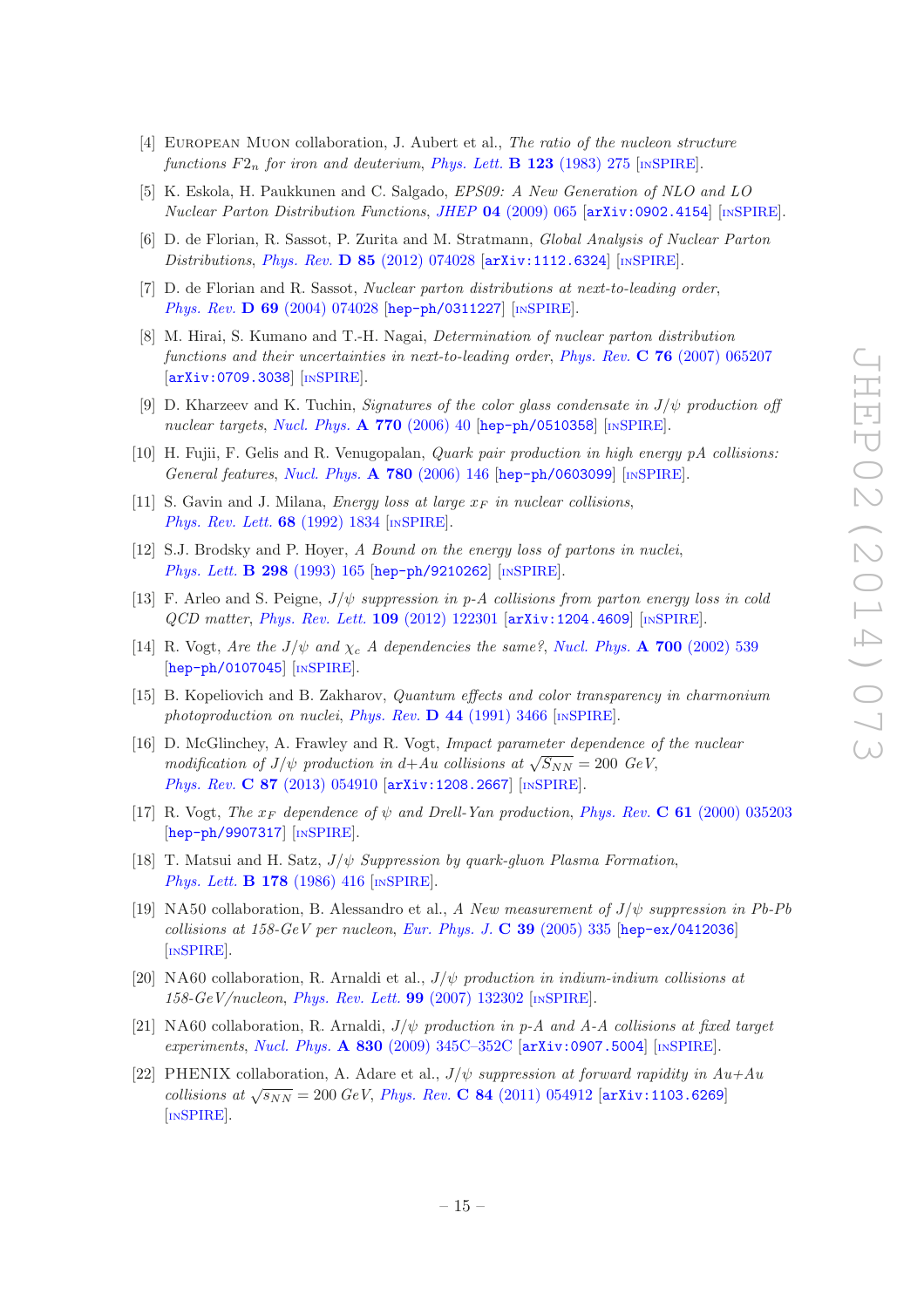- <span id="page-16-0"></span>[23] STAR collaboration, B.I. Abelev et al.,  $J/\psi$  production at high transverse momenta in  $p+p$ and  $Cu+Cu$  collisions at  $\sqrt{s_{NN}} = 200 \ GeV$ , *Phys. Rev.*, **C80** [\(2009\) 41902.](http://dx.doi.org/10.1103/PhysRevC.80.041902)
- <span id="page-16-1"></span>[24] ALICE collaboration,  $J/\psi$  suppression at forward rapidity in Pb-Pb collisions at  $\sqrt{s_{NN}} = 2.76 \text{ TeV},$  [Phys. Rev. Lett.](http://dx.doi.org/10.1103/PhysRevLett.109.072301) 109 (2012) 072301 [[arXiv:1202.1383](http://arxiv.org/abs/1202.1383)] [IN[SPIRE](http://inspirehep.net/search?p=find+J+Phys.Rev.Lett.,109,072301)].
- <span id="page-16-15"></span>[25] ALICE collaboration, Centrality, rapidity and transverse momentum dependence of  $J/\psi$ suppression in Pb-Pb collisions at  $\sqrt{s_{NN}} = 2.76 \text{ TeV}$ , [arXiv:1311.0214](http://arxiv.org/abs/1311.0214) [IN[SPIRE](http://inspirehep.net/search?p=find+EPRINT+arXiv:1311.0214)].
- [26] CMS collaboration, Suppression of non-prompt  $J/\psi$ , prompt  $J/\psi$  and  $Y(1S)$  in PbPb collisions at  $\sqrt{s_{NN}} = 2.76 \text{ TeV}$ , JHEP 05 [\(2012\) 063](http://dx.doi.org/10.1007/JHEP05(2012)063) [[arXiv:1201.5069](http://arxiv.org/abs/1201.5069)] [IN[SPIRE](http://inspirehep.net/search?p=find+J+JHEP,1205,063)].
- <span id="page-16-2"></span>[27] ATLAS collaboration, Measurement of the centrality dependence of  $J/\psi$  yields and observation of Z production in lead-lead collisions with the ATLAS detector at the LHC, [Phys. Lett.](http://dx.doi.org/10.1016/j.physletb.2011.02.006) **B 697** (2011) 294 [[arXiv:1012.5419](http://arxiv.org/abs/1012.5419)] [IN[SPIRE](http://inspirehep.net/search?p=find+J+Phys.Lett.,B697,294)].
- <span id="page-16-3"></span>[28] NA50 collaboration, B. Alessandro et al., Charmonia and Drell-Yan production in proton-nucleus collisions at the CERN SPS, [Phys. Lett.](http://dx.doi.org/10.1016/S0370-2693(02)03265-3) **B 553** (2003) 167 [IN[SPIRE](http://inspirehep.net/search?p=find+J+Phys.Lett.,B553,167)].
- <span id="page-16-4"></span>[29] PHENIX collaboration, A. Adare et al., Cold Nuclear Matter Effects on  $J/\psi$  Yields as a Function of Rapidity and Nuclear Geometry in Deuteron-Gold Collisions at  $\sqrt{s_{NN}} = 200 \text{ GeV},$  [Phys. Rev. Lett.](http://dx.doi.org/10.1103/PhysRevLett.107.142301) 107 (2011) 142301 [[arXiv:1010.1246](http://arxiv.org/abs/1010.1246)] [IN[SPIRE](http://inspirehep.net/search?p=find+J+Phys.Rev.Lett.,107,142301)].
- <span id="page-16-5"></span>[30] NA50 collaboration, B. Alessandro et al.,  $J/\psi$  and psi-prime production and their normal nuclear absorption in proton-nucleus collisions at  $400$ -GeV, [Eur. Phys. J.](http://dx.doi.org/10.1140/epjc/s10052-006-0079-4) C 48 (2006) 329 [[nucl-ex/0612012](http://arxiv.org/abs/nucl-ex/0612012)] [IN[SPIRE](http://inspirehep.net/search?p=find+J+Eur.Phys.J.,C48,329)].
- <span id="page-16-6"></span>[31] NA60 collaboration, R. Arnaldi et al.,  $J/\psi$  production in proton-nucleus collisions at 158 and  $400 \text{ GeV},$  [Phys. Lett.](http://dx.doi.org/10.1016/j.physletb.2011.11.042) **B 706** (2012) 263 [[arXiv:1004.5523](http://arxiv.org/abs/1004.5523)] [IN[SPIRE](http://inspirehep.net/search?p=find+J+Phys.Lett.,B706,263)].
- <span id="page-16-7"></span>[32] NUSEA collaboration, M. Leitch et al., *Measurement of*  $J/\psi$  *and psi-prime suppression in*  $p-A$  collisions at  $800$ -GeV/c, [Phys. Rev. Lett.](http://dx.doi.org/10.1103/PhysRevLett.84.3256) 84 (2000) 3256 [[nucl-ex/9909007](http://arxiv.org/abs/nucl-ex/9909007)] [IN[SPIRE](http://inspirehep.net/search?p=find+J+Phys.Rev.Lett.,84,3256)].
- <span id="page-16-8"></span>[33] HERA-B collaboration, I. Abt et al., *Kinematic distributions and nuclear effects of*  $J/\psi$ production in 920-GeV fixed-target proton-nucleus collisions, [Eur. Phys. J.](http://dx.doi.org/10.1140/epjc/s10052-009-0965-7)  $\bf{C}$  60 (2009) 525 [[arXiv:0812.0734](http://arxiv.org/abs/0812.0734)] [IN[SPIRE](http://inspirehep.net/search?p=find+J+Eur.Phys.J.,C60,525)].
- <span id="page-16-9"></span>[34] PHENIX collaboration, A. Adare et al., Transverse-Momentum Dependence of the  $J/\psi$ Nuclear Modification in d+Au Collisions at  $\sqrt{s_{NN}} = 200 \text{ GeV}$ , Phys. Rev. C 87 [\(2013\) 034904](http://dx.doi.org/10.1103/PhysRevC.87.034904) [[arXiv:1204.0777](http://arxiv.org/abs/1204.0777)] [IN[SPIRE](http://inspirehep.net/search?p=find+J+Phys.Rev.,C87,034904)].
- <span id="page-16-10"></span>[35] ALICE collaboration, Rapidity and transverse momentum dependence of inclusive  $J/\psi$ production in pp collisions at  $\sqrt{s} = 7 \text{ TeV}$ , *[Phys. Lett.](http://dx.doi.org/10.1016/j.physletb.2011.09.054)* **B** 704 (2011) 442 [*Erratum ibid.* **B** 718 (2012) 692] [[arXiv:1105.0380](http://arxiv.org/abs/1105.0380)] [IN[SPIRE](http://inspirehep.net/search?p=find+J+Phys.Lett.,B704,442)].
- <span id="page-16-11"></span>[36] ALICE collaboration, Alignment of the ALICE Inner Tracking System with cosmic-ray tracks, 2010 JINST 5 [P03003](http://dx.doi.org/10.1088/1748-0221/5/03/P03003) [[arXiv:1001.0502](http://arxiv.org/abs/1001.0502)] [IN[SPIRE](http://inspirehep.net/search?p=find+J+JINST,5,P03003)].
- <span id="page-16-12"></span>[37] ALICE collaboration, *Performance of the ALICE VZERO system*, 2013 JINST 8 [P10016](http://dx.doi.org/10.1088/1748-0221/8/10/P10016) [IN[SPIRE](http://inspirehep.net/search?p=find+J+JINST,8,P10016)].
- <span id="page-16-13"></span>[38] ALICE collaboration, Measurement of the Cross Section for Electromagnetic Dissociation with Neutron Emission in Pb-Pb Collisions at  $\sqrt{s_{NN}} = 2.76 \text{ TeV}$ , [Phys. Rev. Lett.](http://dx.doi.org/10.1103/PhysRevLett.109.252302) 109 (2012) 252302 [[arXiv:1203.2436](http://arxiv.org/abs/1203.2436)] [IN[SPIRE](http://inspirehep.net/search?p=find+J+Phys.Rev.Lett.,109,252302)].
- <span id="page-16-14"></span>[39] ALICE collaboration, The ALICE experiment at the CERN LHC, 2008 JINST 3 [S08002](http://dx.doi.org/10.1088/1748-0221/3/08/S08002) [IN[SPIRE](http://inspirehep.net/search?p=find+J+JINST,3,S08002)].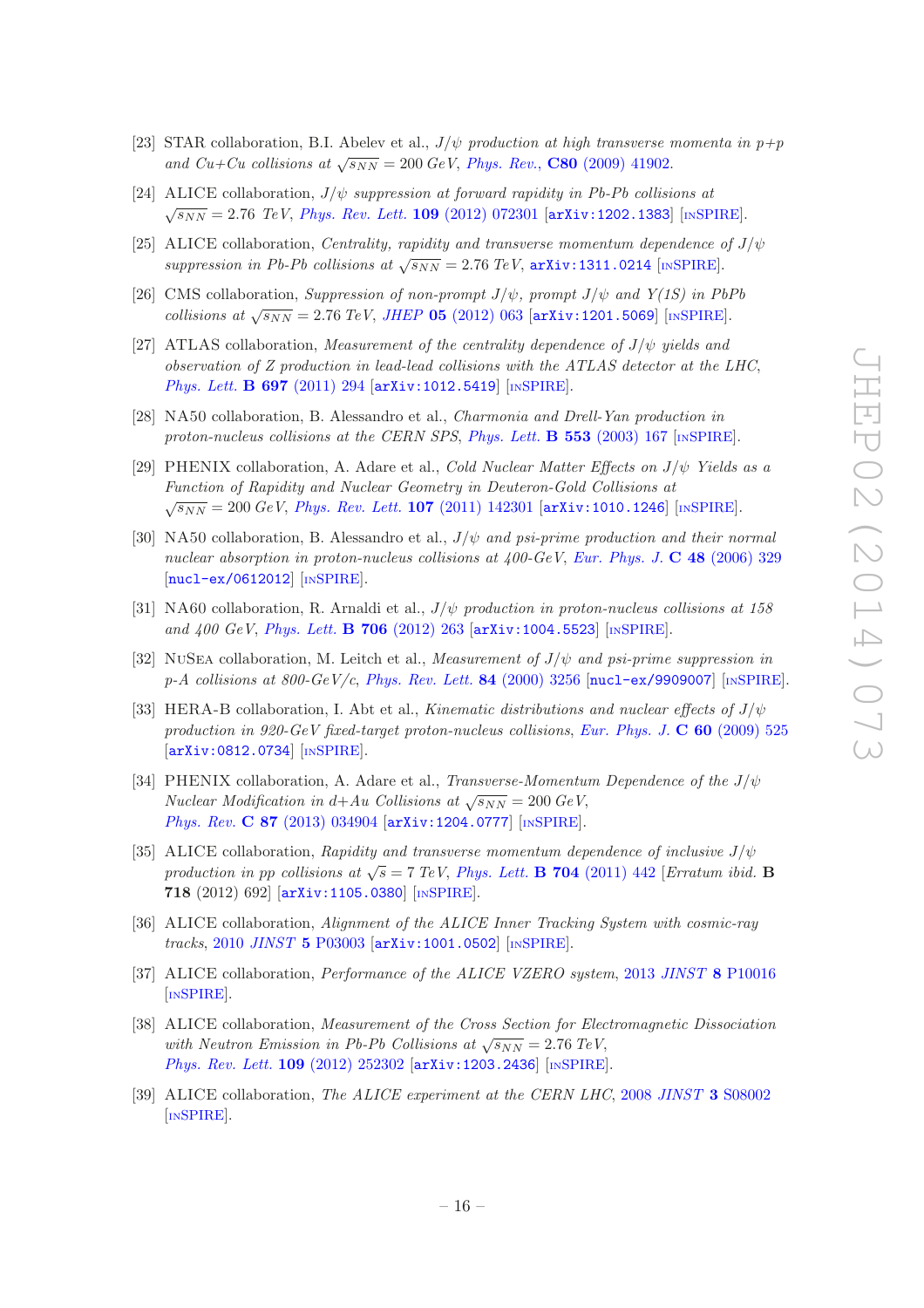- <span id="page-17-0"></span>[40] ALICE collaboration, Pseudorapidity density of charged particles p-Pb collisions at  $\sqrt{s_{NN}} = 5.02 \; TeV, \; Phys. \; Rev. \; Lett.$  110 (2013) 032301 [[arXiv:1210.3615](http://arxiv.org/abs/1210.3615)] [IN[SPIRE](http://inspirehep.net/search?p=find+J+Phys.Rev.Lett.,110,032301)].
- <span id="page-17-1"></span>[41] B. Abelev et al. (ALICE Collaboration), Measurement of visible cross-sections in proton-lead collisions at  $\sqrt{s_{NN}} = 5.02 \text{ TeV}$  in van der Meer scans with the ALICE detector, in preparation.
- <span id="page-17-2"></span>[42] J. Gaiser, Charmonium spectroscopy from radiative dacays of the  $J/\psi$  and  $\psi'$ , Ph.D. Thesis, SLAC Stanford (1982), SLAC-255 (82.REC.JUN.83) [\[http://www.slac.stanford.edu/cgi-wrap/getdoc/slac-r-255.pdf\]](http://www.slac.stanford.edu/cgi-wrap/getdoc/slac-r-255.pdf).
- <span id="page-17-3"></span>[43] R. Shahoyan,  $J/\psi$  and  $\psi'$  production in 450 GeV pA interactions and its dependence on the rapiditi and  $X_F$ , Ph.D. Thesis, Instituto Superior Técnico, Lisbon, Portugal (2001) [http://www.cern.ch/NA50/theses/ruben.ps.gz.](http://www.cern.ch/NA50/theses/ruben.ps.gz)
- <span id="page-17-4"></span>[44] Particle Data Group collaboration, J. Beringer et al., Review of Particle Physics (RPP), Phys. Rev. **D 86** [\(2012\) 010001](http://dx.doi.org/10.1103/PhysRevD.86.010001) [IN[SPIRE](http://inspirehep.net/search?p=find+J+Phys.Rev.,D86,010001)].
- <span id="page-17-5"></span>[45] ALICE collaboration,  $J/\psi$  polarization in pp collisions at  $\sqrt{s} = 7 \text{ TeV}$ , [Phys. Rev. Lett.](http://dx.doi.org/10.1103/PhysRevLett.108.082001) 108 (2012) 082001 [[arXiv:1111.1630](http://arxiv.org/abs/1111.1630)] [IN[SPIRE](http://inspirehep.net/search?p=find+J+Phys.Rev.Lett.,108,082001)].
- [46] LHCb collaboration, Measurement of  $J/\psi$  polarization in pp collisions at  $\sqrt{s} = 7 \text{ TeV}$ , [Eur. Phys. J.](http://dx.doi.org/10.1140/epjc/s10052-013-2631-3) C 73 (2013) 2631 [[arXiv:1307.6379](http://arxiv.org/abs/1307.6379)] [IN[SPIRE](http://inspirehep.net/search?p=find+EPRINT+arXiv:1307.6379)].
- <span id="page-17-6"></span>[47] CMS collaboration, Measurement of the prompt  $J/\psi$  and  $\psi(2S)$  polarizations in pp collisions at  $\sqrt{s}$  = 7 TeV, [Phys. Lett.](http://dx.doi.org/10.1016/j.physletb.2013.10.055) **B 727** (2013) 381 [[arXiv:1307.6070](http://arxiv.org/abs/1307.6070)] [IN[SPIRE](http://inspirehep.net/search?p=find+EPRINT+arXiv:1307.6070)].
- <span id="page-17-7"></span>[48] ALICE collaboration, Transverse Momentum Distribution and Nuclear Modification Factor of Charged Particles in p-Pb Collisions at  $\sqrt{s_{NN}} = 5.02 \text{ TeV}$ , [Phys. Rev. Lett.](http://dx.doi.org/10.1103/PhysRevLett.110.082302) 110 (2013) 082302 [[arXiv:1210.4520](http://arxiv.org/abs/1210.4520)] [IN[SPIRE](http://inspirehep.net/search?p=find+J+Phys.Rev.Lett.,110,082302)].
- <span id="page-17-8"></span>[49] ALICE and LHCb collaborations, Reference pp cross-sections for  $J/\psi$  studies in proton-lead collisions at  $\sqrt{s_{NN}} = 5.02$  TeV and comparisons between ALICE and LHCb results, ALICE-PUBLIC-2013-002, [LHCb-CONF-2013-013.](http://cds.cern.ch/record/1639617)
- <span id="page-17-9"></span>[50] ALICE collaboration, *Inclusive*  $J/\psi$  production in pp collisions at  $\sqrt{s} = 2.76 \text{ TeV}$ , [Phys. Lett.](http://dx.doi.org/10.1016/j.physletb.2012.10.078) **B 718** (2012) 295 [[arXiv:1203.3641](http://arxiv.org/abs/1203.3641)] [IN[SPIRE](http://inspirehep.net/search?p=find+J+Phys.Lett.,B718,295)].
- <span id="page-17-10"></span>[51] ALICE collaboration, B. Abelev et al., Measurement of quarkonium production at forward rapidity in pp collisions at  $\sqrt{s} = 7 \text{ TeV}$  with the ALICE detector, in preparation.
- <span id="page-17-11"></span>[52] M. Gluck, J. Owens and E. Reya, Gluon Contribution to Hadronic  $J/\psi$  Production, Phys. Rev. **D 17** [\(1978\) 2324](http://dx.doi.org/10.1103/PhysRevD.17.2324) [IN[SPIRE](http://inspirehep.net/search?p=find+J+Phys.Rev.,D17,2324)].
- <span id="page-17-12"></span>[53] M. Cacciari, M. Greco and P. Nason, The  $p_T$  spectrum in heavy flavor hadroproduction, JHEP 05 [\(1998\) 007](http://dx.doi.org/10.1088/1126-6708/1998/05/007) [[hep-ph/9803400](http://arxiv.org/abs/hep-ph/9803400)] [IN[SPIRE](http://inspirehep.net/search?p=find+J+JHEP,9805,007)].
- <span id="page-17-13"></span>[54] F. Bossu et al., *Phenomenological interpolation of the inclusive*  $J/\psi$  *cross section to* proton-proton collisions at  $2.76 \text{ TeV}$  and  $5.5 \text{ TeV}$ ,  $\frac{\text{arXiv:1103.2394}}{\text{insPIRE}}$  $\frac{\text{arXiv:1103.2394}}{\text{insPIRE}}$  $\frac{\text{arXiv:1103.2394}}{\text{insPIRE}}$ .
- <span id="page-17-14"></span>[55] J. Albacete et al., *Predictions for p+Pb Collisions at*  $\sqrt{s_{NN}} = 5 \text{ TeV}$ , [Int. J. Mod. Phys.](http://dx.doi.org/10.1142/S0218301313300075) E 22 (2013) 1330007 [[arXiv:1301.3395](http://arxiv.org/abs/1301.3395)] [IN[SPIRE](http://inspirehep.net/search?p=find+EPRINT+arXiv:1301.3395)].
- <span id="page-17-15"></span>[56] R. Vogt, private communications.
- <span id="page-17-17"></span>[57] F. Arleo and S. Peigne, Heavy-quarkonium suppression in p-A collisions from parton energy loss in cold QCD matter, JHEP 03 [\(2013\) 122](http://dx.doi.org/10.1007/JHEP03(2013)122) [[arXiv:1212.0434](http://arxiv.org/abs/1212.0434)] [IN[SPIRE](http://inspirehep.net/search?p=find+J+JHEP,1303,122)].
- <span id="page-17-16"></span>[58] H. Fujii and K. Watanabe, Heavy quark pair production in high energy pA collisions: Quarkonium, [Nucl. Phys.](http://dx.doi.org/10.1016/j.nuclphysa.2013.06.011)  $\bf{A}$  915 (2013) 1 [ $arX$ iv:1304.2221] [IN[SPIRE](http://inspirehep.net/search?p=find+J+Nucl.Phys.,A915,1)].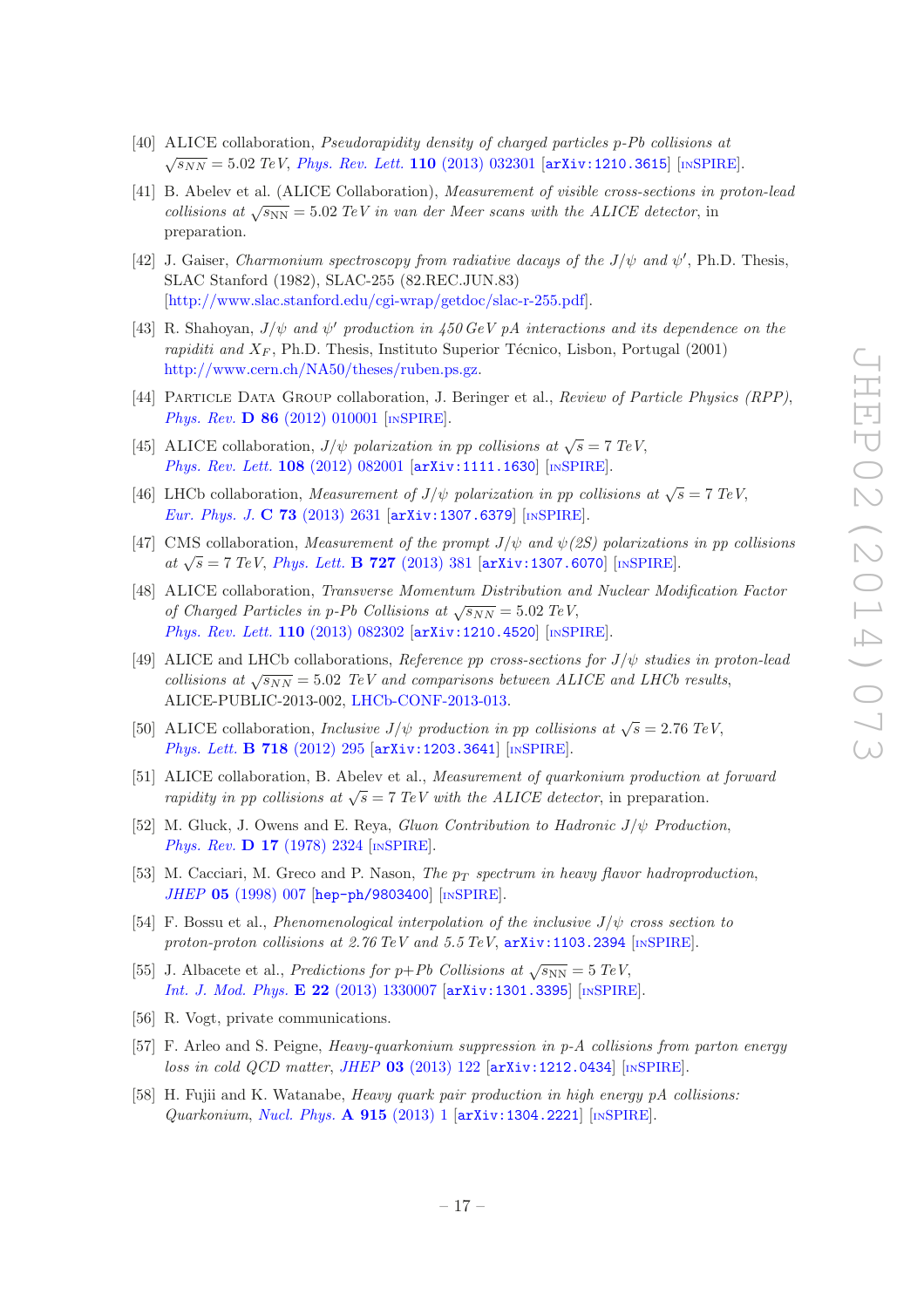- <span id="page-18-0"></span>[59] LHCb collaboration, Measurement of  $J/\psi$  production in pp collisions at  $\sqrt{s} = 2.76 \text{ TeV}$ , JHEP 02 [\(2013\) 041](http://dx.doi.org/10.1007/JHEP02(2013)041) [[arXiv:1212.1045](http://arxiv.org/abs/1212.1045)] [IN[SPIRE](http://inspirehep.net/search?p=find+J+JHEP,1302,041)].
- <span id="page-18-1"></span>[60] LHCb collaboration, Measurement of  $J/\psi$  production in pp collisions at  $\sqrt{s} = 7 \text{ TeV}$ , [Eur. Phys. J.](http://dx.doi.org/10.1140/epjc/s10052-011-1645-y) C 71 (2011) 1645 [[arXiv:1103.0423](http://arxiv.org/abs/1103.0423)] [IN[SPIRE](http://inspirehep.net/search?p=find+J+Eur.Phys.J.,C71,1645)].
- <span id="page-18-2"></span>[61] E. Ferreiro, F. Fleuret, J. Lansberg and A. Rakotozafindrabe, Impact of the Nuclear Modification of the Gluon Densities on  $J/\psi$  production in pPb collisions at  $\sqrt{s_{NN}} = 5 \text{ TeV}$ , Phys. Rev. C 88 [\(2013\) 047901](http://dx.doi.org/10.1103/PhysRevC.88.047901) [[arXiv:1305.4569](http://arxiv.org/abs/1305.4569)] [IN[SPIRE](http://inspirehep.net/search?p=find+EPRINT+arXiv:1305.4569)].
- <span id="page-18-3"></span>[62] F. Arleo, R. Kolevatov, S. Peigné and M. Rustamova, Centrality and  $p_{\perp}$  dependence of  $J/\psi$ suppression in proton-nucleus collisions from parton energy loss, JHEP 05 [\(2013\) 155](http://dx.doi.org/10.1007/JHEP05(2013)155) [[arXiv:1304.0901](http://arxiv.org/abs/1304.0901)] [IN[SPIRE](http://inspirehep.net/search?p=find+J+JHEP,1305,155)].
- <span id="page-18-4"></span>[63] R. Vogt, Shadowing and absorption effects on  $J/\psi$  production in dA collisions, Phys. Rev. C 71 [\(2005\) 054902](http://dx.doi.org/10.1103/PhysRevC.71.054902) [[hep-ph/0411378](http://arxiv.org/abs/hep-ph/0411378)] [IN[SPIRE](http://inspirehep.net/search?p=find+J+Phys.Rev.,C71,054902)].
- <span id="page-18-5"></span>[64] LHCb collaboration, Study of  $J/\psi$  production and cold nuclear matter effects in pPb collisions, LHCb-PAPER-2013-052, [CERN-PH-EP-2013-156,](http://cds.cern.ch/record/1596262) submitted to JHEP (2013).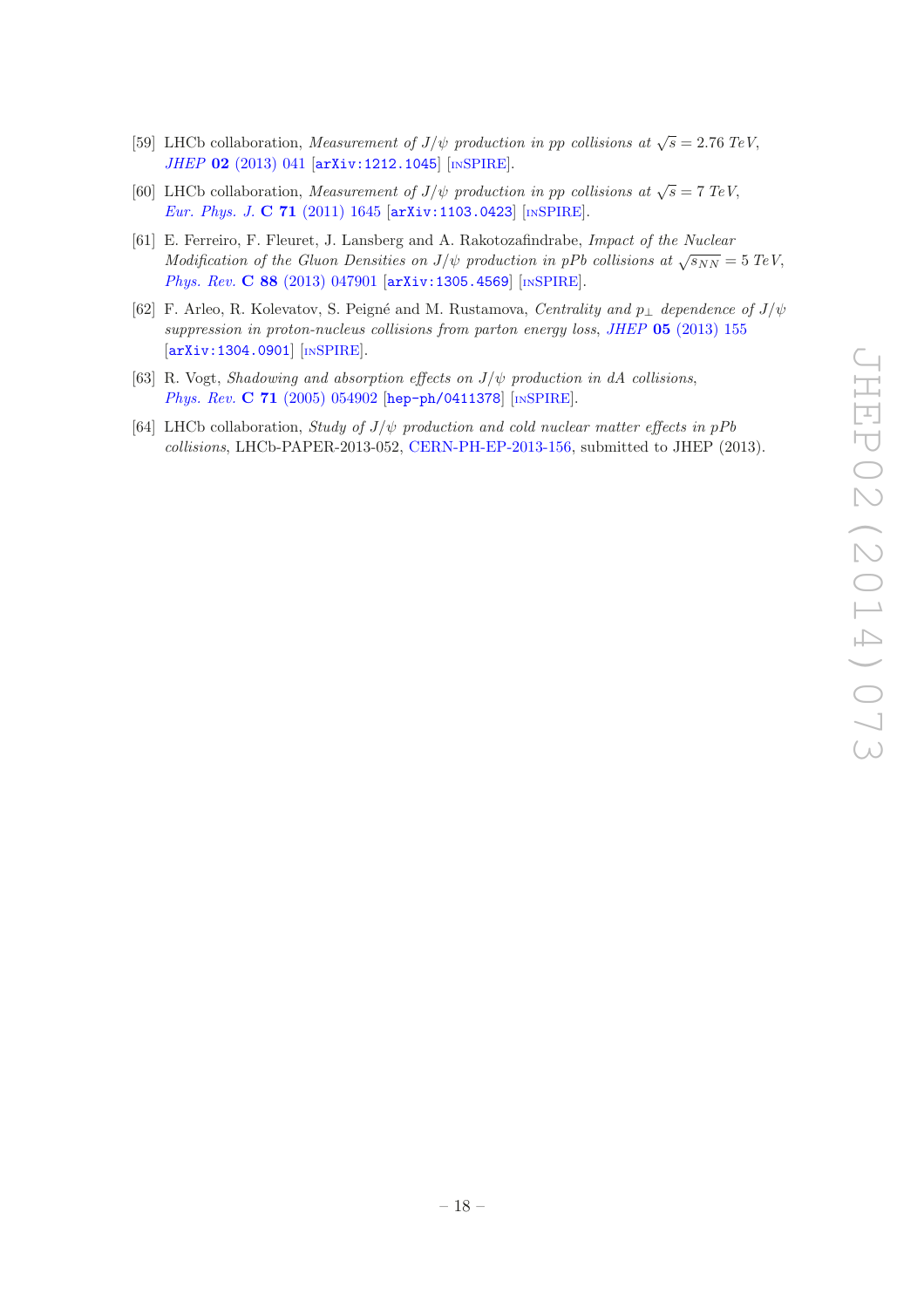### The ALICE collaboration

B. Abelev<sup>[70](#page-24-0)</sup>, J. Adam<sup>[36](#page-23-0)</sup>, D. Adamová<sup>[78](#page-24-1)</sup>, A.M. Adare<sup>[128](#page-25-0)</sup>, M.M. Aggarwal<sup>[82](#page-24-2)</sup>, G. Aglieri Rinella<sup>[33](#page-23-1)</sup>, M. Agnello<sup>[88](#page-24-3)[,105](#page-24-4)</sup>, A.G. Agocs<sup>[127](#page-25-1)</sup>, A. Agostinelli<sup>[25](#page-23-2)</sup>, Z. Ahammed<sup>[123](#page-25-2)</sup>, N. Ahmad $^{16}$  $^{16}$  $^{16}$  , A. Ahmad Masoodi $^{16}$  , I. Ahmed $^{14}$  $^{14}$  $^{14}$  , S.U. Ahn $^{63}$  $^{63}$  $^{63}$  , S.A. Ahn $^{63}$  , I. Aimo $^{105}$  $^{105}$  $^{105}$  , $^{88}$  , S. Aiola<sup>[128](#page-25-0)</sup>, M. Ajaz<sup>[14](#page-22-0)</sup>, A. Akindinov<sup>[54](#page-23-5)</sup>, D. Aleksandrov<sup>[94](#page-24-5)</sup>, B. Alessandro<sup>[105](#page-24-4)</sup>, D. Alexandre<sup>[96](#page-24-6)</sup>, A. Alici<sup>[11](#page-22-1)[,99](#page-24-7)</sup>, A. Alkin<sup>[3](#page-22-2)</sup>, J. Alme<sup>[34](#page-23-6)</sup>, T. Alt<sup>[38](#page-23-7)</sup>, V. Altini<sup>[30](#page-23-8)</sup>, S. Altinpinar<sup>[17](#page-23-9)</sup>, I. Altsybeev<sup>[122](#page-25-3)</sup>, C. Alves Garcia Prado<sup>[112](#page-24-8)</sup>, C. Andrei<sup>[73](#page-24-9)</sup>, A. Andronic<sup>[91](#page-24-10)</sup>, V. Anguelov<sup>[87](#page-24-11)</sup>, J. Anielski<sup>[49](#page-23-10)</sup>, T. Antičić<sup>[92](#page-24-12)</sup>, F. Antinori<sup>[102](#page-24-13)</sup>, P. Antonioli<sup>[99](#page-24-7)</sup>, L. Aphecetche<sup>[106](#page-24-14)</sup>, H. Appelshäuser<sup>[47](#page-23-11)</sup>, N. Arbor<sup>[66](#page-24-15)</sup>, S. Arcelli<sup>[25](#page-23-2)</sup>, N. Armesto<sup>[15](#page-22-3)</sup>, R. Arnaldi<sup>[105](#page-24-4)</sup>, T. Aronsson<sup>[128](#page-25-0)</sup>, I.C. Arsene<sup>[91](#page-24-10)</sup>, M. Arslandok<sup>[47](#page-23-11)</sup>, A. Augustinus<sup>[33](#page-23-1)</sup>, R. Averbeck<sup>[91](#page-24-10)</sup>, T.C. Awes<sup>[79](#page-24-16)</sup>, M.D. Azmi<sup>[84](#page-24-17)</sup>, M. Bach<sup>[38](#page-23-7)</sup>, A. Badalà<sup>[101](#page-24-18)</sup>, Y.W. Baek<sup>[39](#page-23-12)[,65](#page-24-19)</sup>, R. Bailhache<sup>[47](#page-23-11)</sup>, V. Bairathi<sup>[86](#page-24-20)</sup>, R. Bala<sup>[85](#page-24-21)</sup>, A. Baldisseri<sup>[13](#page-22-4)</sup>, F. Baltasar Dos Santos Pedrosa<sup>[33](#page-23-1)</sup> , J. Bán<sup>[55](#page-23-13)</sup> , R.C. Baral<sup>[57](#page-23-14)</sup> , R. Barbera<sup>[26](#page-23-15)</sup> , F. Barile<sup>[30](#page-23-8)</sup> , G.G. Barnaföldi<sup>[127](#page-25-1)</sup> , L.S. Barnby<sup>[96](#page-24-6)</sup> , V. Barret<sup>[65](#page-24-19)</sup> , J. Bartke<sup>[109](#page-24-22)</sup> , M. Basile<sup>[25](#page-23-2)</sup> , N. Bastid<sup>65</sup> , S. Basu<sup>[123](#page-25-2)</sup>, B. Bathen<sup>[49](#page-23-10)</sup>, G. Batigne<sup>[106](#page-24-14)</sup>, B. Batyunya<sup>[62](#page-23-16)</sup>, P.C. Batzing<sup>[20](#page-23-17)</sup>, C. Baumann<sup>[47](#page-23-11)</sup>, I.G. Bearden<sup>[75](#page-24-23)</sup>, H. Beck<sup>[47](#page-23-11)</sup>, N.K. Behera<sup>[42](#page-23-18)</sup>, I. Belikov<sup>[50](#page-23-19)</sup>, F. Bellini<sup>[25](#page-23-2)</sup>, R. Bellwied<sup>[114](#page-25-4)</sup>, E. Belmont-Moreno<sup>[60](#page-23-20)</sup>, G. Bencedi<sup>[127](#page-25-1)</sup>, S. Beole<sup>[24](#page-23-21)</sup>, I. Berceanu<sup>[73](#page-24-9)</sup>, A. Bercuci<sup>73</sup>, Y. Berdnikov<sup>[80](#page-24-24)</sup>, D. Berenyi<sup>[127](#page-25-1)</sup>, A.A.E. Bergognon<sup>[106](#page-24-14)</sup>, R.A. Bertens<sup>[53](#page-23-22)</sup>, D. Berzano<sup>[24](#page-23-21)</sup>, L. Betev<sup>[33](#page-23-1)</sup>, A. Bhasin<sup>[85](#page-24-21)</sup>, A.K. Bhati $^{82}$  $^{82}$  $^{82}$  , J. Bhom<sup>[119](#page-25-5)</sup> , N. Bianchi<sup>[67](#page-24-25)</sup> , L. Bianchi<sup>[24](#page-23-21)</sup> , J. Bielčík $^{36}$  $^{36}$  $^{36}$  , J. Bielčíková<sup>[78](#page-24-1)</sup> , A. Bilandzic<sup>[75](#page-24-23)</sup>, S. Bjelogrlic<sup>[53](#page-23-22)</sup>, F. Blanco<sup>[9](#page-22-5)</sup>, D. Blau<sup>[94](#page-24-5)</sup>, C. Blume<sup>[47](#page-23-11)</sup>, F. Bock<sup>[69](#page-24-26)[,87](#page-24-11)</sup>, A. Bogdanov<sup>[71](#page-24-27)</sup>, H. Bøggild<sup>[75](#page-24-23)</sup>, M. Bogolyubsky<sup>[51](#page-23-23)</sup>, L. Boldizsár<sup>[127](#page-25-1)</sup>, M. Bombara<sup>[37](#page-23-24)</sup>, J. Book<sup>[47](#page-23-11)</sup>, H. Borel<sup>[13](#page-22-4)</sup>, A. Borissov<sup>[126](#page-25-6)</sup>, J. Bornschein<sup>[38](#page-23-7)</sup>, F. Bossú<sup>[61](#page-23-25)</sup>, M. Botje<sup>[76](#page-24-28)</sup>, E. Botta<sup>[24](#page-23-21)</sup>, S. Böttger<sup>[46](#page-23-26)</sup>, P. Braun-Munzinger<sup>[91](#page-24-10)</sup>, M. Bregant<sup>[112](#page-24-8)[,106](#page-24-14)</sup>, T. Breitner<sup>[46](#page-23-26)</sup>, T.A. Broker<sup>[47](#page-23-11)</sup>, T.A. Browning<sup>[89](#page-24-29)</sup>, M. Broz<sup>[35](#page-23-27)</sup>, R. Brun<sup>[33](#page-23-1)</sup>, E. Bruna<sup>[105](#page-24-4)</sup>, G.E. Bruno<sup>[30](#page-23-8)</sup>, D. Budnikov<sup>[93](#page-24-30)</sup>, H. Buesching<sup>[47](#page-23-11)</sup>, S. Bufalino<sup>[105](#page-24-4)</sup>, P. Buncic<sup>[33](#page-23-1)</sup>, O. Busch<sup>[87](#page-24-11)</sup>, Z. Buthelezi<sup>[61](#page-23-25)</sup>, D. Caffarri<sup>[27](#page-23-28)</sup>, X. Cai<sup>[6](#page-22-6)</sup>, H. Caines<sup>[128](#page-25-0)</sup>, A. Caliva<sup>[53](#page-23-22)</sup>, E. Calvo Villar<sup>[97](#page-24-31)</sup>, P. Camerini<sup>[23](#page-23-29)</sup>, V. Canoa Roman<sup>[10](#page-22-7)[,33](#page-23-1)</sup>, F. Carena<sup>[33](#page-23-1)</sup>, W. Carena<sup>[33](#page-23-1)</sup>, F. Carminati<sup>33</sup>, A. Casanova Díaz<sup>[67](#page-24-25)</sup>, J. Castillo Castellanos<sup>[13](#page-22-4)</sup>, E.A.R. Casula<sup>[22](#page-23-30)</sup>, V. Catanescu<sup>[73](#page-24-9)</sup>, C. Cavicchioli<sup>[33](#page-23-1)</sup>, C. Ceballos Sanchez<sup>[8](#page-22-8)</sup>, J. Cepila<sup>[36](#page-23-0)</sup>, P. Cerello<sup>[105](#page-24-4)</sup>, B. Chang<sup>[115](#page-25-7)</sup>, S. Chapeland<sup>[33](#page-23-1)</sup>, J.L. Charvet<sup>[13](#page-22-4)</sup>, S. Chattopadhyay<sup>[95](#page-24-32)</sup>, S. Chattopadhyay<sup>[123](#page-25-2)</sup>, M. Cherney<sup>[81](#page-24-33)</sup>, C. Cheshkov<sup>[121](#page-25-8)</sup>, B. Cheynis<sup>121</sup>, V. Chibante Barroso<sup>[33](#page-23-1)</sup>, D.D. Chinellato<sup>[113](#page-25-9)</sup>,<sup>114</sup>, P. Chochula<sup>[33](#page-23-1)</sup>, M. Chojnacki<sup>[75](#page-24-23)</sup>, S. Choudhury<sup>[123](#page-25-2)</sup>, P. Christakoglou<sup>[76](#page-24-28)</sup>, C.H. Christensen<sup>75</sup> , P. Christiansen<sup>[31](#page-23-31)</sup>, T. Chujo<sup>[119](#page-25-5)</sup>, S.U. Chung<sup>[90](#page-24-34)</sup>, C. Cicalo<sup>[100](#page-24-35)</sup>, L. Cifarelli<sup>[25](#page-23-2), 11</sup>, F. Cindolo<sup>[99](#page-24-7)</sup>, J. Cleymans<sup>[84](#page-24-17)</sup>, F. Colamaria<sup>[30](#page-23-8)</sup>, D. Colella<sup>30</sup>, A. Collu<sup>[22](#page-23-30)</sup>, M. Colocci<sup>[25](#page-23-2)</sup>, G. Conesa Balbastre<sup>[66](#page-24-15)</sup>, Z. Conesa del Valle<sup>[45](#page-23-32)[,33](#page-23-1)</sup>, M.E. Connors<sup>[128](#page-25-0)</sup>, G. Contin<sup>[23](#page-23-29)</sup>, J.G. Contreras<sup>[10](#page-22-7)</sup>, T.M. Cormier<sup>[126](#page-25-6)</sup>, Y. Corrales Morales<sup>[24](#page-23-21)</sup>, P. Cortese<sup>[29](#page-23-33)</sup>, I. Cortés Maldonado<sup>[2](#page-22-9)</sup>, M.R. Cosentino<sup>[112](#page-24-8)[,69](#page-24-26)</sup>, F. Costa<sup>[33](#page-23-1)</sup>, P. Crochet<sup>[65](#page-24-19)</sup>, R. Cruz Albino<sup>[10](#page-22-7)</sup>, E. Cuautle<sup>[59](#page-23-34)</sup>, L. Cunqueiro<sup>[33](#page-23-1)[,67](#page-24-25)</sup>, A. Dainese<sup>[102](#page-24-13)</sup>, R. Dang<sup>[6](#page-22-6)</sup>, A. Danu<sup>[58](#page-23-35)</sup>, K. Das<sup>[95](#page-24-32)</sup>, D. Das<sup>95</sup>, I. Das<sup>[45](#page-23-32)</sup>, A. Dash<sup>[113](#page-25-9)</sup>, S. Dash<sup>[42](#page-23-18)</sup>, S. De<sup>[123](#page-25-2)</sup>, H. Delagrange<sup>[106](#page-24-14)</sup>, A. Deloff<sup>[72](#page-24-36)</sup>, E. Dénes<sup>[127](#page-25-1)</sup>, A. Deppman<sup>[112](#page-24-8)</sup>, G.O.V. de Barros<sup>[11](#page-22-1)2</sup>, A. De Caro<sup>11[,28](#page-23-36)</sup>, G. de Cataldo<sup>[98](#page-24-37)</sup>, J. de Cuveland<sup>[38](#page-23-7)</sup>, A. De Falco<sup>[22](#page-23-30)</sup>, D. De Gruttola<sup>[28](#page-23-36)[,11](#page-22-1)</sup>, N. De Marco<sup>[105](#page-24-4)</sup>, S. De Pasquale<sup>[28](#page-23-36)</sup>, R. de Rooij<sup>[53](#page-23-22)</sup>, M.A. Diaz Corchero<sup>[9](#page-22-5)</sup>, T. Dietel<sup>[49](#page-23-10)[,84](#page-24-17)</sup>, R. Divià<sup>[33](#page-23-1)</sup>, D. Di Bari $^{30}$  $^{30}$  $^{30}$  , C. Di Giglio $^{30}$  , S. Di Liberto $^{103}$  $^{103}$  $^{103}$  , A. Di Mauro $^{33}$  $^{33}$  $^{33}$  , P. Di Nezza $^{67}$  $^{67}$  $^{67}$  , Ø. Djuvsland $^{17}$  $^{17}$  $^{17}$  , A. Dobrin<sup>[53](#page-23-22)[,126](#page-25-6)</sup>, T. Dobrowolski<sup>[72](#page-24-36)</sup>, D. Domenicis Gimenez<sup>[112](#page-24-8)</sup>, B. Dönigus<sup>[47](#page-23-11)[,91](#page-24-10)</sup>, O. Dordic<sup>[20](#page-23-17)</sup>, A.K. Dubey<sup>[123](#page-25-2)</sup> , A. Dubla<sup>[53](#page-23-22)</sup> , L. Ducroux<sup>[121](#page-25-8)</sup> , P. Dupieux<sup>[65](#page-24-19)</sup> , A.K. Dutta Majumdar<sup>[95](#page-24-32)</sup> , G. D Erasmo<sup>[30](#page-23-8)</sup>, D. Elia<sup>[98](#page-24-37)</sup>, D. Emschermann<sup>[49](#page-23-10)</sup>, H. Engel<sup>[46](#page-23-26)</sup>, B. Erazmus<sup>[33](#page-23-1)[,106](#page-24-14)</sup>, H.A. Erdal<sup>[34](#page-23-6)</sup>, D. Eschweiler<sup>[38](#page-23-7)</sup>, B. Espagnon<sup>[45](#page-23-32)</sup>, M. Estienne<sup>[106](#page-24-14)</sup>, S. Esumi<sup>[119](#page-25-5)</sup>, D. Evans<sup>[96](#page-24-6)</sup>, S. Evdokimov<sup>[51](#page-23-23)</sup>, G. Eyyubova<sup>[20](#page-23-17)</sup> , D. Fabris<sup>[102](#page-24-13)</sup> , J. Faivre<sup>[66](#page-24-15)</sup> , D. Falchieri<sup>[25](#page-23-2)</sup> , A. Fantoni<sup>[67](#page-24-25)</sup> , M. Fasel<sup>[87](#page-24-11)</sup> , D. Fehlker<sup>[17](#page-23-9)</sup>, L. Feldkamp<sup>[49](#page-23-10)</sup>, D. Felea<sup>[58](#page-23-35)</sup>, A. Feliciello<sup>[105](#page-24-4)</sup>, G. Feofilov<sup>[122](#page-25-3)</sup>, J. Ferencei<sup>[78](#page-24-1)</sup>,

A. Fernández Téllez<sup>[2](#page-22-9)</sup>, E.G. Ferreiro<sup>[15](#page-22-3)</sup>, A. Ferretti<sup>[24](#page-23-21)</sup>, A. Festanti<sup>[27](#page-23-28)</sup>, J. Figiel<sup>[109](#page-24-22)</sup>,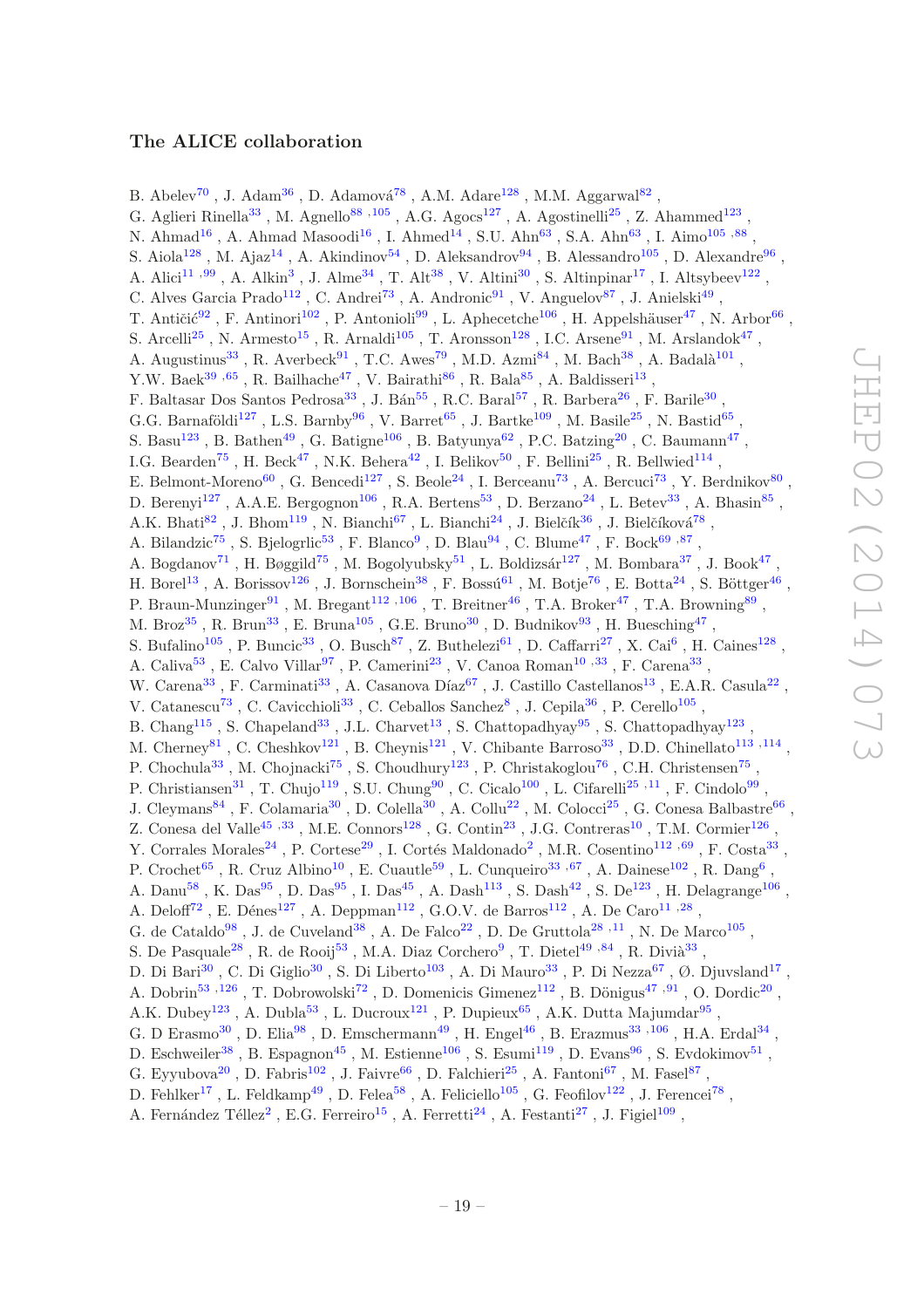M.A.S. Figueredo<sup>[112](#page-24-8)[,116](#page-25-10)</sup>, S. Filchagin<sup>[93](#page-24-30)</sup>, D. Finogeev<sup>[52](#page-23-37)</sup>, F.M. Fionda<sup>[30](#page-23-8)</sup>, E.M. Fiore<sup>30</sup>, E. Floratos $^{83}$  $^{83}$  $^{83}$  , M. Floris $^{33}$  $^{33}$  $^{33}$  , S. Foertsch $^{61}$  $^{61}$  $^{61}$  , P. Foka $^{91}$  $^{91}$  $^{91}$  , S. Fokin $^{94}$  $^{94}$  $^{94}$  , E. Fragiacomo $^{104}$  $^{104}$  $^{104}$  , A. Francescon<sup>[27](#page-23-28)</sup>,<sup>33</sup>, U. Frankenfeld<sup>[91](#page-24-10)</sup>, U. Fuchs<sup>[33](#page-23-1)</sup>, C. Furget<sup>[66](#page-24-15)</sup>, M. Fusco Girard<sup>[28](#page-23-36)</sup>, J.J. Gaardhøje<sup>[75](#page-24-23)</sup> , M. Gagliardi<sup>[24](#page-23-21)</sup> , A. Gago<sup>[97](#page-24-31)</sup> , M. Gallio<sup>24</sup> , D.R. Gangadharan<sup>[18](#page-23-38)[,69](#page-24-26)</sup>, P. Ganoti<sup>[79](#page-24-16)</sup>, C. Garabatos<sup>[91](#page-24-10)</sup>, E. Garcia-Solis<sup>[12](#page-22-10)</sup>, C. Gargiulo<sup>[33](#page-23-1)</sup>, I. Garishvili<sup>[70](#page-24-0)</sup>, J. Gerhard<sup>[38](#page-23-7)</sup>, M. Germain<sup>[106](#page-24-14)</sup>, A. Gheata<sup>[33](#page-23-1)</sup>, M. Gheata<sup>[58](#page-23-35)[,33](#page-23-1)</sup>, B. Ghidini<sup>[30](#page-23-8)</sup>, P. Ghosh<sup>[123](#page-25-2)</sup>, P. Gianotti<sup>[67](#page-24-25)</sup>, P. Giubellino<sup>[33](#page-23-1)</sup>, E. Gladysz-Dziadus<sup>[109](#page-24-22)</sup>, P. Glässel<sup>[87](#page-24-11)</sup>, L. Goerlich<sup>109</sup>, R. Gomez<sup>[111](#page-24-41), 10</sup>, P. González-Zamora<sup>[9](#page-22-5)</sup>, S. Gorbunov<sup>[38](#page-23-7)</sup>, S. Gotovac<sup>[108](#page-24-42)</sup>, L.K. Graczykowski<sup>[125](#page-25-11)</sup>, R. Grajcarek<sup>[87](#page-24-11)</sup>, A. Grelli<sup>[53](#page-23-22)</sup>, C. Grigoras<sup>[33](#page-23-1)</sup>, A. Grigoras<sup>33</sup>, V. Grigoriev<sup>[71](#page-24-27)</sup>, S. Grigoryan<sup>[62](#page-23-16)</sup>, A. Grigoryan<sup>[1](#page-22-11)</sup>, B. Grinyov<sup>[3](#page-22-2)</sup>, N. Grion<sup>[104](#page-24-40)</sup>, J.F. Grosse-Oetringhaus<sup>[33](#page-23-1)</sup>, J.-Y. Grossiord<sup>[121](#page-25-8)</sup>, R. Grosso<sup>33</sup>, F. Guber<sup>[52](#page-23-37)</sup>, R. Guernane<sup>[66](#page-24-15)</sup>, B. Guerzoni<sup>[25](#page-23-2)</sup>, M. Guilbaud<sup>[121](#page-25-8)</sup>, K. Gulbrandsen<sup>[75](#page-24-23)</sup>, H. Gulkanyan<sup>[1](#page-22-11)</sup> , T. Gunji<sup>[118](#page-25-12)</sup> , A. Gupta<sup>[85](#page-24-21)</sup> , R. Gupta<sup>85</sup> , K. H. Khan<sup>[14](#page-22-0)</sup> , R. Haake<sup>[49](#page-23-10)</sup> , Ø. Haaland $^{17}$  $^{17}$  $^{17}$  , C. Hadjidakis $^{45}$  $^{45}$  $^{45}$  , M. Haiduc $^{58}$  $^{58}$  $^{58}$  , H. Hamagaki $^{118}$  $^{118}$  $^{118}$  , G. Hamar $^{127}$  $^{127}$  $^{127}$  , L.D. Hanratty $^{96}$  $^{96}$  $^{96}$  , A. Hansen<sup>[75](#page-24-23)</sup>, J.W. Harris<sup>[128](#page-25-0)</sup>, H. Hartmann<sup>[38](#page-23-7)</sup>, A. Harton<sup>[12](#page-22-10)</sup>, D. Hatzifotiadou<sup>[99](#page-24-7)</sup>, S. Hayashi<sup>[118](#page-25-12)</sup>, A. Hayrapetyan<sup>[33](#page-23-1)[,1](#page-22-11)</sup>, S.T. Heckel<sup>[47](#page-23-11)</sup>, M. Heide<sup>[49](#page-23-10)</sup>, H. Helstrup<sup>[34](#page-23-6)</sup>, A. Herghelegiu<sup>[73](#page-24-9)</sup>, G. Herrera Corral<sup>[10](#page-22-7)</sup>, N. Herrmann<sup>[87](#page-24-11)</sup>, B.A. Hess<sup>[32](#page-23-39)</sup>, K.F. Hetland<sup>[34](#page-23-6)</sup>, B. Hicks<sup>[128](#page-25-0)</sup>, B. Hippolyte<sup>[50](#page-23-19)</sup> , Y. Hori<sup>[118](#page-25-12)</sup> , P. Hristov<sup>[33](#page-23-1)</sup> , I. Hřivnáčová<sup>[45](#page-23-32)</sup> , M. Huang<sup>[17](#page-23-9)</sup> , T.J. Humanic<sup>[18](#page-23-38)</sup> , D. Hutter<sup>[38](#page-23-7)</sup>, D.S. Hwang<sup>[19](#page-23-40)</sup>, R. Ilkaev<sup>[93](#page-24-30)</sup>, I. Ilkiv<sup>[72](#page-24-36)</sup>, M. Inaba<sup>[119](#page-25-5)</sup>, E. Incani<sup>[22](#page-23-30)</sup>, G.M. Innocenti<sup>[24](#page-23-21)</sup>, C. Ionita<sup>[33](#page-23-1)</sup>, M. Ippolitov<sup>[94](#page-24-5)</sup>, M. Irfan<sup>[16](#page-23-3)</sup>, M. Ivanov<sup>[91](#page-24-10)</sup>, V. Ivanov<sup>[80](#page-24-24)</sup>, O. Ivanytskyi<sup>[3](#page-22-2)</sup>, A. Jachołkowski<sup>[26](#page-23-15)</sup>, C. Jahnke<sup>[112](#page-24-8)</sup>, H.J. Jang<sup>[63](#page-23-4)</sup>, M.A. Janik<sup>[125](#page-25-11)</sup>, P.H.S.Y. Jayarathna<sup>[114](#page-25-4)</sup>, S. Jena<sup>[42](#page-23-18), 114</sup>, R.T. Jimenez Bustamante<sup>[59](#page-23-34)</sup>, P.G. Jones<sup>[96](#page-24-6)</sup>, H. Jung<sup>[39](#page-23-12)</sup>, A. Jusko<sup>96</sup>, S. Kalcher<sup>[38](#page-23-7)</sup>, P. Kaliňák $^{55}$  $^{55}$  $^{55}$  , A. Kalweit $^{33}$  $^{33}$  $^{33}$  , J.H. Kang $^{129}$  $^{129}$  $^{129}$  , V. Kaplin $^{71}$  $^{71}$  $^{71}$  , S. Kar $^{123}$  $^{123}$  $^{123}$  , A. Karasu Uysal $^{64}$  $^{64}$  $^{64}$  , O. Karavichev<sup>[52](#page-23-37)</sup>, T. Karavicheva<sup>52</sup>, E. Karpechev<sup>52</sup>, A. Kazantsev<sup>[94](#page-24-5)</sup>, U. Kebschull<sup>[46](#page-23-26)</sup>, R. Keidel<sup>[130](#page-25-14)</sup>, M.M. Khan<sup>[16](#page-23-3)</sup>, S.A. Khan<sup>[123](#page-25-2)</sup>, P. Khan<sup>[95](#page-24-32)</sup>, A. Khanzadeev<sup>[80](#page-24-24)</sup>, Y. Kharlov<sup>[51](#page-23-23)</sup> , B. Kileng $^{34}$  $^{34}$  $^{34}$  , T. Kim $^{129}$  $^{129}$  $^{129}$  , D.W. Kim $^{63}$  $^{63}$  $^{63}$  <sup>, [39](#page-23-12)</sup> , D.J. Kim $^{115}$  $^{115}$  $^{115}$  , B. Kim $^{129}$  , J.S. Kim $^{39}$  , S. Kim $^{19}$  $^{19}$  $^{19}$  , M. Kim $^{129}$  $^{129}$  $^{129}$  , M. Kim $^{39}$  $^{39}$  $^{39}$  , S. Kirsch $^{38}$  $^{38}$  $^{38}$  , I. Kisel $^{38}$  , S. Kiselev $^{54}$  $^{54}$  $^{54}$  , A. Kisiel $^{125}$  $^{125}$  $^{125}$  , G. Kiss $^{127}$  $^{127}$  $^{127}$  , J.L. Klay<sup>[5](#page-22-12)</sup>, J. Klein<sup>[87](#page-24-11)</sup>, C. Klein-Bösing<sup>[49](#page-23-10)</sup>, A. Kluge<sup>[33](#page-23-1)</sup>, M.L. Knichel<sup>[91](#page-24-10)</sup>, A.G. Knospe<sup>[110](#page-24-43)</sup>, C. Kobdaj<sup>[107](#page-24-44)[,33](#page-23-1)</sup>, M.K. Köhler<sup>[91](#page-24-10)</sup>, T. Kollegger<sup>[38](#page-23-7)</sup>, A. Kolojvari<sup>[122](#page-25-3)</sup>, V. Kondratiev<sup>122</sup>, N. Kondratyeva<sup>[71](#page-24-27)</sup>, A. Konevskikh<sup>[52](#page-23-37)</sup>, V. Kovalenko<sup>[122](#page-25-3)</sup>, M. Kowalski<sup>[109](#page-24-22)</sup>, S. Kox<sup>[66](#page-24-15)</sup>, G. Koyithatta Meethaleveedu $^{42}$  $^{42}$  $^{42}$ , J. Kral $^{115}$  $^{115}$  $^{115}$ , I. Králik $^{55}$  $^{55}$  $^{55}$ , F. Kramer $^{47}$  $^{47}$  $^{47}$ , A. Kravčáková $^{37}$  $^{37}$  $^{37}$ , M. Krelina $^{36}$  $^{36}$  $^{36}$  , M. Kretz $^{38}$  $^{38}$  $^{38}$  , M. Krivda $^{96}$  $^{96}$  $^{96}$  <sup>[,55](#page-23-13)</sup> , F. Krizek $^{40}$  $^{40}$  $^{40}$  <sup>[,78](#page-24-1)</sup> <sup>[,36](#page-23-0)</sup> , M. Krus $^{36}$  , E. Kryshen $^{80}$  $^{80}$  $^{80}$  , M. Krzewicki $^{91}$  $^{91}$  $^{91}$  , V. Kučera $^{78}$  $^{78}$  $^{78}$  , Y. Kucheriaev $^{94}$  $^{94}$  $^{94}$  , T. Kugathasan $^{33}$  $^{33}$  $^{33}$  , C. Kuhn $^{50}$  $^{50}$  $^{50}$  , P.G. Kuijer $^{76}$  $^{76}$  $^{76}$  , I. Kulakov<sup>[47](#page-23-11)</sup>, J. Kumar<sup>[42](#page-23-18)</sup>, P. Kurashvili<sup>[72](#page-24-36)</sup>, A.B. Kurepin<sup>[52](#page-23-37)</sup>, A. Kurepin<sup>52</sup>, A. Kuryakin<sup>[93](#page-24-30)</sup>, V. Kushpil<sup>[78](#page-24-1)</sup>, S. Kushpil<sup>78</sup>, M.J. Kweon<sup>[87](#page-24-11), 44</sup>, Y. Kwon<sup>[129](#page-25-13)</sup>, P. Ladron de Guevara<sup>[59](#page-23-34)</sup>, C. Lagana Fernandes<sup>[112](#page-24-8)</sup>, I. Lakomov<sup>[45](#page-23-32)</sup>, R. Langoy<sup>[124](#page-25-15)</sup>, C. Lara<sup>[46](#page-23-26)</sup>, A. Lardeux<sup>[106](#page-24-14)</sup>, A. Lattuca<sup>[24](#page-23-21)</sup>, S.L. La Pointe<sup>[53](#page-23-22)</sup><sup>, 105</sup>, P. La Rocca<sup>[26](#page-23-15)</sup>, R. Lea<sup>[23](#page-23-29)</sup>, M. Lechman<sup>[33](#page-23-1)</sup>, G.R. Lee<sup>[96](#page-24-6)</sup>, S.C. Lee<sup>[39](#page-23-12)</sup>, I. Legrand<sup>[33](#page-23-1)</sup>, J. Lehnert<sup>[47](#page-23-11)</sup>, R.C. Lemmon<sup>[77](#page-24-45)</sup>, M. Lenhardt<sup>[91](#page-24-10)</sup>, V. Lenti<sup>[98](#page-24-37)</sup>, E. Leogrande<sup>[53](#page-23-22)</sup>, M. Leoncino<sup>[24](#page-23-21)</sup> , I. León Monzón<sup>[111](#page-24-41)</sup> , P. Lévai<sup>[127](#page-25-1)</sup> , S. Li<sup>[6](#page-22-6) [,65](#page-24-19)</sup> , J. Lien<sup>[124](#page-25-15) , 17</sup> , R. Lietava<sup>[96](#page-24-6)</sup> , S. Lindal<sup>[20](#page-23-17)</sup>, V. Lindenstruth<sup>[38](#page-23-7)</sup>, C. Lippmann<sup>[91](#page-24-10)</sup>, M.A. Lisa<sup>[18](#page-23-38)</sup>, H.M. Ljunggren<sup>[31](#page-23-31)</sup>, D.F. Lodato<sup>[53](#page-23-22)</sup>, P.I. Loenne<sup>[17](#page-23-9)</sup>, V.R. Loggins<sup>[126](#page-25-6)</sup>, V. Loginov<sup>[71](#page-24-27)</sup>, D. Lohner<sup>[87](#page-24-11)</sup>, C. Loizides<sup>[69](#page-24-26)</sup>, X. Lopez<sup>[65](#page-24-19)</sup>, E. López Torres<sup>[8](#page-22-8)</sup>, X.-G. Lu<sup>[87](#page-24-11)</sup>, P. Luettig<sup>[47](#page-23-11)</sup>, M. Lunardon<sup>[27](#page-23-28)</sup>, J. Luo<sup>[6](#page-22-6)</sup>, G. Luparello<sup>[53](#page-23-22)</sup>, C. Luzzi<sup>[33](#page-23-1)</sup>, P. M. Jacobs<sup>[69](#page-24-26)</sup>, R. Ma<sup>[128](#page-25-0)</sup>, A. Maevskaya<sup>[52](#page-23-37)</sup>, M. Mager<sup>33</sup>, D.P. Mahapatra $^{57}$  $^{57}$  $^{57}$  , A. Maire $^{87}$  $^{87}$  $^{87}$  , M. Malaev $^{80}$  $^{80}$  $^{80}$  , I. Maldonado Cervantes $^{59}$  $^{59}$  $^{59}$  , L. Malinina $^{62}$  $^{62}$  $^{62}$  , [ii](#page-22-13), D. Mal'Kevich<sup>[54](#page-23-5)</sup> , P. Malzacher<sup>[91](#page-24-10)</sup> , A. Mamonov<sup>[93](#page-24-30)</sup> , L. Manceau<sup>[105](#page-24-4)</sup> , V. Manko<sup>[94](#page-24-5)</sup> , F. Manso<sup>[65](#page-24-19)</sup> , V. Manzari<sup>[98](#page-24-37), 33</sup>, M. Marchisone<sup>[65](#page-24-19), 24</sup>, J. Mareš<sup>[56](#page-23-44)</sup>, G.V. Margagliotti<sup>[23](#page-23-29)</sup>, A. Margotti<sup>[99](#page-24-7)</sup>, A. Marín $91$ , C. Markert $^{33}$  $^{33}$  $^{33}$ ,  $^{110}$ , M. Marquard $^{47}$  $^{47}$  $^{47}$ , I. Martashvili $^{117}$  $^{117}$  $^{117}$ , N.A. Martin $^{91}$ , P. Martinengo<sup>[33](#page-23-1)</sup>, M.I. Martínez<sup>[2](#page-22-9)</sup>, G. Martínez García<sup>[106](#page-24-14)</sup>, J. Martin Blanco<sup>106</sup>, Y. Martynov<sup>[3](#page-22-2)</sup>,

A. Mas $^{106}$  $^{106}$  $^{106}$  , S. Masciocchi<sup>[91](#page-24-10)</sup>, M. Masera<sup>[24](#page-23-21)</sup>, A. Masoni<sup>[100](#page-24-35)</sup>, L. Massacrier<sup>106</sup>, A. Mastroserio<sup>[30](#page-23-8)</sup>,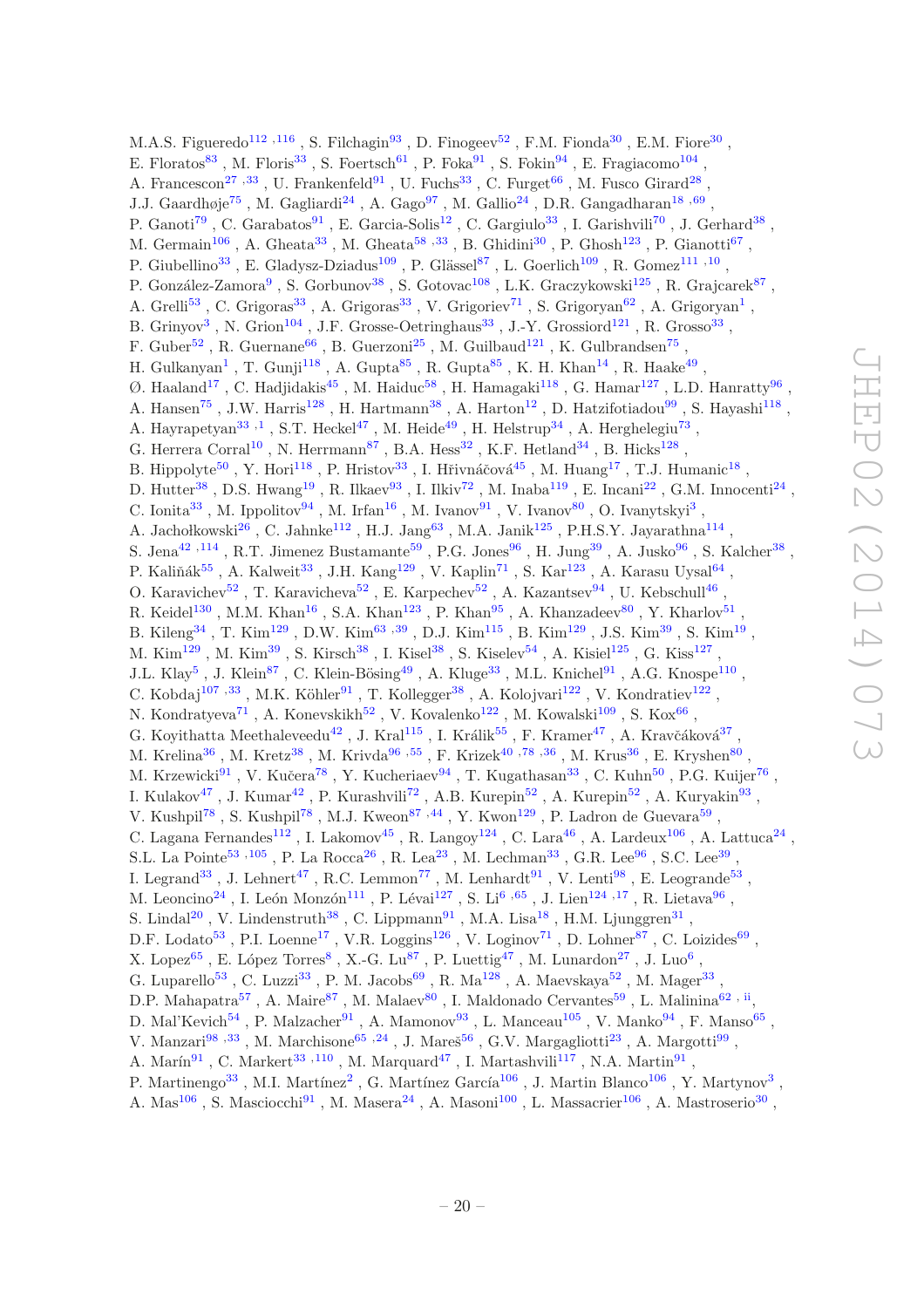A. Matyja $^{109}$  $^{109}$  $^{109}$  , J. Mazer<sup>[117](#page-25-16)</sup> , R. Mazumder<sup>[43](#page-23-45)</sup> , M.A. Mazzoni<sup>[103](#page-24-38)</sup> , F. Meddi<sup>[21](#page-23-46)</sup> , A. Menchaca-Rocha<sup>[60](#page-23-20)</sup>, J. Mercado Pérez<sup>[87](#page-24-11)</sup>, M. Meres<sup>[35](#page-23-27)</sup>, Y. Miake<sup>[119](#page-25-5)</sup>, K. Mikhaylov<sup>[62](#page-23-16)[,54](#page-23-5)</sup>, L. Milano<sup>[33](#page-23-1)</sup>, J. Milosevic<sup>[20](#page-23-17), [iii](#page-22-14)</sup>, A. Mischke<sup>[53](#page-23-22)</sup>, A.N. Mishra<sup>[43](#page-23-45)</sup>, D. Miśkowiec<sup>[91](#page-24-10)</sup>, C.M. Mitu<sup>[58](#page-23-35)</sup>, J. Mlynarz $^{126}$  $^{126}$  $^{126}$ , B. Mohanty $^{123}$  $^{123}$  $^{123}$ , $^{74}$ , L. Mohar $^{50}$  $^{50}$  $^{50}$ , L. Montaño Zetina $^{10}$  $^{10}$  $^{10}$ , E. Montes $^{9}$  $^{9}$  $^{9}$ , M. Morando<sup>[27](#page-23-28)</sup>, D.A. Moreira De Godoy<sup>[112](#page-24-8)</sup>, S. Moretto<sup>27</sup>, A. Morreale<sup>[115](#page-25-7)</sup>, A. Morsch<sup>[33](#page-23-1)</sup>, V. Muccifora $^{67}$  $^{67}$  $^{67}$ , E. Mudnic $^{108}$  $^{108}$  $^{108}$ , S. Muhuri $^{123}$  $^{123}$  $^{123}$ , M. Mukherjee $^{123}$ , H. Müller $^{33}$  $^{33}$  $^{33}$ , M.G. Munhoz $^{112}$  $^{112}$  $^{112}$ , S. Murray<sup>[84](#page-24-17)[,61](#page-23-25)</sup>, L. Musa<sup>[33](#page-23-1)</sup>, B.K. Nandi<sup>[42](#page-23-18)</sup>, R. Nania<sup>[99](#page-24-7)</sup>, E. Nappi<sup>[98](#page-24-37)</sup>, C. Nattrass<sup>[117](#page-25-16)</sup>, T.K. Nayak $^{123}$  $^{123}$  $^{123}$  , S. Nazarenko $^{93}$  $^{93}$  $^{93}$  , A. Nedosekin $^{54}$  $^{54}$  $^{54}$  , M. Nicassio $^{91}$  $^{91}$  $^{91}$  ,  $^{30}$  , M. Niculescu $^{33}$  $^{33}$  $^{33}$  ,  $^{58}$  , B.S. Nielsen<sup>[75](#page-24-23)</sup> , S. Nikolaev $^{94}$  $^{94}$  $^{94}$  , S. Nikulin $^{94}$  , V. Nikulin $^{80}$  $^{80}$  $^{80}$  , B.S. Nilsen $^{81}$  $^{81}$  $^{81}$  , M.S. Nilsson $^{20}$  $^{20}$  $^{20}$  , F. Noferini<sup>[11](#page-22-1)[,99](#page-24-7)</sup>, P. Nomokonov<sup>[62](#page-23-16)</sup>, G. Nooren<sup>[53](#page-23-22)</sup>, A. Nyanin<sup>[94](#page-24-5)</sup>, A. Nyatha<sup>[42](#page-23-18)</sup>, J. Nystrand<sup>[17](#page-23-9)</sup>, H. Oeschler<sup>[87](#page-24-11)[,48](#page-23-47)</sup>, S.K. Oh<sup>[39](#page-23-12), [iv](#page-22-15)</sup>, S. Oh<sup>[128](#page-25-0)</sup>, L. Olah<sup>[127](#page-25-1)</sup>, J. Oleniacz<sup>[125](#page-25-11)</sup>, A.C. Oliveira Da Silva<sup>[112](#page-24-8)</sup>, J. Onderwaater $^{91}$  $^{91}$  $^{91}$ , C. Oppedisano $^{105}$  $^{105}$  $^{105}$ , A. Ortiz Velasquez $^{31}$  $^{31}$  $^{31}$ , A. Oskarsson $^{31}$ , J. Otwinowski $^{91}$ , K. Oyama $^{87}$  $^{87}$  $^{87}$  , Y. Pachmayer $^{87}$  , M. Pachr $^{36}$  $^{36}$  $^{36}$  , P. Pagano $^{28}$  $^{28}$  $^{28}$  , G. Paić $^{59}$  $^{59}$  $^{59}$  , F. Painke $^{38}$  $^{38}$  $^{38}$  , C. Pajares $^{15}$  $^{15}$  $^{15}$  , S.K. Pal $^{123}$  $^{123}$  $^{123}$  , A. Palaha $^{96}$  $^{96}$  $^{96}$  , A. Palmeri $^{101}$  $^{101}$  $^{101}$  , V. Papikyan<sup>[1](#page-22-11)</sup> , G.S. Pappalardo<sup>101</sup> , W.J. Park $^{91}$  $^{91}$  $^{91}$  , A. Passfeld<sup>[49](#page-23-10)</sup>, D.I. Patalakha<sup>[51](#page-23-23)</sup>, V. Paticchio<sup>[98](#page-24-37)</sup>, B. Paul<sup>[95](#page-24-32)</sup>, T. Pawlak<sup>[125](#page-25-11)</sup>, T. Peitzmann<sup>[53](#page-23-22)</sup>, H. Pereira Da Costa<sup>[13](#page-22-4)</sup>, E. Pereira De Oliveira Filho<sup>[112](#page-24-8)</sup>, D. Peresunko<sup>[94](#page-24-5)</sup>, C.E. Pérez Lara<sup>[76](#page-24-28)</sup>, D. Perrino<sup>[30](#page-23-8)</sup> , W. Peryt<sup>[125](#page-25-11)</sup> <sup>, [i](#page-22-16)</sup>, A. Pesci<sup>[99](#page-24-7)</sup> , Y. Pestov<sup>[4](#page-22-17)</sup> , V. Petráček<sup>[36](#page-23-0)</sup> , M. Petran<sup>36</sup> , M. Petris<sup>[73](#page-24-9)</sup> , P. Petrov $^{96}$  $^{96}$  $^{96}$  , M. Petrovici<sup>[73](#page-24-9)</sup> , C. Petta $^{26}$  $^{26}$  $^{26}$  , S. Piano $^{104}$  $^{104}$  $^{104}$  , M. Pikna $^{35}$  $^{35}$  $^{35}$  , P. Pillot $^{106}$  $^{106}$  $^{106}$  , O. Pinazza<sup>[33](#page-23-1)[,99](#page-24-7)</sup>, L. Pinsky<sup>[114](#page-25-4)</sup>, N. Pitz<sup>[47](#page-23-11)</sup>, D.B. Piyarathna<sup>114</sup>, M. Planinic<sup>[92](#page-24-12)[,120](#page-25-17)</sup>, M. Płoskoń $^{69}$  $^{69}$  $^{69}$  , J. Pluta $^{125}$  $^{125}$  $^{125}$  , S. Pochybova $^{127}$  $^{127}$  $^{127}$  , P.L.M. Podesta-Lerma $^{111}$  $^{111}$  $^{111}$  , M.G. Poghosyan $^{33}$  $^{33}$  $^{33}$  , E.H.O. Pohjoisaho<sup>[40](#page-23-42)</sup>, B. Polichtchouk<sup>[51](#page-23-23)</sup>, A. Pop<sup>[73](#page-24-9)</sup>, S. Porteboeuf-Houssais<sup>[65](#page-24-19)</sup>, V. Pospíšil<sup>[36](#page-23-0)</sup>, B. Potukuchi<sup>[85](#page-24-21)</sup>, S.K. Prasad<sup>[126](#page-25-6)</sup>, R. Preghenella<sup>[11](#page-22-1)[,99](#page-24-7)</sup>, F. Prino<sup>[105](#page-24-4)</sup>, C.A. Pruneau<sup>126</sup>, I. Pshenichnov<sup>[52](#page-23-37)</sup> , G. Puddu<sup>[22](#page-23-30)</sup> , P. Pujahari<sup>[42](#page-23-18)[,126](#page-25-6)</sup> , V. Punin<sup>[93](#page-24-30)</sup>, J. Putschke<sup>[126](#page-25-6)</sup> , H. Qvigstad<sup>[20](#page-23-17)</sup>, A. Rachevski<sup>[104](#page-24-40)</sup>, A. Rademakers<sup>[33](#page-23-1)</sup>, J. Rak<sup>[115](#page-25-7)</sup>, A. Rakotozafindrabe<sup>[13](#page-22-4)</sup>, L. Ramello<sup>[29](#page-23-33)</sup>, S. Raniwala<sup>[86](#page-24-20)</sup>, R. Raniwala<sup>86</sup>, S.S. Räsänen<sup>[40](#page-23-42)</sup>, B.T. Rascanu<sup>[47](#page-23-11)</sup>, D. Rathee<sup>[82](#page-24-2)</sup>, W. Rauch<sup>[33](#page-23-1)</sup>, A.W. Rauf $^{14}$  $^{14}$  $^{14}$  , V. Razazi $^{22}$  $^{22}$  $^{22}$  , K.F. Read $^{117}$  $^{117}$  $^{117}$  , J.S. Real<sup>[66](#page-24-15)</sup> , K. Redlich<sup>[72](#page-24-36)</sup> <sup>, [v](#page-22-18)</sup>, R.J. Reed<sup>[128](#page-25-0)</sup> , A. Rehman<sup>[17](#page-23-9)</sup>, P. Reichelt<sup>[47](#page-23-11)</sup>, M. Reicher<sup>[53](#page-23-22)</sup>, F. Reidt<sup>[33](#page-23-1)[,87](#page-24-11)</sup>, R. Renfordt<sup>47</sup>, A.R. Reolon<sup>[67](#page-24-25)</sup>, A. Reshetin<sup>[52](#page-23-37)</sup>, F. Rettig<sup>[38](#page-23-7)</sup>, J.-P. Revol<sup>[33](#page-23-1)</sup>, K. Reygers<sup>[87](#page-24-11)</sup>, L. Riccati<sup>[105](#page-24-4)</sup>, R.A. Ricci<sup>[68](#page-24-47)</sup>, T. Richert $^{31}$  $^{31}$  $^{31}$  , M. Richter $^{20}$  $^{20}$  $^{20}$  , P. Riedler $^{33}$  $^{33}$  $^{33}$  , W. Riegler $^{33}$  , F. Riggi $^{26}$  $^{26}$  $^{26}$  , A. Rivetti $^{105}$  $^{105}$  $^{105}$  , M. Rodríguez Cahuantzi<sup>[2](#page-22-9)</sup> , A. Rodriguez Manso<sup>[76](#page-24-28)</sup> , K. Røed<sup>[17](#page-23-9)[,20](#page-23-17)</sup> , E. Rogochaya<sup>[62](#page-23-16)</sup> , S. Rohni<sup>[85](#page-24-21)</sup>, D. Rohr<sup>[38](#page-23-7)</sup>, D. Röhrich<sup>[17](#page-23-9)</sup>, F. Ronchetti<sup>[67](#page-24-25)</sup>, P. Rosnet<sup>[65](#page-24-19)</sup>, S. Rossegger<sup>[33](#page-23-1)</sup>, A. Rossi<sup>33</sup>, P. Roy<sup>[95](#page-24-32)</sup>, C. Roy<sup>[50](#page-23-19)</sup>, A.J. Rubio Montero<sup>[9](#page-22-5)</sup>, R. Rui<sup>[23](#page-23-29)</sup>, R. Russo<sup>[24](#page-23-21)</sup>, E. Ryabinkin<sup>[94](#page-24-5)</sup>, A. Rybicki<sup>[109](#page-24-22)</sup>, S. Sadovsky $^{51}$  $^{51}$  $^{51}$  , K. Šafařík $^{33}$  $^{33}$  $^{33}$  , R. Sahoo $^{43}$  $^{43}$  $^{43}$  , P.K. Sahu $^{57}$  $^{57}$  $^{57}$  , J. Saini $^{123}$  $^{123}$  $^{123}$  , H. Sakaguchi $^{41}$  $^{41}$  $^{41}$  , S. Sakai $^{69}$  $^{69}$  $^{69}$ ,  $^{67}$ , D. Sakata $^{119}$  $^{119}$  $^{119}$ , C.A. Salgado $^{15}$  $^{15}$  $^{15}$ , J. Salzwedel<sup>[18](#page-23-38)</sup>, S. Sambyal<sup>[85](#page-24-21)</sup>, V. Samsonov $^{80}$  $^{80}$  $^{80}$ , X. Sanchez Castro<sup>[59](#page-23-34)</sup>, <sup>50</sup>, L. Šándor<sup>[55](#page-23-13)</sup>, A. Sandoval<sup>[60](#page-23-20)</sup>, M. Sano<sup>[119](#page-25-5)</sup>, G. Santagati<sup>[26](#page-23-15)</sup>, R. Santoro<sup>[11](#page-22-1)[,33](#page-23-1)</sup>, D. Sarkar<sup>[123](#page-25-2)</sup>, E. Scapparone<sup>[99](#page-24-7)</sup>, F. Scarlassara<sup>[27](#page-23-28)</sup>, R.P. Scharenberg<sup>[89](#page-24-29)</sup>, C. Schiaua<sup>[73](#page-24-9)</sup>, R. Schicker<sup>[87](#page-24-11)</sup>, C. Schmidt<sup>[91](#page-24-10)</sup>, H.R. Schmidt<sup>[32](#page-23-39)</sup>, S. Schuchmann<sup>[47](#page-23-11)</sup>, J. Schukraft<sup>[33](#page-23-1)</sup>, M. Schulc<sup>[36](#page-23-0)</sup>, T. Schuster<sup>[128](#page-25-0)</sup>, Y. Schutz<sup>[33](#page-23-1)[,106](#page-24-14)</sup>, K. Schwarz<sup>[91](#page-24-10)</sup>, K. Schweda<sup>91</sup>, G. Scioli<sup>[25](#page-23-2)</sup>, E. Scomparin<sup>[105](#page-24-4)</sup>, R. Scott<sup>[117](#page-25-16)</sup>, P.A. Scott<sup>[96](#page-24-6)</sup>, G. Segato<sup>[27](#page-23-28)</sup>, I. Selyuzhenkov<sup>[91](#page-24-10)</sup>, J. Seo<sup>[90](#page-24-34)</sup>, S. Serci<sup>[22](#page-23-30)</sup>, E. Serradilla<sup>[9](#page-22-5)[,60](#page-23-20)</sup>, A. Sevcenco<sup>[58](#page-23-35)</sup>, A. Shabetai<sup>[106](#page-24-14)</sup>, G. Shabratova<sup>[62](#page-23-16)</sup>, R. Shahoyan<sup>[33](#page-23-1)</sup>, S. Sharma<sup>[85](#page-24-21)</sup>, N. Sharma<sup>[117](#page-25-16)</sup>, K. Shigaki<sup>[41](#page-23-48)</sup>, K. Shtejer<sup>[24](#page-23-21)</sup>, Y. Sibiriak<sup>[94](#page-24-5)</sup>, S. Siddhanta<sup>[100](#page-24-35)</sup>, T. Siemiarczuk<sup>[72](#page-24-36)</sup>, D. Silvermyr<sup>[79](#page-24-16)</sup>, C. Silvestre<sup>[66](#page-24-15)</sup>, G. Simatovic<sup>[120](#page-25-17)</sup>, R. Singaraju<sup>[123](#page-25-2)</sup>, R. Singh<sup>[85](#page-24-21)</sup>, S. Singha<sup>[123](#page-25-2)</sup> , V. Singhal<sup>123</sup> , B.C. Sinha<sup>123</sup> , T. Sinha<sup>[95](#page-24-32)</sup> , B. Sitar<sup>[35](#page-23-27)</sup> , M. Sitta<sup>[29](#page-23-33)</sup> , T.B. Skaali<sup>[20](#page-23-17)</sup> , K. Skjerdal<sup>[17](#page-23-9)</sup>, R. Smakal<sup>[36](#page-23-0)</sup>, N. Smirnov<sup>[128](#page-25-0)</sup>, R.J.M. Snellings<sup>[53](#page-23-22)</sup>, R. Soltz<sup>[70](#page-24-0)</sup>, M. Song<sup>[129](#page-25-13)</sup>, J. Song $^{90}$  $^{90}$  $^{90}$ , C. Soos $^{33}$  $^{33}$  $^{33}$ , F. Soramel<sup>[27](#page-23-28)</sup>, M. Spacek $^{36}$  $^{36}$  $^{36}$ , I. Sputowska $^{109}$  $^{109}$  $^{109}$ , M. Spyropoulou-Stassinaki<sup>[83](#page-24-39)</sup>, B.K. Srivastava<sup>[89](#page-24-29)</sup>, J. Stachel<sup>[87](#page-24-11)</sup>, I. Stan<sup>[58](#page-23-35)</sup>, G. Stefanek<sup>[72](#page-24-36)</sup>, M. Steinpreis<sup>[18](#page-23-38)</sup>, E. Stenlund<sup>[31](#page-23-31)</sup>, G. Steyn<sup>[61](#page-23-25)</sup>, J.H. Stiller<sup>[87](#page-24-11)</sup>, D. Stocco<sup>[106](#page-24-14)</sup>, M. Stolpovskiy<sup>[51](#page-23-23)</sup>,

P. Strmen<sup>[35](#page-23-27)</sup>, A.A.P. Suaide<sup>[112](#page-24-8)</sup>, M.A. Subieta Vasquez<sup>[24](#page-23-21)</sup>, T. Sugitate<sup>[41](#page-23-48)</sup>, C. Suire<sup>[45](#page-23-32)</sup>,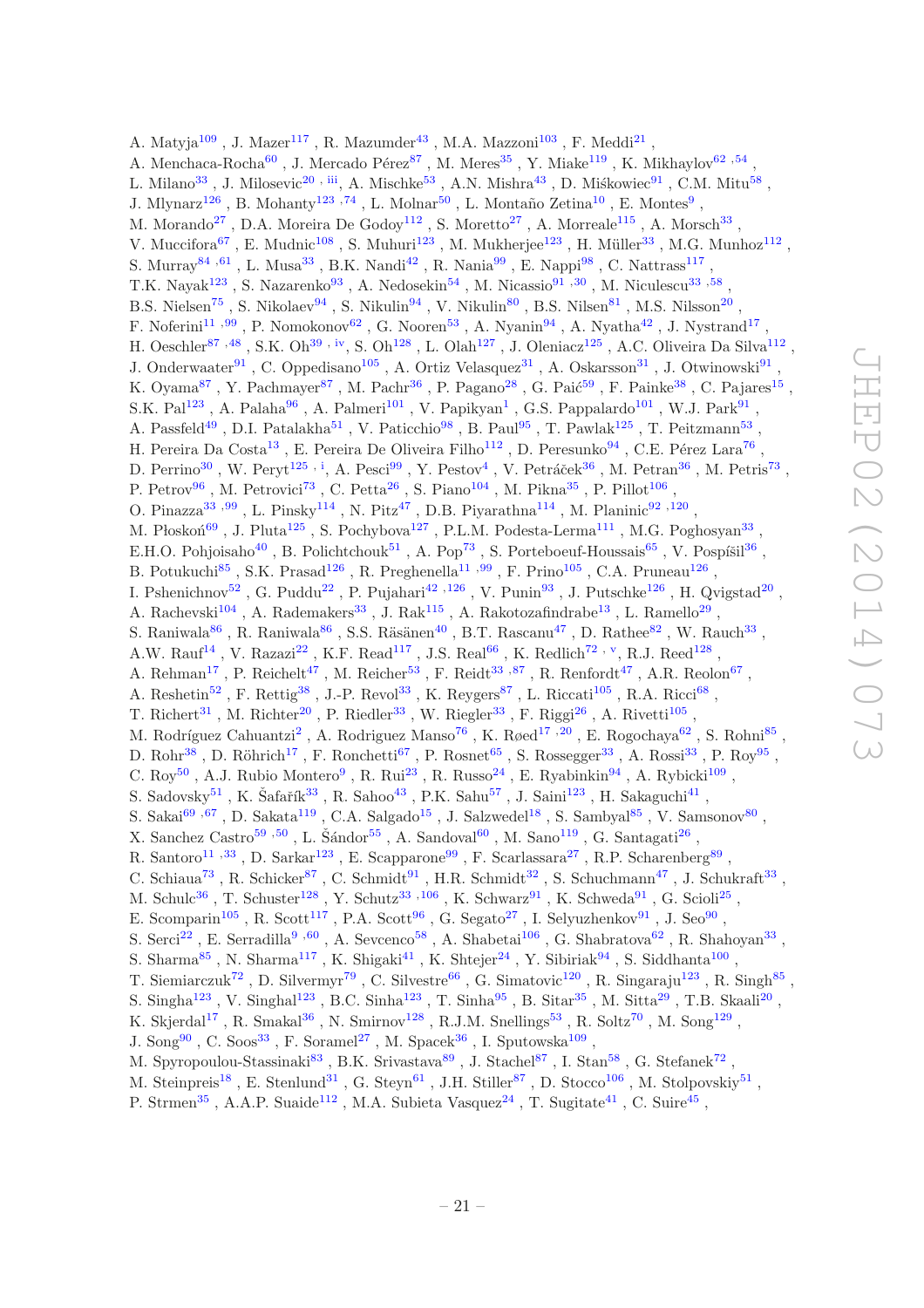M. Suleymanov $^{14}$  $^{14}$  $^{14}$ , R. Sultanov $^{54}$  $^{54}$  $^{54}$ , M. Šumbera $^{78}$  $^{78}$  $^{78}$ , T. Susa $^{92}$  $^{92}$  $^{92}$ , T.J.M. Symons $^{69}$  $^{69}$  $^{69}$ , A. Szanto de Toledo<sup>[112](#page-24-8)</sup>, I. Szarka<sup>[35](#page-23-27)</sup>, A. Szczepankiewicz<sup>[33](#page-23-1)</sup>, M. Szymanski<sup>[125](#page-25-11)</sup>, J. Takahashi<sup>[113](#page-25-9)</sup>, M.A. Tangaro<sup>[30](#page-23-8)</sup> , J.D. Tapia Takaki<sup>[45](#page-23-32)</sup> , A. Tarantola Peloni<sup>[47](#page-23-11)</sup> , A. Tarazona Martinez<sup>[33](#page-23-1)</sup> , A. Tauro<sup>[33](#page-23-1)</sup>, G. Tejeda Muñoz<sup>[2](#page-22-9)</sup>, A. Telesca<sup>33</sup>, C. Terrevoli<sup>[30](#page-23-8)</sup>, A. Ter Minasyan<sup>[94](#page-24-5)[,71](#page-24-27)</sup>, J. Thäder $^{91}$  $^{91}$  $^{91}$  , D. Thomas<sup>[53](#page-23-22)</sup> , R. Tieulent<sup>[121](#page-25-8)</sup> , A.R. Timmins<sup>[114](#page-25-4)</sup> , A. Toia<sup>[102](#page-24-13)</sup> , H. Torii<sup>[118](#page-25-12)</sup> , V. Trubnikov<sup>[3](#page-22-2)</sup> , W.H. Trzaska<sup>[115](#page-25-7)</sup> , T. Tsuji<sup>[118](#page-25-12)</sup> , A. Tumkin<sup>[93](#page-24-30)</sup> , R. Turrisi<sup>[102](#page-24-13)</sup> , T.S. Tveter<sup>[20](#page-23-17)</sup> , J. Ulery<sup>[47](#page-23-11)</sup>, K. Ullaland<sup>[17](#page-23-9)</sup>, J. Ulrich<sup>[46](#page-23-26)</sup>, A. Uras<sup>[121](#page-25-8)</sup>, G.M. Urciuoli<sup>[103](#page-24-38)</sup>, G.L. Usai<sup>[22](#page-23-30)</sup>, M. Vajzer<sup>[78](#page-24-1)</sup>, M. Vala $^{55}$  $^{55}$  $^{55}$  ,  $^{62}$  , L. Valencia Palomo<sup>[45](#page-23-32)</sup> , P. Vande Vyvre<sup>[33](#page-23-1)</sup> , L. Vannucci<sup>[68](#page-24-47)</sup> , J.W. Van Hoorne<sup>33</sup> , M. van Leeuwen<sup>[53](#page-23-22)</sup>, A. Vargas<sup>[2](#page-22-9)</sup>, R. Varma<sup>[42](#page-23-18)</sup>, M. Vasileiou<sup>[83](#page-24-39)</sup>, A. Vasiliev<sup>[94](#page-24-5)</sup>, V. Vechernin<sup>[122](#page-25-3)</sup>, M. Veldhoen<sup>[53](#page-23-22)</sup> , M. Venaruzzo<sup>[23](#page-23-29)</sup> , E. Vercellin<sup>[24](#page-23-21)</sup> , S. Vergara<sup>[2](#page-22-9)</sup> , R. Vernet<sup>[7](#page-22-19)</sup> , M. Verweij<sup>[126](#page-25-6)[,53](#page-23-22)</sup>, L. Vickovic $^{108}$  $^{108}$  $^{108}$  , G. Viesti $^{27}$  $^{27}$  $^{27}$  , J. Viinikainen $^{115}$  $^{115}$  $^{115}$  , Z. Vilakazi $^{61}$  $^{61}$  $^{61}$  , O. Villalobos Baillie $^{96}$  $^{96}$  $^{96}$  , A. Vinogradov<sup>[94](#page-24-5)</sup>, L. Vinogradov<sup>[122](#page-25-3)</sup>, Y. Vinogradov<sup>[93](#page-24-30)</sup>, T. Virgili<sup>[28](#page-23-36)</sup>, Y.P. Viyogi<sup>[123](#page-25-2)</sup>, A. Vodopyanov $^{62}$  $^{62}$  $^{62}$  , M.A. Völkl $^{87}$  $^{87}$  $^{87}$  , K. Voloshin $^{54}$  $^{54}$  $^{54}$  , S.A. Voloshin $^{126}$  $^{126}$  $^{126}$  , G. Volpe $^{33}$  $^{33}$  $^{33}$  , B. von Haller $^{33}$  , I. Vorobyev<sup>[122](#page-25-3)</sup>, D. Vranic<sup>[33](#page-23-1), 91</sup>, J. Vrláková<sup>[37](#page-23-24)</sup>, B. Vulpescu<sup>[65](#page-24-19)</sup>, A. Vyushin<sup>[93](#page-24-30)</sup>, B. Wagner<sup>[17](#page-23-9)</sup>, V. Wagner<sup>[36](#page-23-0)</sup>, J. Wagner<sup>[91](#page-24-10)</sup>, Y. Wang<sup>[87](#page-24-11)</sup>, Y. Wang<sup>[6](#page-22-6)</sup>, M. Wang<sup>6</sup>, D. Watanabe<sup>[119](#page-25-5)</sup>, K. Watanabe<sup>[119](#page-25-5)</sup>, M. Weber<sup>[114](#page-25-4)</sup>, J.P. Wessels<sup>[49](#page-23-10)</sup>, U. Westerhoff<sup>49</sup>, J. Wiechula<sup>[32](#page-23-39)</sup>, J. Wikne<sup>[20](#page-23-17)</sup>, M. Wilde<sup>[49](#page-23-10)</sup> , G. Wilk<sup>[72](#page-24-36)</sup> , J. Wilkinson<sup>[87](#page-24-11)</sup> , M.C.S. Williams<sup>[99](#page-24-7)</sup> , B. Windelband<sup>87</sup> , M. Winn<sup>87</sup> , C. Xiang<sup>[6](#page-22-6)</sup>, C.G. Yaldo<sup>[126](#page-25-6)</sup>, Y. Yamaguchi<sup>[118](#page-25-12)</sup>, H. Yang<sup>[13](#page-22-4)[,53](#page-23-22)</sup>, P. Yang<sup>6</sup>, S. Yang<sup>[17](#page-23-9)</sup>, S. Yano<sup>[41](#page-23-48)</sup> , S. Yasnopolskiy $^{94}$  $^{94}$  $^{94}$  , J. Yi $^{90}$  $^{90}$  $^{90}$  , Z. Yin<sup>[6](#page-22-6)</sup> , I.-K. Yoo<sup>90</sup> , I. Yushmanov $^{94}$  , V. Zaccolo<sup>[75](#page-24-23)</sup> , C. Zach<sup>[36](#page-23-0)</sup> , C. Zampolli<sup>[99](#page-24-7)</sup>, S. Zaporozhets<sup>[62](#page-23-16)</sup>, A. Zarochentsev<sup>[122](#page-25-3)</sup>, P. Závada<sup>[56](#page-23-44)</sup>, N. Zaviyalov<sup>[93](#page-24-30)</sup>, H. Zbroszczyk $^{125}$  $^{125}$  $^{125}$  , P. Zelnicek $^{46}$  $^{46}$  $^{46}$  , I.S. Zgura $^{58}$  $^{58}$  $^{58}$  , M. Zhalov $^{80}$  $^{80}$  $^{80}$  , Y. Zhang $^6$  $^6$  , X. Zhang $^6$  , F. Zhang $^6$  , H. Zhang $^6$  $^6$  , X. Zhang $^{65}$  $^{65}$  $^{65}$  <sup>[,69](#page-24-26)</sup> , C. Zhao $^{20}$  $^{20}$  $^{20}$  , D. Zhou $^6$  , F. Zhou $^6$  , Y. Zhou $^{53}$  $^{53}$  $^{53}$  , J. Zhu $^6$  , H. Zhu $^6$  ,

J. Zhu<sup>[6](#page-22-6)</sup>, X. Zhu<sup>6</sup>, A. Zichichi<sup>[25](#page-23-2), 11</sup>, M.B. Zimmermann<sup>[33](#page-23-1), 49</sup>, A. Zimmermann<sup>[87](#page-24-11)</sup>, G. Zinovjev<sup>[3](#page-22-2)</sup>,

<span id="page-22-13"></span><sup>i</sup> *Deceased*

- ii *Also at: M.V.Lomonosov Moscow State University, D.V.Skobeltsyn Institute of Nuclear Physics, Moscow, Russia*
- <span id="page-22-15"></span><span id="page-22-14"></span><sup>iii</sup> Also at: University of Belgrade, Faculty of Physics and "Vinča" Institute of Nuclear Sciences, *Belgrade, Serbia*
- <span id="page-22-18"></span>iv *Permanent address: Konkuk University, Seoul, Korea*
- <sup>v</sup> *Also at: Institute of Theoretical Physics, University of Wroclaw, Wroclaw, Poland*
- <span id="page-22-11"></span><span id="page-22-9"></span><sup>1</sup> *A. I. Alikhanyan National Science Laboratory (Yerevan Physics Institute) Foundation, Yerevan, Armenia*
- <span id="page-22-2"></span><sup>2</sup> *Benem´erita Universidad Aut´onoma de Puebla, Puebla, Mexico*
- <span id="page-22-17"></span><sup>3</sup> *Bogolyubov Institute for Theoretical Physics, Kiev, Ukraine*
- <span id="page-22-12"></span><sup>4</sup> *Budker Institute for Nuclear Physics, Novosibirsk, Russia*
- <span id="page-22-6"></span><sup>5</sup> *California Polytechnic State University, San Luis Obispo, California, United States*
- <span id="page-22-19"></span><sup>6</sup> *Central China Normal University, Wuhan, China*
- <span id="page-22-8"></span><sup>7</sup> *Centre de calcul de l'IN2P3, Villeurbanne, France*
- <span id="page-22-5"></span><sup>8</sup> *Centro de Aplicaciones Tecnol´ogicas y Desarrollo Nuclear (CEADEN), Havana, Cuba*
- <span id="page-22-7"></span><sup>9</sup> *Centro de Investigaciones Energ´eticas Medioambientales y Tecnol´ogicas (CIEMAT), Madrid, Spain*
- <span id="page-22-1"></span><sup>10</sup> *Centro de Investigaci´on y de Estudios Avanzados (CINVESTAV), Mexico City and M´erida, Mexico*
- <span id="page-22-10"></span><sup>11</sup> *Centro Fermi - Museo Storico della Fisica e Centro Studi e Ricerche "Enrico Fermi", Rome, Italy*
- <span id="page-22-4"></span><sup>12</sup> *Chicago State University, Chicago, United States*
- <span id="page-22-0"></span><sup>13</sup> *Commissariat `a l'Energie Atomique, IRFU, Saclay, France*
- <span id="page-22-3"></span><sup>14</sup> *COMSATS Institute of Information Technology (CIIT), Islamabad, Pakistan*
- <sup>15</sup> *Departamento de Física de Partículas and IGFAE, Universidad de Santiago de Compostela, Santiago de Compostela, Spain*

<span id="page-22-16"></span>Y. Zoccarato $^{121}$  $^{121}$  $^{121}$  , M. Zynovyev<sup>[3](#page-22-2)</sup> , M. Zyzak $^{47}$  $^{47}$  $^{47}$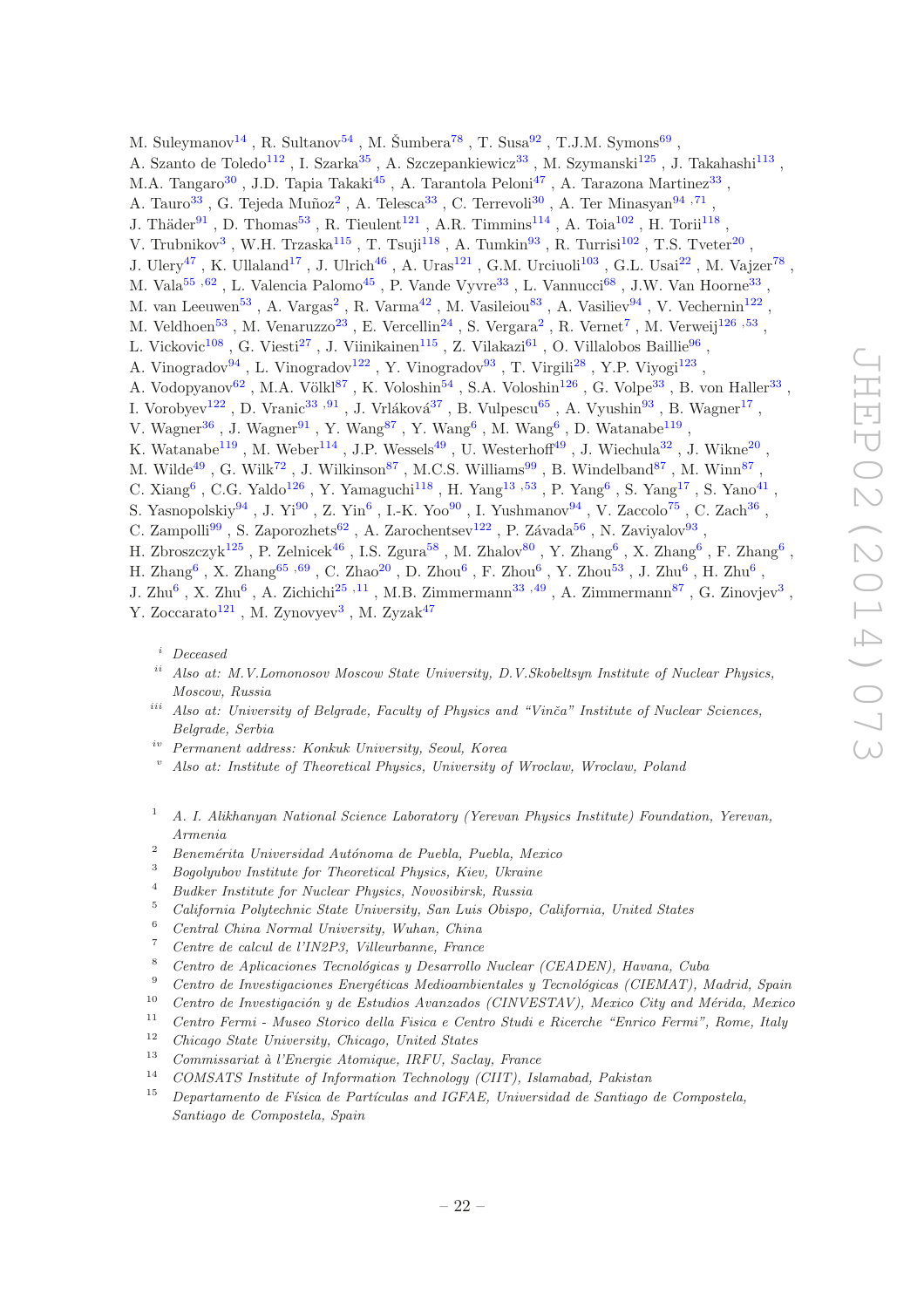- <span id="page-23-3"></span><sup>16</sup> *Department of Physics Aligarh Muslim University, Aligarh, India*
- <span id="page-23-9"></span><sup>17</sup> *Department of Physics and Technology, University of Bergen, Bergen, Norway*
- <span id="page-23-38"></span><sup>18</sup> *Department of Physics, Ohio State University, Columbus, Ohio, United States*
- <span id="page-23-40"></span><sup>19</sup> *Department of Physics, Sejong University, Seoul, South Korea*
- <span id="page-23-17"></span><sup>20</sup> *Department of Physics, University of Oslo, Oslo, Norway*
- <span id="page-23-46"></span><sup>21</sup> *Dipartimento di Fisica dell'Università "La Sapienza" and Sezione INFN, Rome, Italy*<sup>22</sup>
- <span id="page-23-30"></span><sup>22</sup> *Dipartimento di Fisica dell'Universit`a and Sezione INFN, Cagliari, Italy*
- <span id="page-23-29"></span><sup>23</sup> *Dipartimento di Fisica dell'Universit`a and Sezione INFN, Trieste, Italy*
- <span id="page-23-21"></span><sup>24</sup> *Dipartimento di Fisica dell'Università and Sezione INFN, Turin, Italy*
- <span id="page-23-2"></span><sup>25</sup> *Dipartimento di Fisica e Astronomia dell'Università and Sezione INFN, Bologna, Italy*
- <span id="page-23-15"></span><sup>26</sup> *Dipartimento di Fisica e Astronomia dell'Università and Sezione INFN, Catania, Italy*<br><sup>27</sup> Pinartimente di Fisice e Astronomia dell'Università and Sexione INFN, Pedaug, Italy
- <span id="page-23-28"></span><sup>27</sup> *Dipartimento di Fisica e Astronomia dell'Universit`a and Sezione INFN, Padova, Italy*
- <span id="page-23-36"></span><sup>28</sup> *Dipartimento di Fisica 'E.R. Caianiello' dell'Università and Gruppo Collegato INFN, Salerno, Italy*
- <span id="page-23-33"></span><sup>29</sup> *Dipartimento di Scienze e Innovazione Tecnologica dell'Università del Piemonte Orientale and Gruppo Collegato INFN, Alessandria, Italy*
- <span id="page-23-8"></span><sup>30</sup> *Dipartimento Interateneo di Fisica 'M. Merlin' and Sezione INFN, Bari, Italy*
- <span id="page-23-31"></span><sup>31</sup> *Division of Experimental High Energy Physics, University of Lund, Lund, Sweden*
- <span id="page-23-39"></span><sup>32</sup> *Eberhard Karls Universität Tübingen, Tübingen, Germany*<br><sup>33</sup> *E*
- <span id="page-23-1"></span><sup>33</sup> *European Organization for Nuclear Research (CERN), Geneva, Switzerland*
- <span id="page-23-6"></span><sup>34</sup> *Faculty of Engineering, Bergen University College, Bergen, Norway*
- <span id="page-23-27"></span><sup>35</sup> *Faculty of Mathematics, Physics and Informatics, Comenius University, Bratislava, Slovakia*
- <span id="page-23-0"></span><sup>36</sup> *Faculty of Nuclear Sciences and Physical Engineering, Czech Technical University in Prague, Prague, Czech Republic*
- <span id="page-23-24"></span><sup>37</sup> *Faculty of Science, P.J. Šafárik University, Košice, Slovakia* <sup>38</sup> *Faculty Institute for Advanced Studies, Johann Welfare*
- <span id="page-23-7"></span> $Frankfurt$  *Institute for Advanced Studies, Johann Wolfgang Goethe-Universität Frankfurt*, *Frankfurt, Germany*
- <span id="page-23-12"></span><sup>39</sup> *Gangneung-Wonju National University, Gangneung, South Korea*
- <span id="page-23-42"></span><sup>40</sup> *Helsinki Institute of Physics (HIP), Helsinki, Finland*
- <span id="page-23-48"></span><sup>41</sup> *Hiroshima University, Hiroshima, Japan*
- <span id="page-23-18"></span><sup>42</sup> *Indian Institute of Technology Bombay (IIT), Mumbai, India*
- <span id="page-23-45"></span><sup>43</sup> *Indian Institute of Technology Indore, India (IITI)*
- <span id="page-23-43"></span><sup>44</sup> *Inha University, College of Natural Sciences*
- <span id="page-23-32"></span><sup>45</sup> *Institut de Physique Nucleaire d'Orsay (IPNO), Universite Paris-Sud, CNRS-IN2P3, Orsay, France*
- <span id="page-23-26"></span><sup>46</sup> Institut für Informatik, Johann Wolfgang Goethe-Universität Frankfurt, Frankfurt, Germany<br><sup>47</sup> Institut für Kernnbuck, Johann Wolfgang Goethe Universität Frankfurt, Frankfurt, Germany
- <span id="page-23-11"></span><sup>47</sup> *Institut f¨ur Kernphysik, Johann Wolfgang Goethe-Universit¨at Frankfurt, Frankfurt, Germany*
- <span id="page-23-47"></span><sup>48</sup> Institut für Kernphysik, Technische Universität Darmstadt, Darmstadt, Germany
- <span id="page-23-10"></span><sup>49</sup> Institut für Kernphysik, Westfälische Wilhelms-Universität Münster, Münster, Germany
- <span id="page-23-19"></span><sup>50</sup> Institut Pluridisciplinaire Hubert Curien (IPHC), Université de Strasbourg, CNRS-IN2P3, *Strasbourg, France*
- <span id="page-23-23"></span><sup>51</sup> *Institute for High Energy Physics, Protvino, Russia*
- <span id="page-23-37"></span><sup>52</sup> *Institute for Nuclear Research, Academy of Sciences, Moscow, Russia*
- <span id="page-23-22"></span><sup>53</sup> *Institute for Subatomic Physics of Utrecht University, Utrecht, Netherlands*
- <span id="page-23-5"></span><sup>54</sup> *Institute for Theoretical and Experimental Physics, Moscow, Russia*
- <span id="page-23-13"></span><sup>55</sup> *Institute of Experimental Physics, Slovak Academy of Sciences, Košice, Slovakia*<br><sup>56</sup> *Institute of Physics, Academy of Sciences of the Creek Penulis, Pressue Creek*
- <span id="page-23-44"></span><sup>56</sup> *Institute of Physics, Academy of Sciences of the Czech Republic, Prague, Czech Republic*
- <span id="page-23-14"></span><sup>57</sup> *Institute of Physics, Bhubaneswar, India*
- <span id="page-23-35"></span><sup>58</sup> *Institute of Space Science (ISS), Bucharest, Romania*
- <span id="page-23-34"></span><sup>59</sup> Instituto de Ciencias Nucleares, Universidad Nacional Autónoma de México, Mexico City, Mexico
- <span id="page-23-20"></span><sup>60</sup> *Instituto de F´ısica, Universidad Nacional Aut´onoma de M´exico, Mexico City, Mexico*
- <span id="page-23-25"></span><sup>61</sup> *iThemba LABS, National Research Foundation, Somerset West, South Africa*
- <span id="page-23-16"></span><sup>62</sup> *Joint Institute for Nuclear Research (JINR), Dubna, Russia*
- <span id="page-23-41"></span><span id="page-23-4"></span><sup>63</sup> *Korea Institute of Science and Technology Information, Daejeon, South Korea*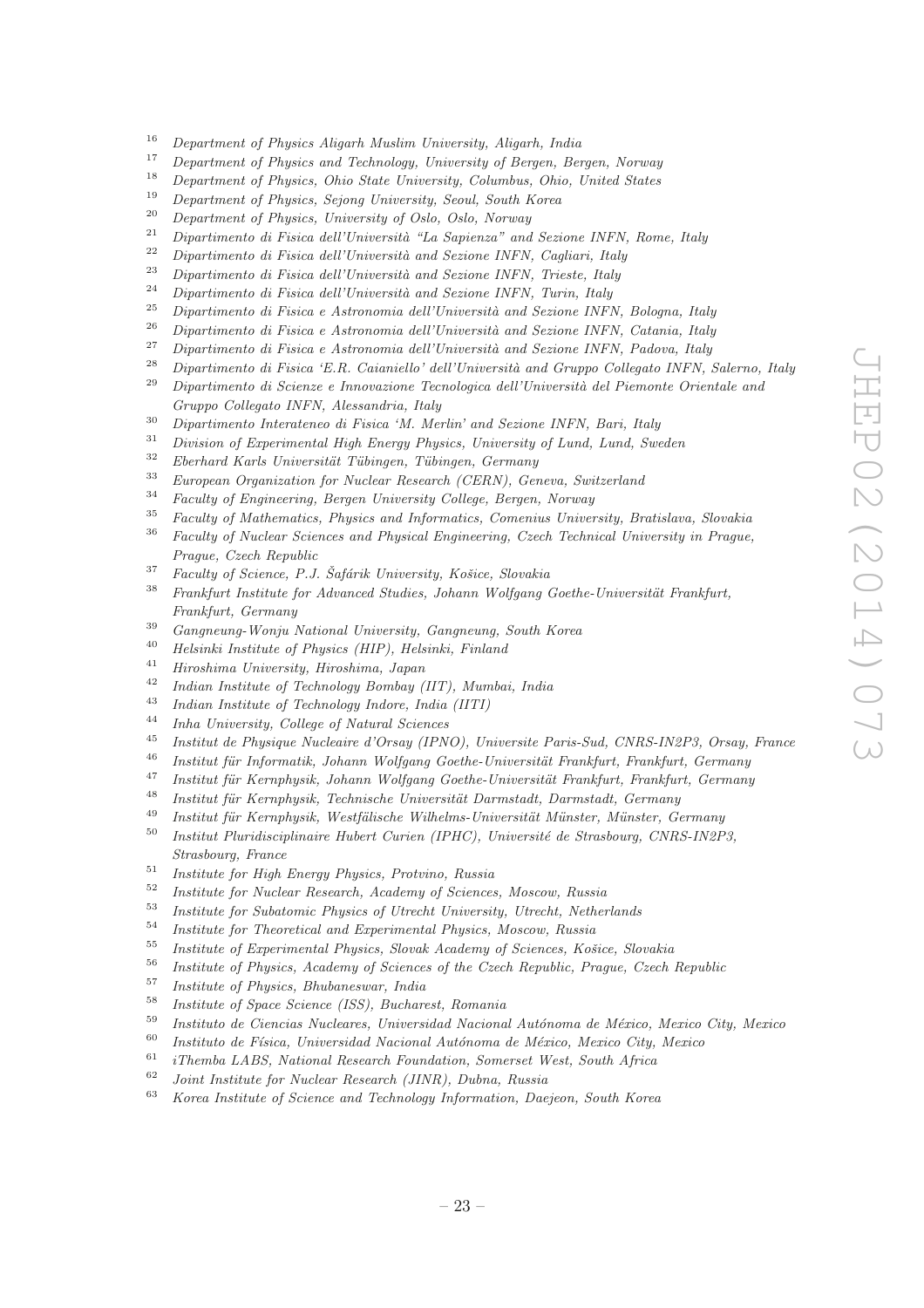- *KTO Karatay University, Konya, Turkey*
- <span id="page-24-19"></span>Laboratoire de Physique Corpusculaire (LPC), Clermont Université, Université Blaise Pascal, *CNRS–IN2P3, Clermont-Ferrand, France*
- <span id="page-24-15"></span><sup>66</sup> *Laboratoire de Physique Subatomique et de Cosmologie (LPSC), Université Joseph Fourier, CNRS-IN2P3, Institut Polytechnique de Grenoble, Grenoble, France*
- <span id="page-24-25"></span>*Laboratori Nazionali di Frascati, INFN, Frascati, Italy*
- <span id="page-24-47"></span>*Laboratori Nazionali di Legnaro, INFN, Legnaro, Italy*
- <span id="page-24-26"></span>*Lawrence Berkeley National Laboratory, Berkeley, California, United States*
- <span id="page-24-0"></span>*Lawrence Livermore National Laboratory, Livermore, California, United States*
- <span id="page-24-27"></span>*Moscow Engineering Physics Institute, Moscow, Russia*
- <span id="page-24-36"></span>*National Centre for Nuclear Studies, Warsaw, Poland*
- <span id="page-24-9"></span>*National Institute for Physics and Nuclear Engineering, Bucharest, Romania*
- <span id="page-24-46"></span>*National Institute of Science Education and Research, Bhubaneswar, India*
- <span id="page-24-23"></span>*Niels Bohr Institute, University of Copenhagen, Copenhagen, Denmark*
- <span id="page-24-28"></span>*Nikhef, National Institute for Subatomic Physics, Amsterdam, Netherlands*
- <span id="page-24-45"></span>*Nuclear Physics Group, STFC Daresbury Laboratory, Daresbury, United Kingdom*
- <span id="page-24-1"></span><sup>78</sup> *Nuclear Physics Institute, Academy of Sciences of the Czech Republic,*  $\tilde{R}e\tilde{z}$  *u Prahy, Czech Republic*  $\tilde{z}^2$  *Q<sub>1</sub>b Rights Mitianal Librarium Q1b Ridge Transports Haited Chater*
- <span id="page-24-16"></span>*Oak Ridge National Laboratory, Oak Ridge, Tennessee, United States*
- <span id="page-24-24"></span>*Petersburg Nuclear Physics Institute, Gatchina, Russia*
- <span id="page-24-33"></span>*Physics Department, Creighton University, Omaha, Nebraska, United States*
- <span id="page-24-2"></span>*Physics Department, Panjab University, Chandigarh, India*
- <span id="page-24-39"></span>*Physics Department, University of Athens, Athens, Greece*
- <span id="page-24-17"></span>*Physics Department, University of Cape Town, Cape Town, South Africa*
- <span id="page-24-21"></span>*Physics Department, University of Jammu, Jammu, India*
- <span id="page-24-20"></span>*Physics Department, University of Rajasthan, Jaipur, India*
- <span id="page-24-11"></span> $Physikalisches Institut, Ruprecht-Karls-Universität Heidelberg, Heidelberg, Germany$
- <span id="page-24-3"></span>*Politecnico di Torino, Turin, Italy*
- <span id="page-24-29"></span>*Purdue University, West Lafayette, Indiana, United States*
- <span id="page-24-34"></span>*Pusan National University, Pusan, South Korea*
- <span id="page-24-10"></span><sup>91</sup> Research Division and ExtreMe Matter Institute EMMI, GSI Helmholtzzentrum für *Schwerionenforschung, Darmstadt, Germany*
- <span id="page-24-12"></span><sup>92</sup> Rudjer Bošković Institute, Zagreb, Croatia
- <span id="page-24-30"></span>*Russian Federal Nuclear Center (VNIIEF), Sarov, Russia*
- <span id="page-24-5"></span>*Russian Research Centre Kurchatov Institute, Moscow, Russia*
- <span id="page-24-32"></span>*Saha Institute of Nuclear Physics, Kolkata, India*
- <span id="page-24-6"></span>*School of Physics and Astronomy, University of Birmingham, Birmingham, United Kingdom*
- <span id="page-24-31"></span><sup>97</sup> *Sección Física, Departamento de Ciencias, Pontificia Universidad Católica del Perú, Lima, Peru*
- <span id="page-24-37"></span>*Sezione INFN, Bari, Italy*
- <span id="page-24-7"></span>*Sezione INFN, Bologna, Italy*
- <span id="page-24-35"></span>*Sezione INFN, Cagliari, Italy*
- <span id="page-24-18"></span>*Sezione INFN, Catania, Italy*
- <span id="page-24-13"></span>*Sezione INFN, Padova, Italy*
- <span id="page-24-38"></span>*Sezione INFN, Rome, Italy*
- <span id="page-24-40"></span>*Sezione INFN, Trieste, Italy*
- <span id="page-24-4"></span>*Sezione INFN, Turin, Italy*
- <span id="page-24-14"></span>*SUBATECH, Ecole des Mines de Nantes, Universit´e de Nantes, CNRS-IN2P3, Nantes, France*
- <span id="page-24-44"></span>*Suranaree University of Technology, Nakhon Ratchasima, Thailand*
- <span id="page-24-42"></span>*Technical University of Split FESB, Split, Croatia*
- <span id="page-24-22"></span> *The Henryk Niewodniczanski Institute of Nuclear Physics, Polish Academy of Sciences, Cracow, Poland*
- <span id="page-24-43"></span>*The University of Texas at Austin, Physics Department, Austin, TX, United States*
- <span id="page-24-41"></span><span id="page-24-8"></span>*Universidad Aut´onoma de Sinaloa, Culiac´an, Mexico*